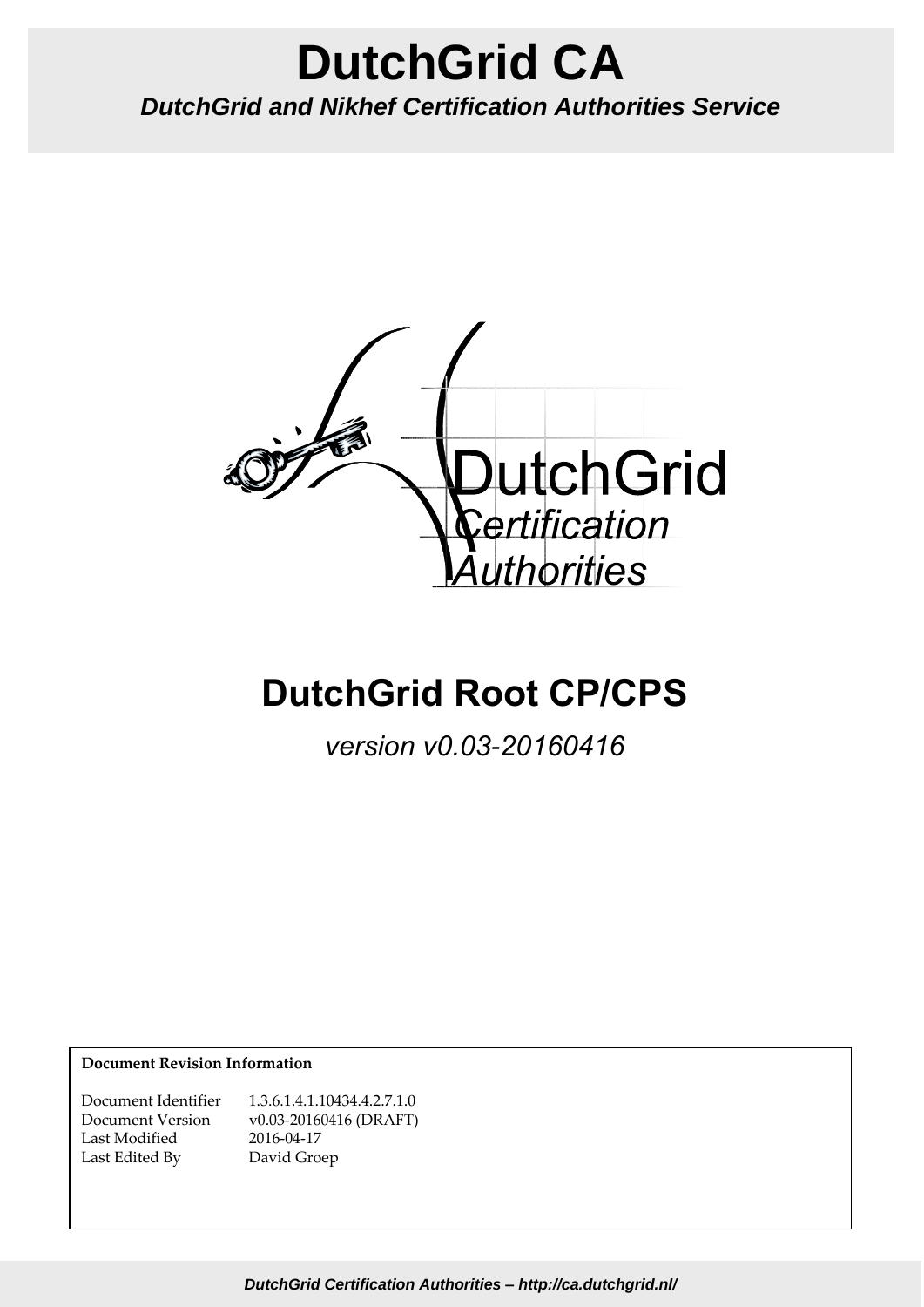

# **Table of Contents**

| 1.1                     |                                                              |  |
|-------------------------|--------------------------------------------------------------|--|
| 1.2                     |                                                              |  |
| 1.3                     |                                                              |  |
| 1.3.1                   |                                                              |  |
| 1.3.2                   |                                                              |  |
| 1.3.3                   |                                                              |  |
| 1.3.4                   |                                                              |  |
| 1.3.5                   |                                                              |  |
| 1.4                     |                                                              |  |
| 1.4.1                   |                                                              |  |
| 1.4.2                   |                                                              |  |
| $1.5 -$                 |                                                              |  |
| 1.5.1                   |                                                              |  |
| 1.5.2                   |                                                              |  |
| 1.5.3                   |                                                              |  |
| 1.5.4                   |                                                              |  |
| 1.5.5                   |                                                              |  |
| 1.6                     |                                                              |  |
| $\overline{2}$          |                                                              |  |
| 2.1                     |                                                              |  |
| 2.2                     |                                                              |  |
| 2.3                     |                                                              |  |
| 2.4                     |                                                              |  |
| $\mathbf{3}$            |                                                              |  |
|                         |                                                              |  |
| 3.1                     |                                                              |  |
| 3.1.1                   |                                                              |  |
| 3.1.2                   |                                                              |  |
| 3.1.3                   |                                                              |  |
| 3.1.4                   |                                                              |  |
| 3.1.5                   |                                                              |  |
| 3.1.6                   |                                                              |  |
| 3.2                     |                                                              |  |
| 3.2.1                   |                                                              |  |
| 3.2.2                   |                                                              |  |
| 3.2.3                   |                                                              |  |
| 3.2.4                   |                                                              |  |
| 3.2.5                   |                                                              |  |
| 3.2.6                   |                                                              |  |
| 3.3                     | IDENTIFICATION AND AUTHENTICATION OF RE-KEY REQUESTS  13     |  |
| 3.3.1                   |                                                              |  |
| 3.3.2                   |                                                              |  |
| 3.4                     | IDENTIFICATION AND AUTHENTICATION FOR REVOCATION REQUEST  13 |  |
| $\overline{\mathbf{4}}$ |                                                              |  |
| 4.1                     |                                                              |  |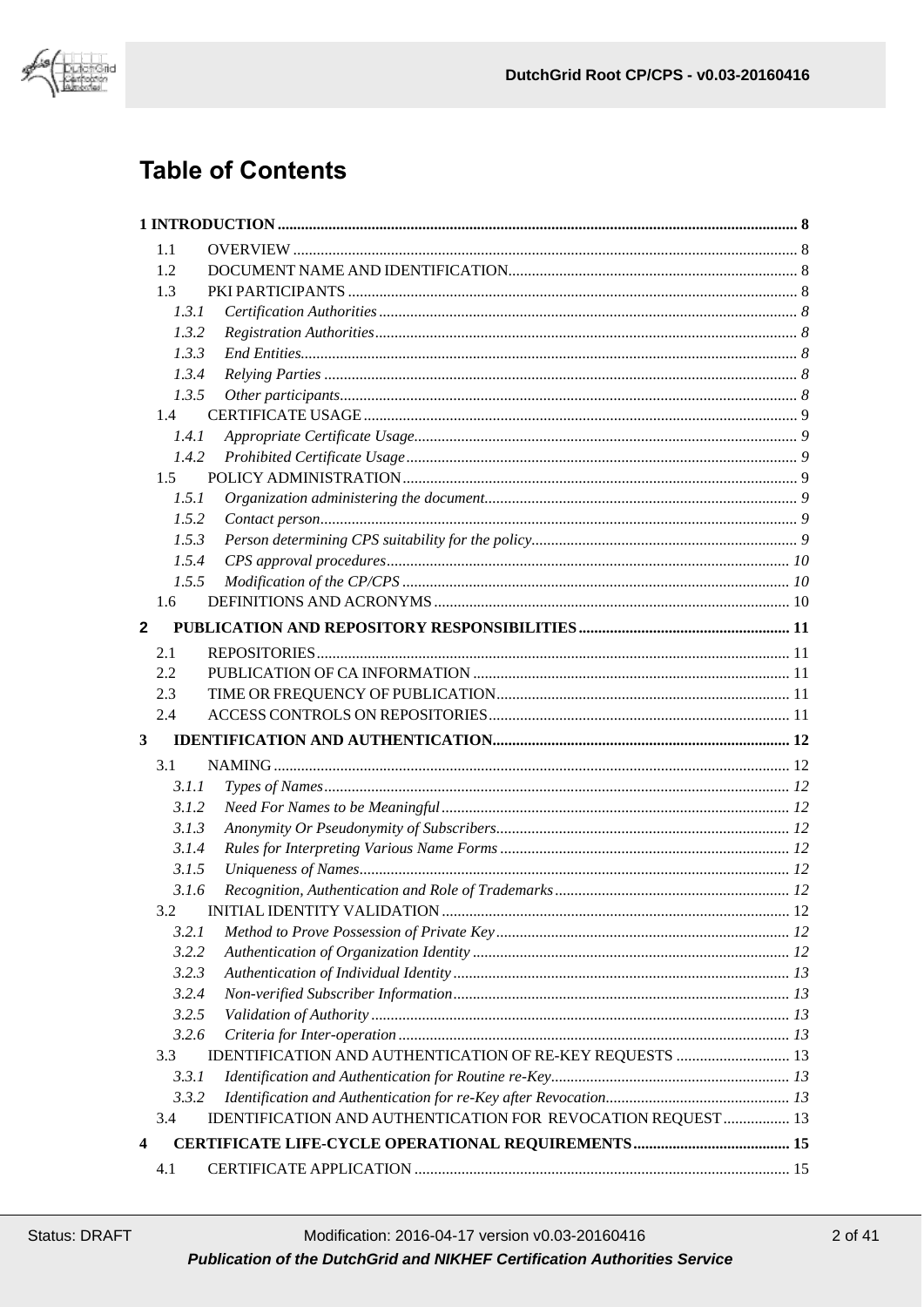

| 4.1.1  |  |
|--------|--|
| 4.1.2  |  |
| 4.2    |  |
| 4.2.1  |  |
| 4.2.2  |  |
| 4.2.3  |  |
| 4.3    |  |
| 4.3.1  |  |
| 4.3.2  |  |
| 4.4    |  |
| 4.4.1  |  |
| 4.4.2  |  |
| 4.4.3  |  |
| 4.5    |  |
| 4.5.1  |  |
| 4.5.2  |  |
| 4.6    |  |
| 4.6.1  |  |
| 4.6.2  |  |
| 4.6.3  |  |
| 4.6.4  |  |
| 4.6.5  |  |
| 4.6.6  |  |
| 4.6.7  |  |
| 4.7    |  |
| 4.7.1  |  |
| 4.7.2  |  |
| 4.7.3  |  |
| 4.7.4  |  |
|        |  |
| 4.7.5  |  |
| 4.7.6  |  |
| 4.7.7  |  |
| 4.8    |  |
| 4.8.1  |  |
| 4.8.2  |  |
| 4.8.3  |  |
| 4.8.4  |  |
| 4.8.5  |  |
| 4.8.6  |  |
| 4.8.7  |  |
| 4.9    |  |
| 4.9.1  |  |
| 4.9.2  |  |
| 4.9.3  |  |
| 4.9.4  |  |
| 4.9.5  |  |
| 4.9.6  |  |
| 4.9.7  |  |
| 4.9.8  |  |
| 4.9.9  |  |
| 4.9.10 |  |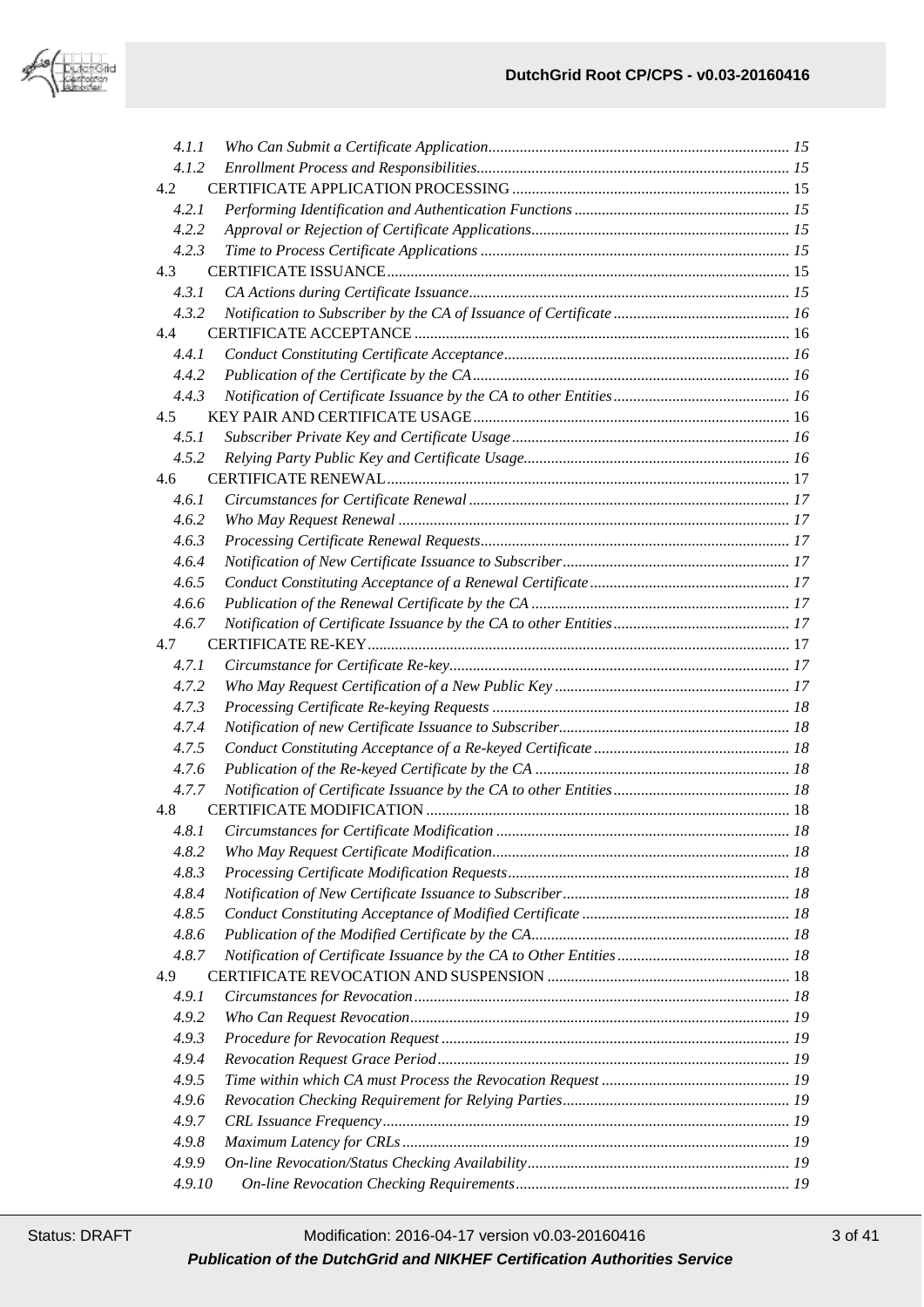

| 4.9.11 |  |
|--------|--|
| 4.9.12 |  |
| 4.9.13 |  |
| 4.9.14 |  |
| 4.9.15 |  |
| 4.9.16 |  |
| 4.10   |  |
| 4.10.1 |  |
| 4.10.2 |  |
| 4.10.3 |  |
| 4.11   |  |
| 4.12   |  |
| 4.12.1 |  |
| 4.12.2 |  |
| 5      |  |
| 5.1    |  |
|        |  |
| 5.1.1  |  |
| 5.1.2  |  |
| 5.1.3  |  |
| 5.1.4  |  |
| 5.1.5  |  |
| 5.1.6  |  |
| 5.1.7  |  |
| 5.1.8  |  |
| 5.2    |  |
| 5.2.1  |  |
| 5.2.2  |  |
| 5.2.3  |  |
| 5.2.4  |  |
| 5.3    |  |
| 5.3.1  |  |
| 5.3.2  |  |
| 5.3.3  |  |
| 5.3.4  |  |
| 5.3.5  |  |
| 5.3.6  |  |
| 5.3.7  |  |
| 5.3.8  |  |
| 5.4    |  |
| 5.4.1  |  |
| 5.4.2  |  |
| 5.4.3  |  |
| 5.4.4  |  |
| 5.4.5  |  |
| 5.4.6  |  |
| 5.4.7  |  |
| 5.4.8  |  |
| 5.5    |  |
| 5.5.1  |  |
| 5.5.2  |  |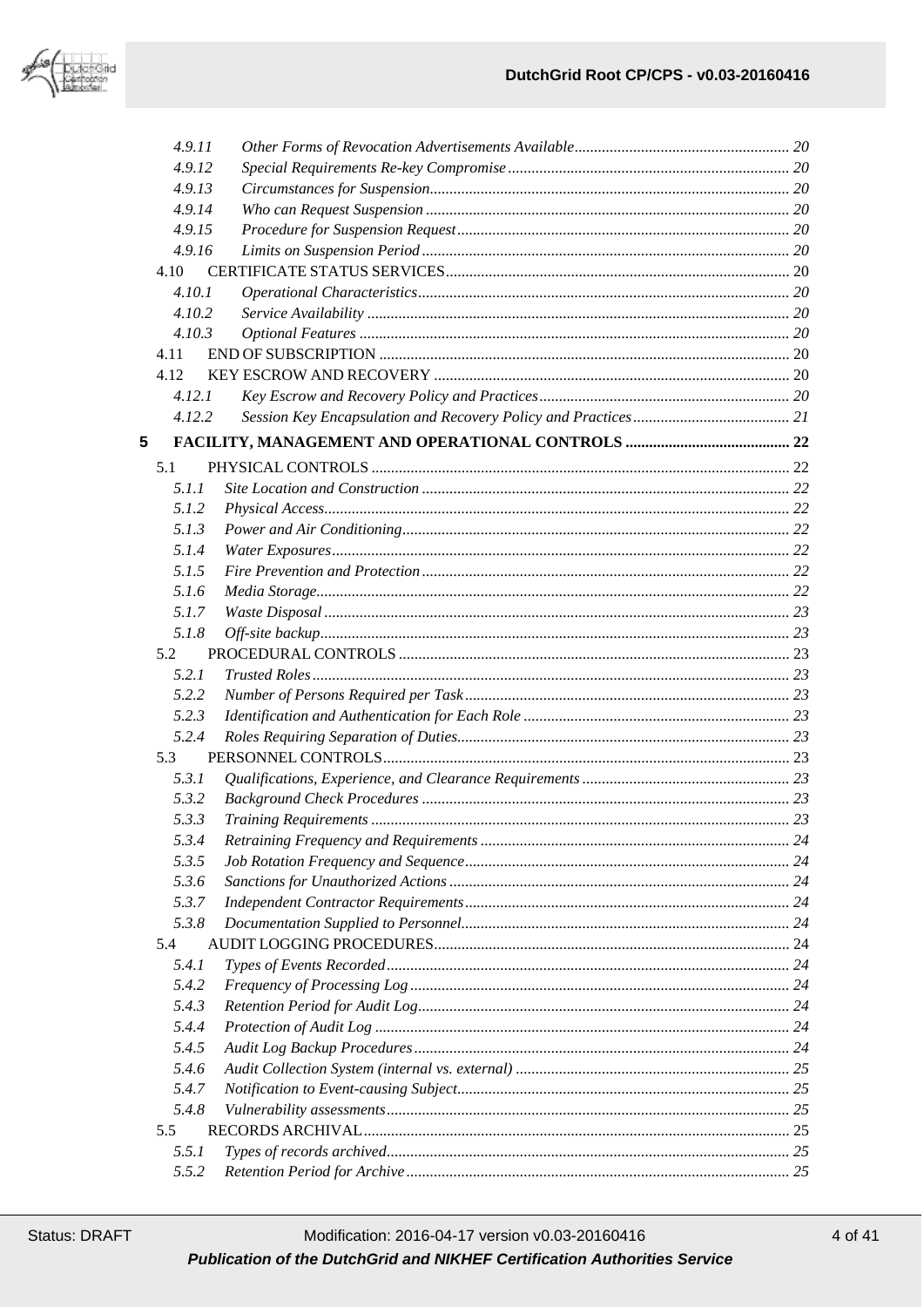

|   | 5.5.3  |                                                              |  |
|---|--------|--------------------------------------------------------------|--|
|   | 5.5.4  |                                                              |  |
|   | 5.5.5  |                                                              |  |
|   | 5.5.6  |                                                              |  |
|   | 5.5.7  |                                                              |  |
|   | 5.6    |                                                              |  |
|   | 5.7    |                                                              |  |
|   | 5.7.1  |                                                              |  |
|   | 5.7.2  |                                                              |  |
|   | 5.7.3  |                                                              |  |
|   | 5.7.4  |                                                              |  |
|   | 5.8    |                                                              |  |
| 6 |        |                                                              |  |
|   | 6.1    |                                                              |  |
|   | 6.1.1  |                                                              |  |
|   | 6.1.2  |                                                              |  |
|   | 6.1.3  |                                                              |  |
|   | 6.1.4  |                                                              |  |
|   | 6.1.5  |                                                              |  |
|   | 6.1.6  |                                                              |  |
|   | 6.1.7  |                                                              |  |
|   | 6.2    | PRIVATE KEY PROTECTIONS AND CRYPTOGRAPHIC MODULE ENGINEERING |  |
|   |        |                                                              |  |
|   | 6.2.1  |                                                              |  |
|   | 6.2.2  |                                                              |  |
|   | 6.2.3  |                                                              |  |
|   | 6.2.4  |                                                              |  |
|   | 6.2.5  |                                                              |  |
|   | 6.2.6  |                                                              |  |
|   | 6.2.7  |                                                              |  |
|   | 6.2.8  |                                                              |  |
|   | 6.2.9  |                                                              |  |
|   | 6.2.10 |                                                              |  |
|   | 6.2.11 |                                                              |  |
|   | 6.3    |                                                              |  |
|   | 6.3.1  |                                                              |  |
|   | 6.3.2  |                                                              |  |
|   | 6.4    |                                                              |  |
|   | 6.4.1  |                                                              |  |
|   | 6.4.2  |                                                              |  |
|   | 6.4.3  |                                                              |  |
|   | 6.5    |                                                              |  |
|   | 6.5.1  |                                                              |  |
|   | 6.5.2  |                                                              |  |
|   | 6.6    |                                                              |  |
|   | 6.6.1  |                                                              |  |
|   | 6.6.2  |                                                              |  |
|   | 6.6.3  |                                                              |  |
|   | 6.7    |                                                              |  |
|   | 6.8    |                                                              |  |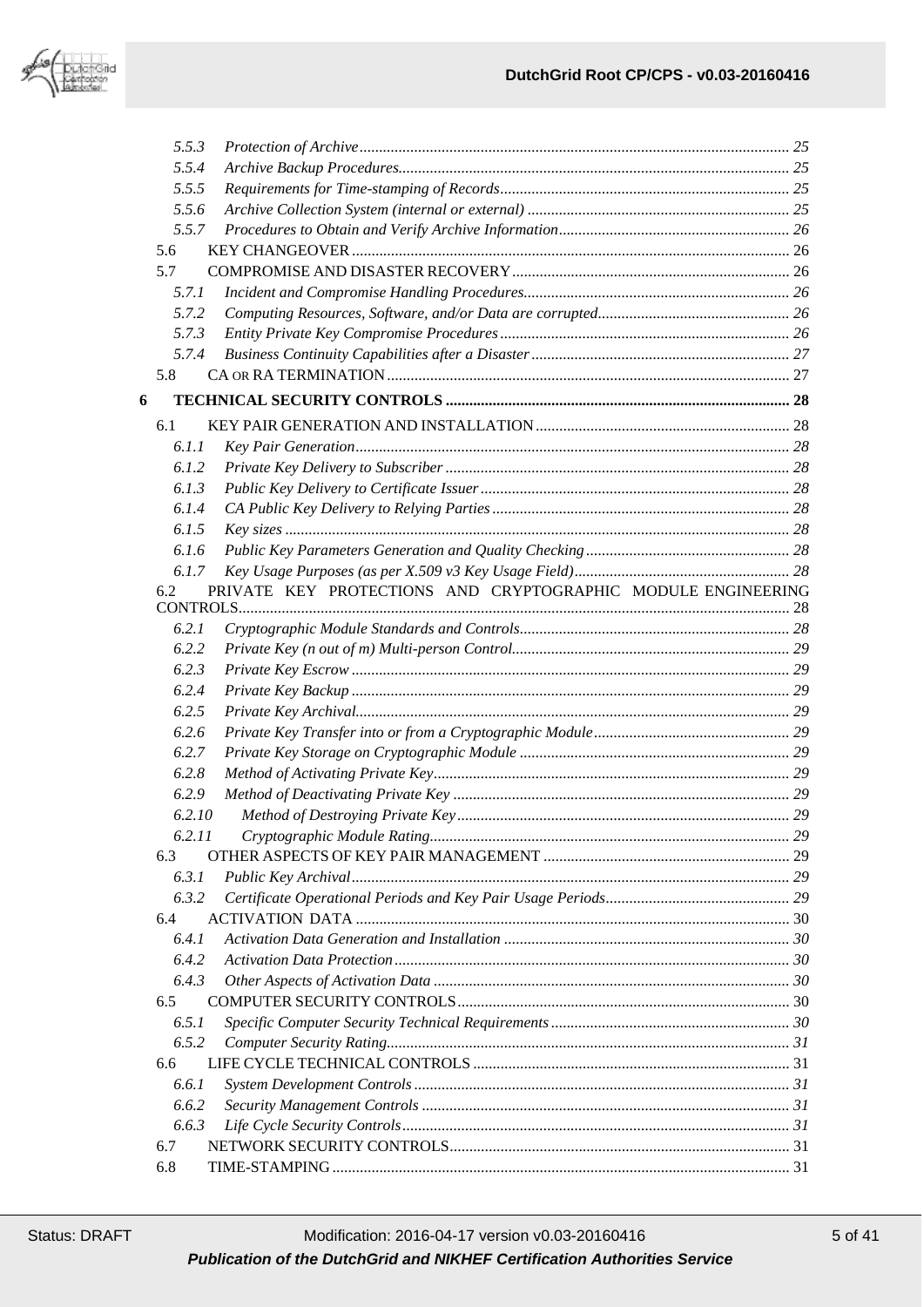

| 7 |              |                                       |    |
|---|--------------|---------------------------------------|----|
|   | 7.1          |                                       |    |
|   | 7.1.1        |                                       |    |
|   | 7.1.2        |                                       |    |
|   | 7.1.3        |                                       |    |
|   | 7.1.4        |                                       |    |
|   | 7.1.5        |                                       |    |
|   | 7.1.6        |                                       |    |
|   | 7.1.7        |                                       |    |
|   | 7.1.8        |                                       |    |
|   | 7.1.9        |                                       |    |
|   | 7.2          |                                       |    |
|   | 7.2.1        |                                       |    |
|   | 7.2.2        |                                       |    |
|   | 7.3          |                                       |    |
|   | 7.3.1        |                                       |    |
|   | 7.3.2        |                                       |    |
| 8 |              |                                       |    |
|   | 8.1          |                                       |    |
|   | 8.2          |                                       |    |
|   | 8.3          |                                       |    |
|   | 8.4          |                                       |    |
|   | 8.5          |                                       |    |
|   | 8.6          |                                       |    |
| 9 |              |                                       |    |
|   |              |                                       |    |
|   | 9.1          |                                       |    |
|   | 9.1.1        |                                       |    |
|   | 9.1.2        |                                       |    |
|   | 9.1.3        |                                       |    |
|   | 9.1.4        |                                       |    |
|   | 9.1.5        |                                       |    |
|   | 9.2          |                                       |    |
|   |              |                                       |    |
|   | 9.2.2        |                                       |    |
|   | 9.2.3        |                                       |    |
|   | 9.3          |                                       |    |
|   | 9.3.1        |                                       |    |
|   | 9.3.2        |                                       |    |
|   | 9.3.3        |                                       |    |
|   | 9.4<br>9.4.1 |                                       |    |
|   | 9.4.2        |                                       |    |
|   | 9.4.3        |                                       |    |
|   | 9.4.4        |                                       |    |
|   | 9.4.5        |                                       |    |
|   | 9.4.6        |                                       |    |
|   | 9.4.7        |                                       |    |
|   | 9.5          |                                       |    |
|   | 9.6          | 961 CA Representations and Warranties | 38 |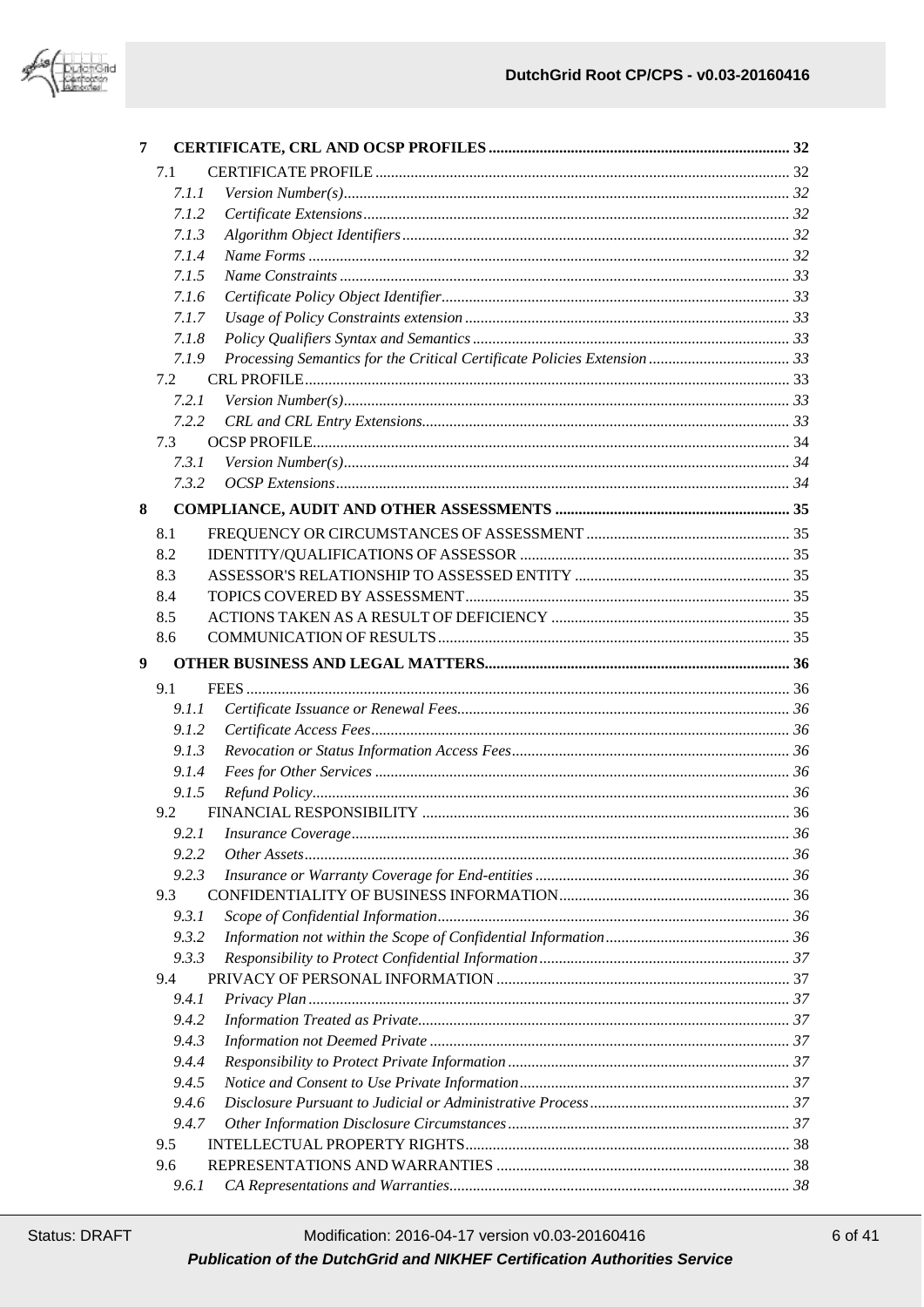

| 9.6.2  |                                                             |  |
|--------|-------------------------------------------------------------|--|
| 9.6.3  |                                                             |  |
| 9.6.4  |                                                             |  |
| 9.6.5  |                                                             |  |
| 9.7    |                                                             |  |
| 9.8    |                                                             |  |
| 9.9    |                                                             |  |
| 9.10   |                                                             |  |
| 9.10.1 |                                                             |  |
| 9.10.2 |                                                             |  |
| 9.10.3 |                                                             |  |
| 9.11   | INDIVIDUAL NOTICES AND COMMUNICATIONS WITH PARTICIPANTS  39 |  |
| 9.12   |                                                             |  |
| 9.12.1 |                                                             |  |
| 9.12.2 |                                                             |  |
| 9.12.3 |                                                             |  |
| 9.13   |                                                             |  |
| 9.14   |                                                             |  |
| 9.15   |                                                             |  |
| 9.16   |                                                             |  |
| 9.16.1 |                                                             |  |
| 9.16.2 |                                                             |  |
| 9.16.3 |                                                             |  |
| 9.16.4 |                                                             |  |
| 9.16.5 |                                                             |  |
| 9.17   |                                                             |  |

# **Document Revision History**

| <b>Version</b> | Date         | <b>Comments</b>                                                        |
|----------------|--------------|------------------------------------------------------------------------|
| 0.01           | Feb 13, 2016 | Initial draft                                                          |
| 0.02           | Feb 29, 2016 | Added permissible subordinate subject name to include old Nikhef MS CA |
| 0.03           | Apr 16, 2016 | Incorporated review comments by Reimer                                 |
|                |              |                                                                        |
|                |              |                                                                        |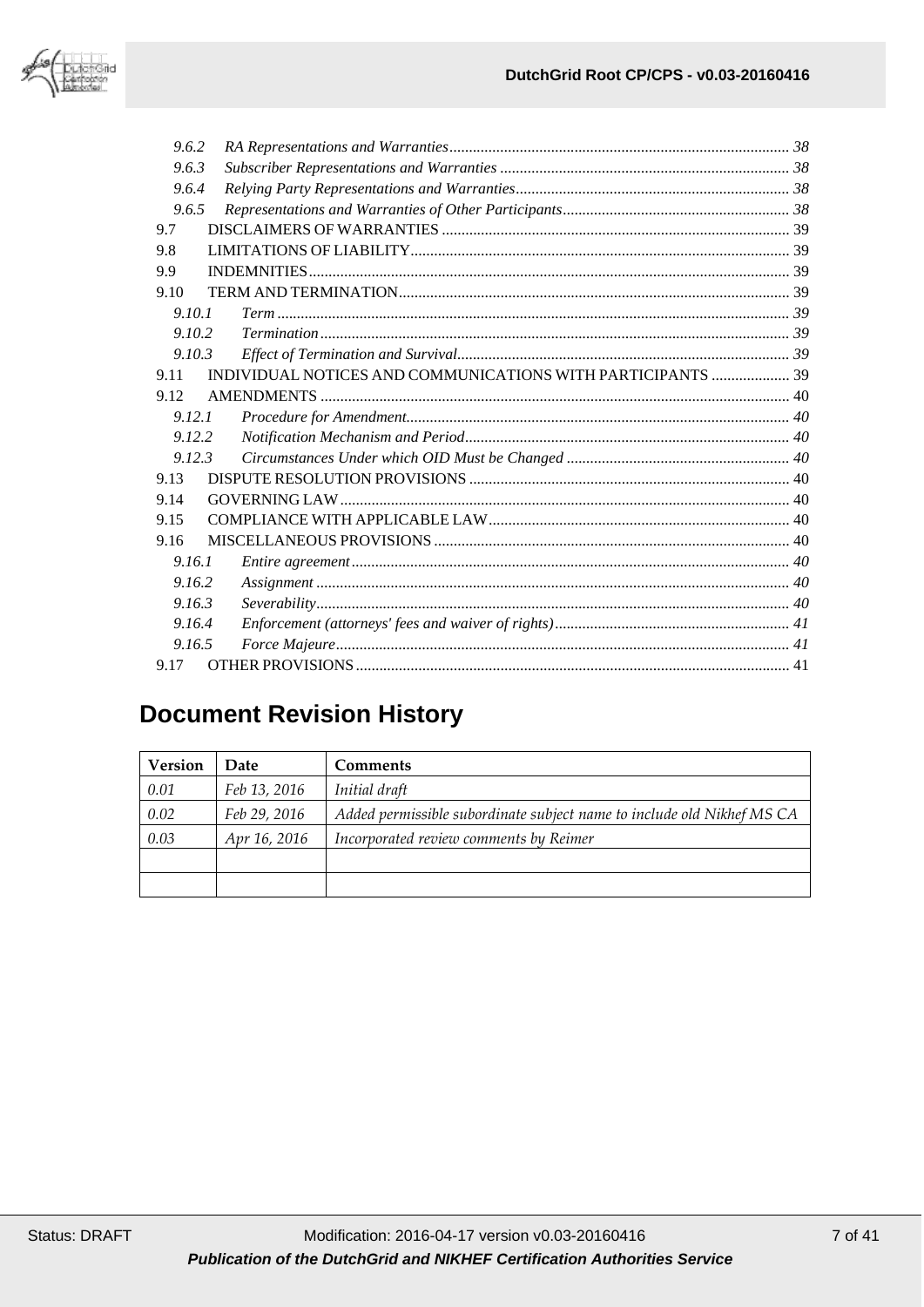

# <span id="page-7-0"></span>**1 INTRODUCTION**

# <span id="page-7-1"></span>*1.1 OVERVIEW*

The DutchGrid and Nikhef Certification Authorities Service – hereafter called the DutchGrid CA (DCA) Service - provides a differentiated set of offers for identity certification for science and research for the purpose of cross-organisational distributed resource access, solely in the context of academic and research and similar, not-commercially competitive, applications. These services are primarily intended for the practitioners of scientific research in the Netherlands, appropriately taking into account the European and global nature of research and collaboration.

The DCA Service operates a set of PKI X.509 certification authorities (CAs), including self-signed issuing CAs (e.g. the DutchGrid and Nikhef Medium-Security X.509 Certification Authority), a Root CA that only certifies subordinate CAs, and a set of subordinate issuing CAs (ICAs).

<span id="page-7-2"></span>This Policy and Practice Statement is pertinent to the DutchGrid Root G1 CA (2016 edition).

# *1.2 DOCUMENT NAME AND IDENTIFICATION*

This is the DCA Service Root (2016 edition) Certificate Policy and Certification Practice Statement. It is generally identified by urn:oid:1.3.6.1.4.1.10434.4.2.7.1. This version is specifically identified as urn:oid:1.3.6.1.4.1.10434.4.2.7.1.0.

The document shall be referenced as the "DutchGrid Root CP/CPS".

The "DutchGrid and Nikhef Certification Authorities Service Root Generation 1 CA" (2016 edition) shall be referenced as the "DCA Root G1".

# <span id="page-7-3"></span>*1.3 PKI PARTICIPANTS*

#### <span id="page-7-4"></span>**1.3.1 Certification Authorities**

The DCA Root G1 is an off-line CA that exclusively issues certificates to subordinate CAs operated by, on behalf of, or under mutual understanding with the DutchGrid CA Service.

#### <span id="page-7-5"></span>**1.3.2 Registration Authorities**

The DCA Root G1 is directly operated by the CA administrators, who also take the role of registration authority. All registration will be performed by the CA administrators, exclusively via documented in-person processes.

#### <span id="page-7-6"></span>**1.3.3 End Entities**

The DCA Root G1 shall only issue certificates to subordinate CAs as stipulated in section 1.3.1

#### <span id="page-7-7"></span>**1.3.4 Relying Parties**

Relying parties are individuals or organizations using the certificates to verify the identity of CAs signed with the DCA Root G1. This CP/CPS does not limit the community of relying parties.

#### <span id="page-7-8"></span>**1.3.5 Other participants**

No stipulation.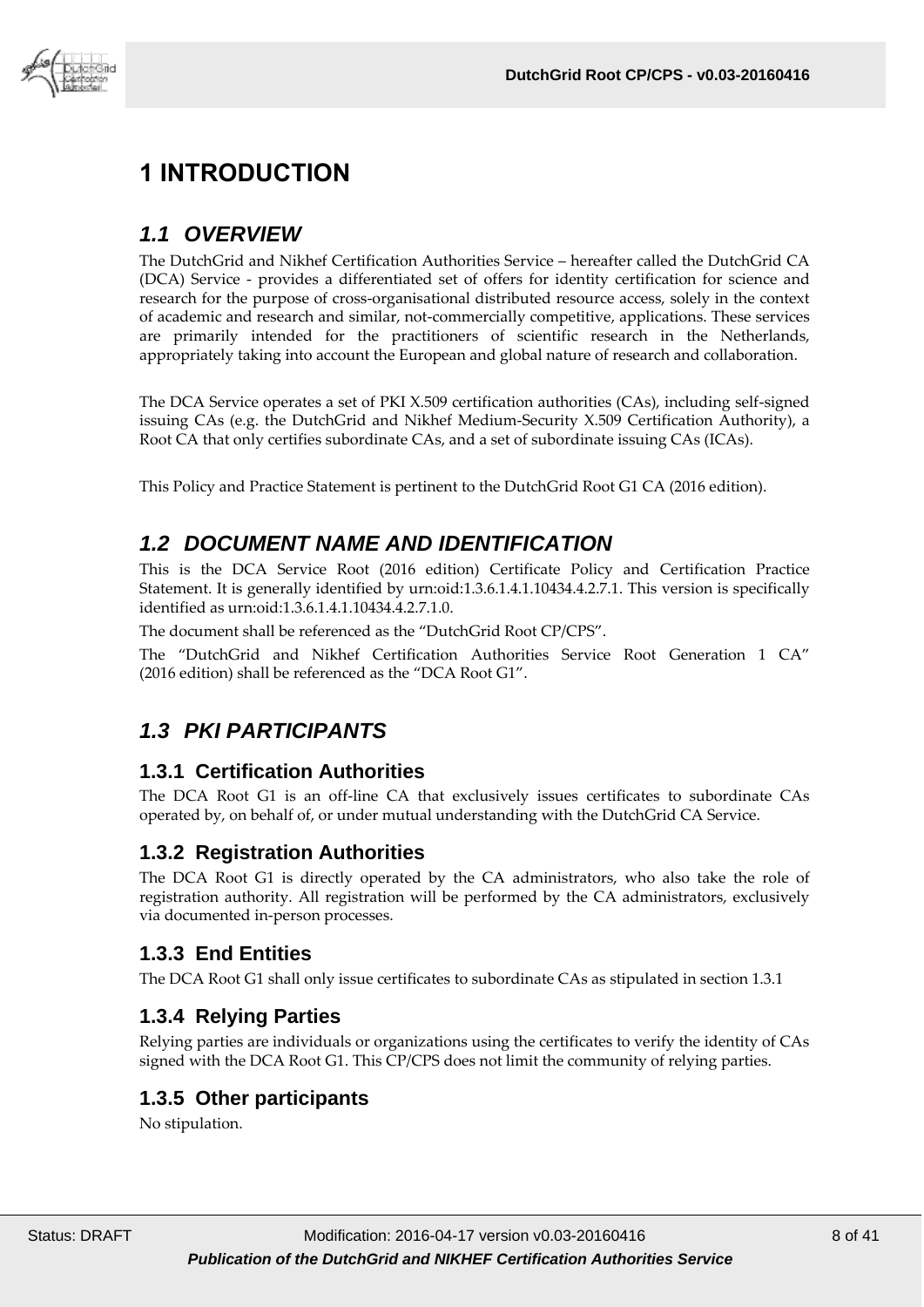

# <span id="page-8-0"></span>*1.4 CERTIFICATE USAGE*

#### <span id="page-8-1"></span>**1.4.1 Appropriate Certificate Usage**

Certificates issued by this CA are intended to be used in compliance with this CP/CPS.

The certificates issued by the DCA Root G1 CA are not appropriate for any application other than for science, research, and innovation, and then for the purpose of (cross-organisational) distributed resource access, solely in the context of academic and research and similar, notcommercially competitive, applications.

The DCA Root G1 certificates are primarily intended for the practitioners of scientific research in the Netherlands, appropriately taking into account the European and global nature of research and collaboration.

#### <span id="page-8-2"></span>**1.4.2 Prohibited Certificate Usage**

Certificates shall be used exclusive in compliance with this CP/CPS – other use is prohibited.

Certificates must not be used for unlawful purposes, and must not be used in any way that could harm, be defamatory, cause injury, or be detrimental to the reputation, safe operation or good standing of the DCA Root G1 CA, the DCA Service, Nikhef or its partners and personnel, or SURF, or if the use would result in liability (financial or otherwise) of Nikhef, SURF, or any individual involved in the operation of the DCA Service.

# <span id="page-8-3"></span>*1.5 POLICY ADMINISTRATION*

#### <span id="page-8-4"></span>**1.5.1 Organization administering the document**

This document is administered by the DCA Service, which is managed by Nikhef, the Dutch national institute for subatomic physics for the benefit and purpose of the Dutch National e-Infrastructure coordinated by SURF.

The Organisation contact details are:

DutchGrid CA c/o Nikhef Science Park 105, NL 1098 XG Amsterdam, The Netherlands Phone: +31 20 592 2000, Fax: +31 20 592 5155 Email: ca@dutchgrid.nl

The Policy Management Authority of the DCA Root G1 shall be its Administrators.

#### <span id="page-8-5"></span>**1.5.2 Contact person**

The responsible Managers of the DCA Service are:

David L. Groep, davidg@nikhef.nl, postal address as above

The responsible Adminstrators of the DCA Root G1 are:

David L. Groep, davidg@nikhef.nl, postal address as above

Dennis van Dok, dennisvd@nikhef.nl, postal address as above

#### <span id="page-8-6"></span>**1.5.3 Person determining CPS suitability for the policy**

This document contains both the Policy and the applicable Practice Statement, hence a CPS suitability determination is not relevant for the CPS of the DCA Root G1.

The suitability of Certificate Policy and Certification Practice Statements for subordinate CAs that are to be certified by the DCA Root G1 is determined by the DCA Service Managers.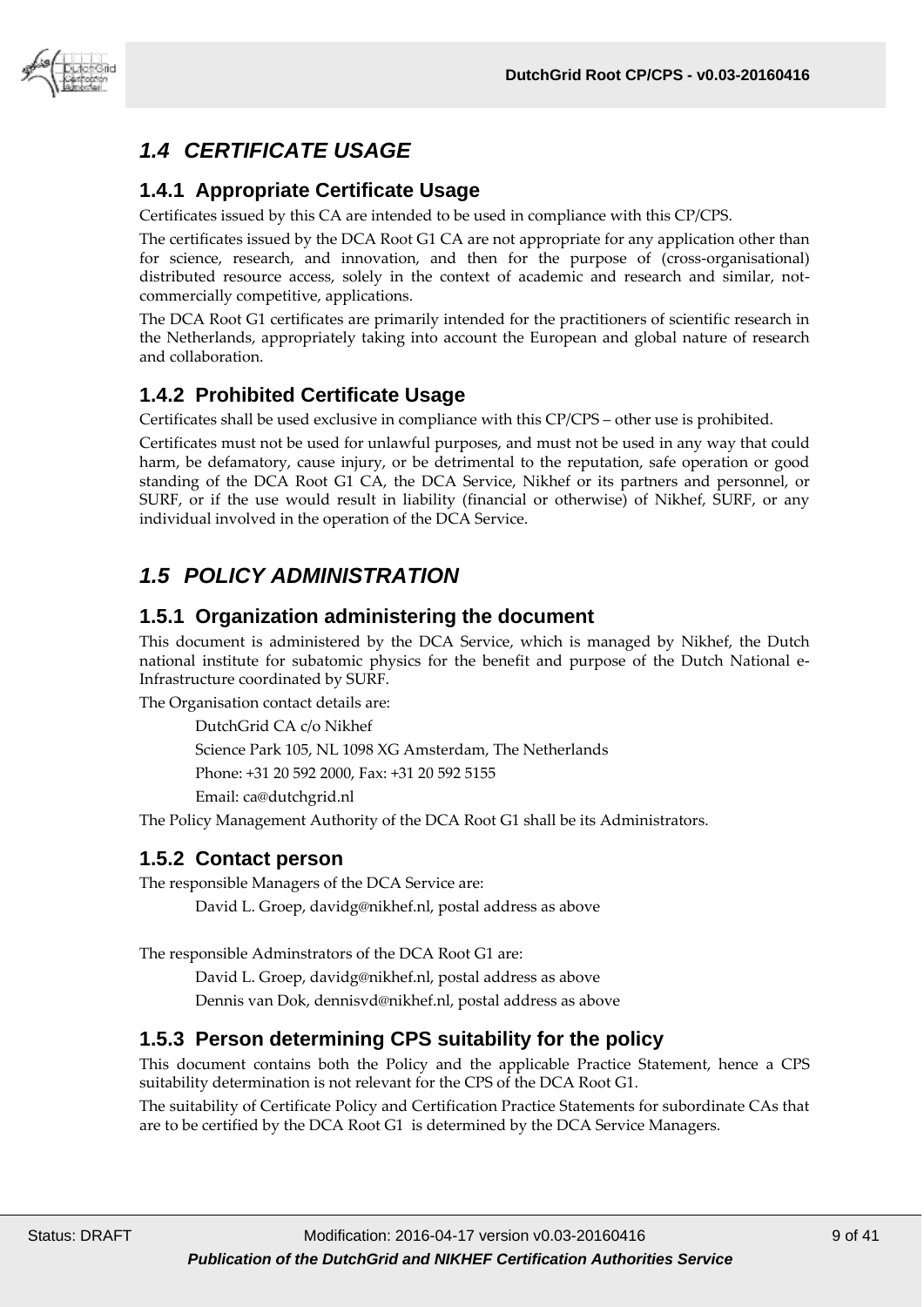

#### <span id="page-9-0"></span>**1.5.4 CPS approval procedures**

Changes to the Policy and the Practice Statements are approved by the DCA Service Manager, having consulted with relevant accreditation bodies and representative stakeholder bodies.

#### <span id="page-9-1"></span>**1.5.5 Modification of the CP/CPS**

Modifications of the CP/CPS may be done any time. Changes will take affect after 14 days following its adoption by the DCA Service Manager in accordance with section 1.5.4, and having been published.

# <span id="page-9-2"></span>*1.6 DEFINITIONS AND ACRONYMS*

Conventional PKI definitions apply. The following terms are specific to this document:

| <b>DCA</b>                | DutchGrid and Nikhef Certification Authority                                                                                                                                             |
|---------------------------|------------------------------------------------------------------------------------------------------------------------------------------------------------------------------------------|
| <b>DCA</b> Service        | The ensemble of services and CAs offered by the DCA                                                                                                                                      |
| <b>DCA Managers</b>       | The individual(s) responsible for the coordination of the DCA<br>policy, its interpretation, adoption, evolution, accreditation, and<br>verification.                                    |
| <b>DCA</b> Administrators | The individuals responsible for the technical development and<br>implementation of the DCA Service and for ensuring its continued<br>compliance with the Policy and documented Practices |
| <b>DCA</b> Operators      | The individuals that can issue certificate and publish updated<br>revocation information for the specific DCA CA for which they<br>have been granted an operational privilege.           |
|                           | For the DCA Root CA, the only DCA Operators shall be the DCA<br>Administrators                                                                                                           |
| <b>DCA Root</b>           | The self-signed off-line root certification authority of the DCA                                                                                                                         |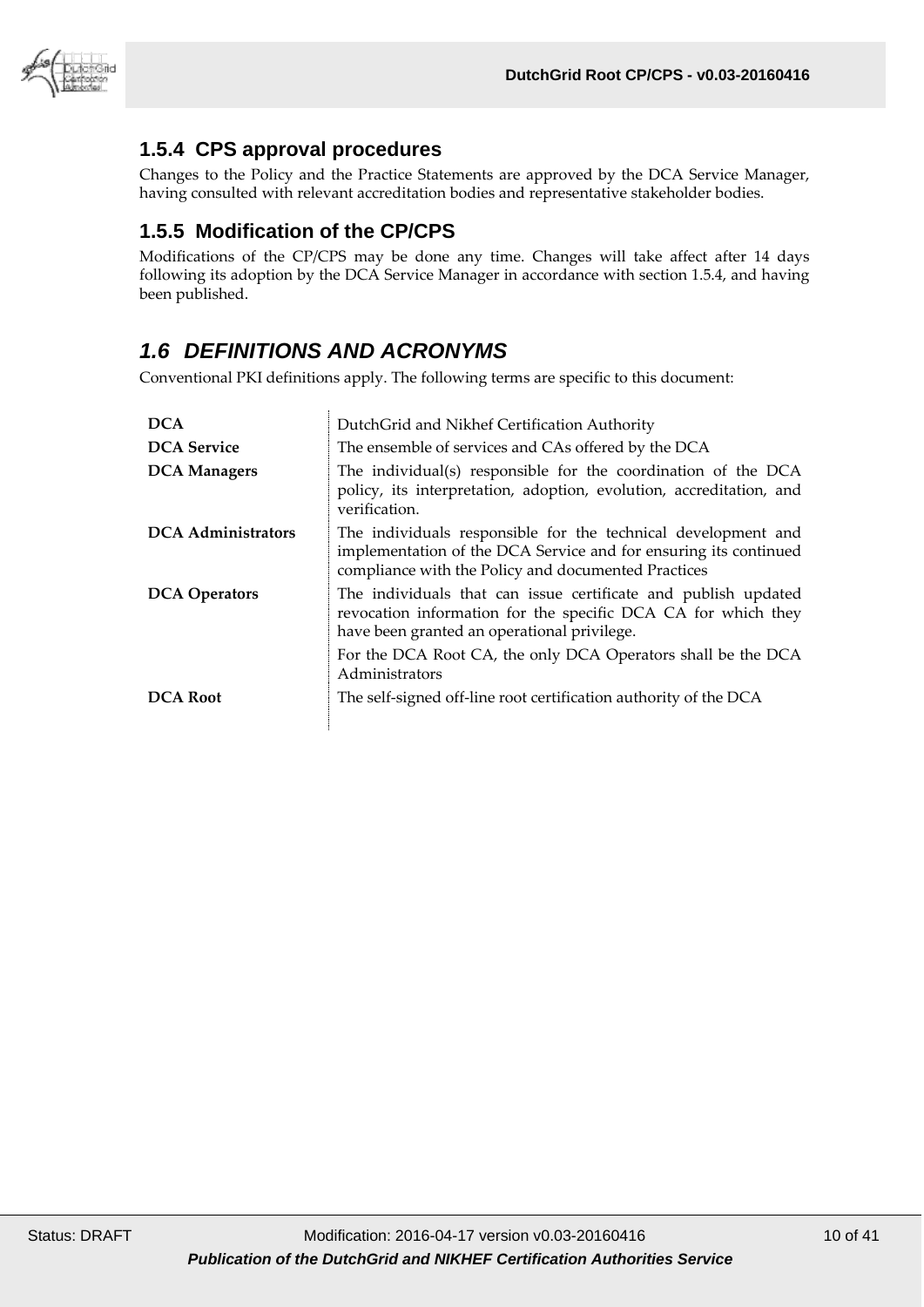

# <span id="page-10-0"></span>**2 PUBLICATION AND REPOSITORY RESPONSIBILITIES**

# <span id="page-10-1"></span>*2.1 REPOSITORIES*

The DCA Root G1 shall publish its own self-signed certificate, the certificates it issues, and its policies, and ancillary public document in an on-line accessible repository at

<http://ca.dutchgrid.nl/dcaroot/>

The DCA Root G1 shall publish revocation lists at <http://crl.dutchgrid.nl/dcaroot/crl/>

# <span id="page-10-2"></span>*2.2 PUBLICATION OF CA INFORMATION*

The DCA Root G1 shall make the following publicly available on the relevant on-line repositories:

- 1. The DCA Root G1 CA's self-signed certificate in at least DER encoding, and with a textual representation thereof
- 2. A DER-formatted CRL
- 3. A copy of this CP/CPS document and of any previous versions pertaining to valid issued certificates.

# <span id="page-10-3"></span>*2.3 TIME OR FREQUENCY OF PUBLICATION*

<span id="page-10-4"></span>Changes to the materials contained in the repository shall be published promptly.

# *2.4 ACCESS CONTROLS ON REPOSITORIES*

The DCA Root G1 CA imposes no access control restrictions to the published information including policy, certificate, issued certificates and CRLs. Excluding reasonable scheduled maintenance or unforeseen failures, the on-line repository will be available on a continuous basis.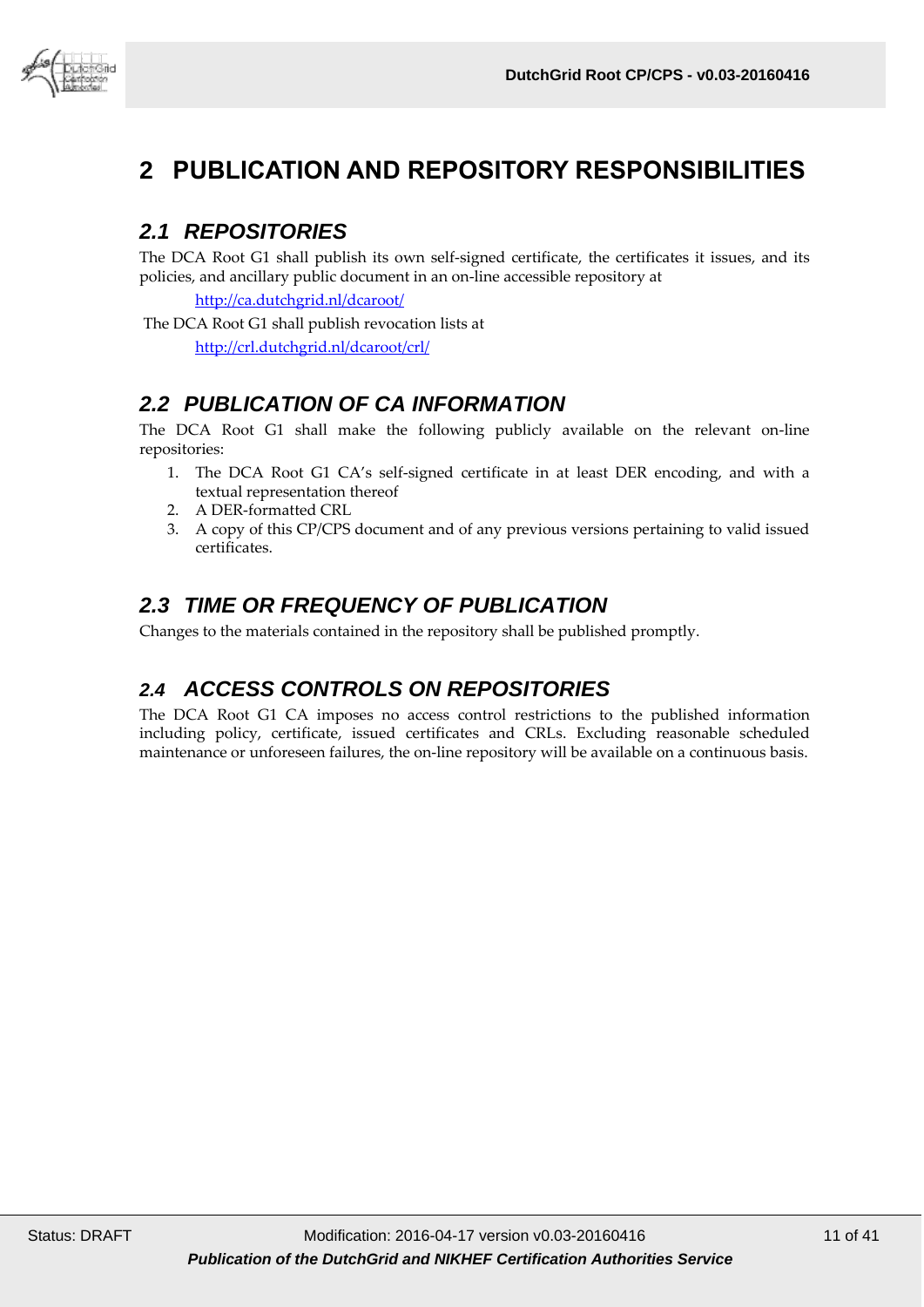

# <span id="page-11-0"></span>**3 IDENTIFICATION AND AUTHENTICATION**

# <span id="page-11-1"></span>*3.1 NAMING*

#### <span id="page-11-2"></span>**3.1.1 Types of Names**

The DCA Root G1 assigns subjectName in its issued certificates as non-empty X.501 distinguished names (DNs). Each assigned subjectName identifies a single entity and shall never be re-assigned to any other entity.

The issuerName in the issued certificates shall be set to the name of the DCA Root G1 CA, which is represented as a non-empty X.501 DN.

#### <span id="page-11-3"></span>**3.1.2 Need For Names to be Meaningful**

The Subject Name will represent the subordinate CA in a clear manner. It shall name its subordinate CA in the subjectName in a way that – at the time of initial issuance – will clarify the purpose, scope, constituency, target audience, or technical model of the subordinate CA.

#### <span id="page-11-4"></span>**3.1.3 Anonymity Or Pseudonymity of Subscribers**

The DCA Root G1 will neither issue nor sign pseudonymous or anonymous certificates.

#### <span id="page-11-5"></span>**3.1.4 Rules for Interpreting Various Name Forms**

Names will use the PrintableString sub-set encoding and will contain only upper- and lower-case characters , numerals, space, dash, dot, and (round) brackets. These should be interpreted as per the encoding used.

#### <span id="page-11-6"></span>**3.1.5 Uniqueness of Names**

The subjectName shall be unique and – once assigned to an entity – will not be re-assigned to any other entity.

#### <span id="page-11-7"></span>**3.1.6 Recognition, Authentication and Role of Trademarks**

Where this is known to the DCA Service, brands and trademarks recognised in the Benelux will not be used without appropriate authentication of the entity named, and will be assigned only to or with endorsement of the recognised brand and trademark holder, or where reasonable expectation exists that such an assignment will meet with consent of the brand or trademark holder.

# <span id="page-11-8"></span>*3.2 INITIAL IDENTITY VALIDATION*

#### <span id="page-11-9"></span>**3.2.1 Method to Prove Possession of Private Key**

The requester must prove possession of the private key which corresponds to the public key in the certificate request. This is done through the submission of a digitally signed PKCS #10 request.

#### <span id="page-11-10"></span>**3.2.2 Authentication of Organization Identity**

The DCA Root G1 issues certificates to subordinate CAs operated by, on behalf of, or under mutual understanding with the DutchGrid CA Service. It will authenticate any external entities, i.e. entities that are not the DCA Service itself and not Nikhef, by identifying their representatives by name, validating these names by comparison with official government-recognised photo identification documents during an in-person meeting, and by recording their affiliation with the organisation through independent validation and/or public sources.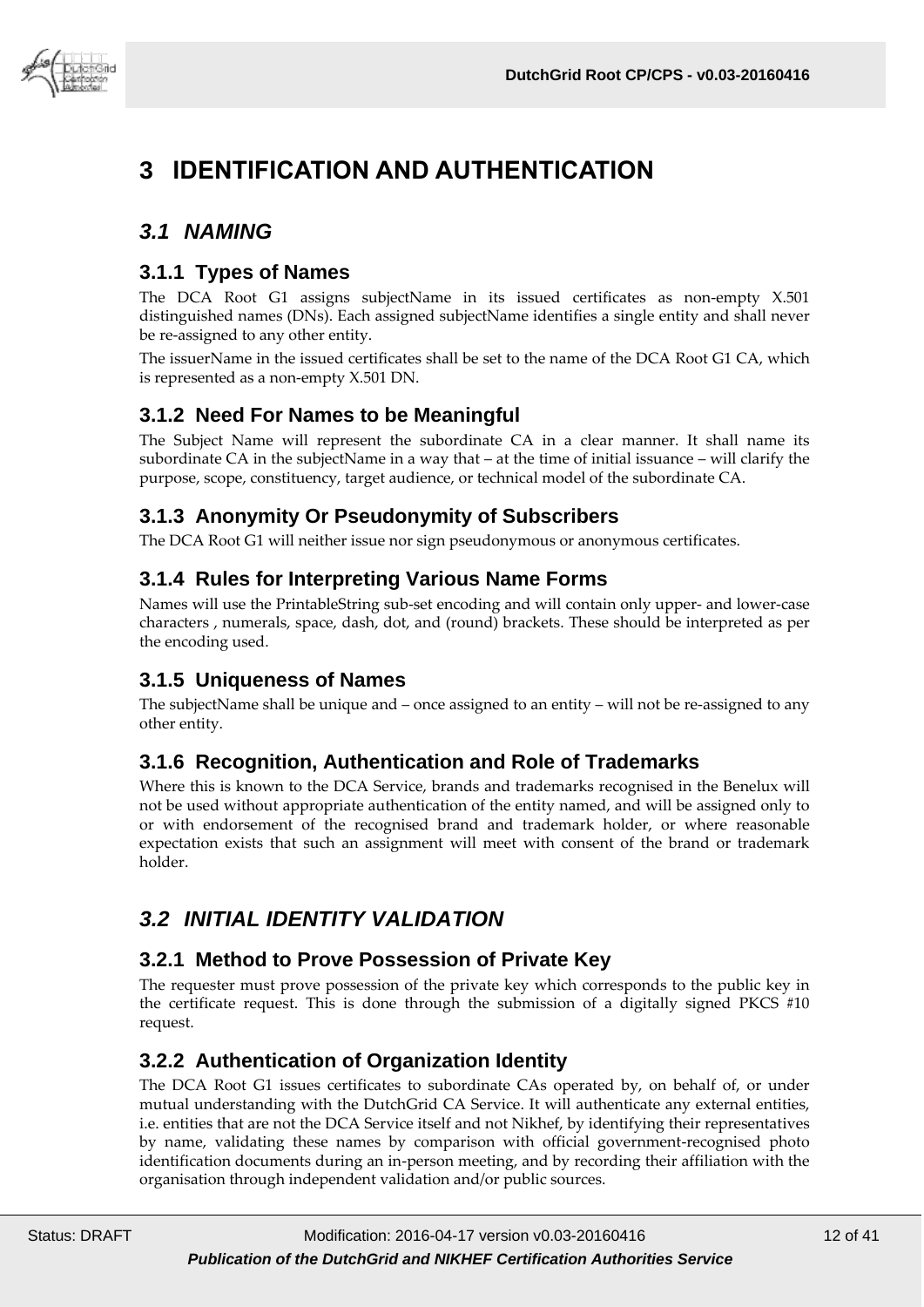

### <span id="page-12-0"></span>**3.2.3 Authentication of Individual Identity**

In the course of any necessary authentication of individuals in the course of validating subordinate CAs, the DCA Root G1 registrars will identify individuals by name, validating these names by comparison with official government-recognised photo identification documents during an in-person meeting. It will record sufficient information in order to establish that the same individual re-authenticated at a later date. This information will include: (i) the full name of the individual, (ii) a hand-written signature of the individual, (iii) the trailing part of the serial number of the identity piece and type and its issuing authority and/or issuing country, (iv) physical and electronic business contact information of the individual. This information must be in substantial accordance with the information on the authenticated photo identification document.

The authentication document shall include confirmation that the individual is associated with the private key pertaining to the issued certificate, e.g. by including either a digest of the public key or the entire public key material.

The authentication document shall be dated and counter-signed by a DCA Root Administrator.

#### <span id="page-12-1"></span>**3.2.4 Non-verified Subscriber Information**

Other than the authentication described above, the CA does not check, and makes no assertion, about the subscriber's data in the certificate. In particular, the CA does not check and makes assertion that the subscriber is trustworthy, is acting in good faith at any particular time, or is a capable user, system responsible or software developer.

### <span id="page-12-2"></span>**3.2.5 Validation of Authority**

Beyond the need for names to be meaningful and non-confusing, the DCA Root G1 registrars will not verify more information than is needed to associate an individual with the organisational entity. DCA Service Administrators are *ipse facto* authoritative for any DCA subordinate CA entities.

#### <span id="page-12-3"></span>**3.2.6 Criteria for Inter-operation**

<span id="page-12-4"></span>No stipulation.

#### *3.3 IDENTIFICATION AND AUTHENTICATION OF RE-KEY REQUESTS*

#### <span id="page-12-5"></span>**3.3.1 Identification and Authentication for Routine re-Key**

<span id="page-12-6"></span>Routine re-key shall be accomplished using the same procedures as for initial registration.

#### **3.3.2 Identification and Authentication for re-Key after Revocation**

Identification and authentication for re-key after revocation shall be accomplished using the same procedures as for initial registration.

# <span id="page-12-7"></span>*3.4 IDENTIFICATION AND AUTHENTICATION FOR REVOCATION REQUEST*

Anyone can make certificate revocation requests to the DCA Root G1 CA, in-person, by email, or by phone. A revocation request will be authenticated, unless the request is made directly by the Administators of the DCA service named in section 1.

In all other cases, authentication can be via the procedure described in section 3.1 or via a digitally singed message with a non-expired and not previously revoked certificate issued under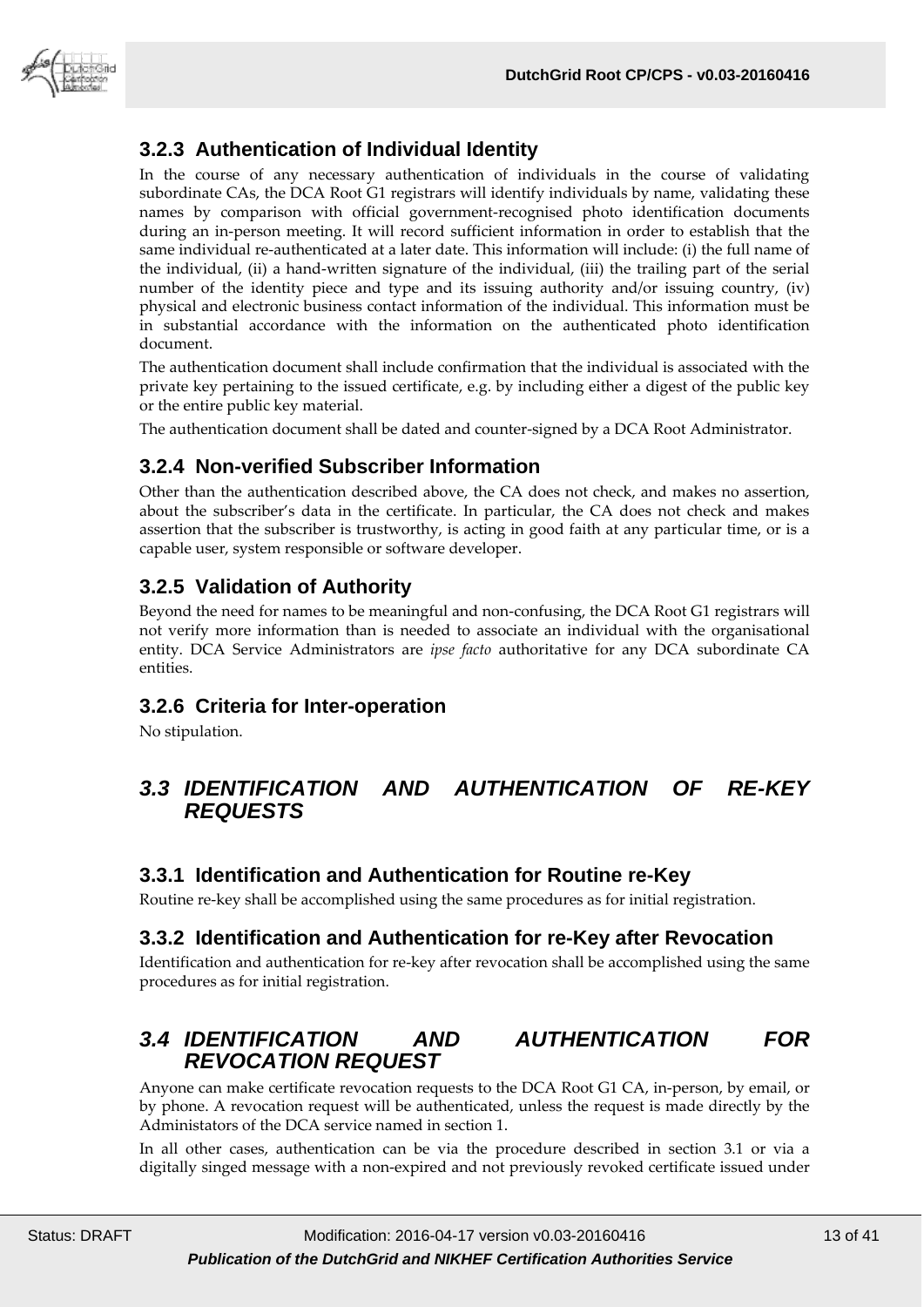

this Policy. It can also be made by duly so-authorized individuals of the organisation that was validated in support of the issuance of the subordinate CA certificate.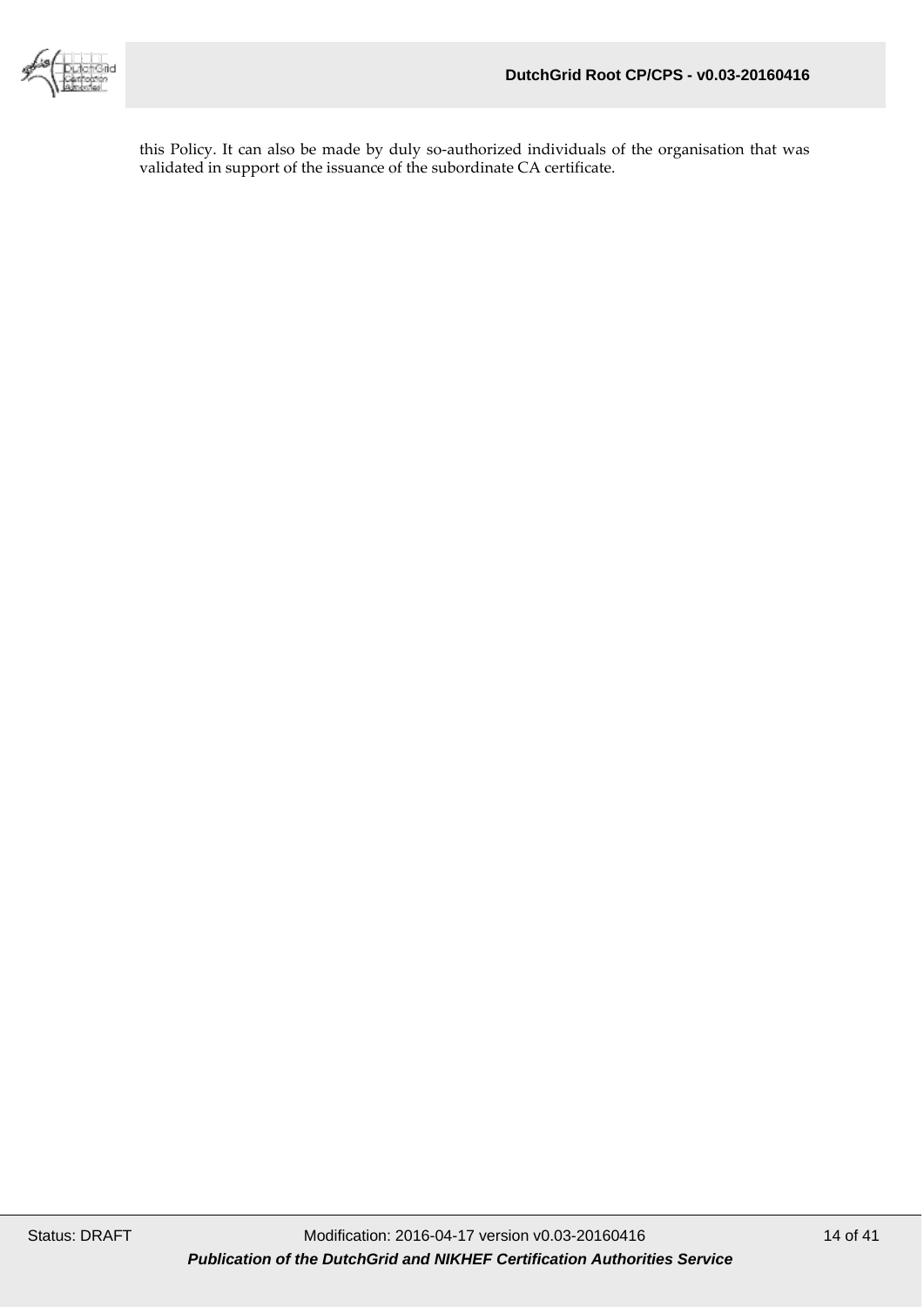# <span id="page-14-0"></span>**4 CERTIFICATE LIFE-CYCLE OPERATIONAL REQUIREMENTS**

# <span id="page-14-1"></span>*4.1 CERTIFICATE APPLICATION*

#### <span id="page-14-2"></span>**4.1.1 Who Can Submit a Certificate Application**

Applications for a subordinate CA certificate, to be signed by the DCA Root G1, can be submitted by (i) Administrators of the DCA Service, (ii) other qualified individuals or organisations that – at the discretion of the DCA Service Administrators – can reasonably demonstrate the benefit of their certification by the DCA Root G1 CA for Nikhef, for the Dutch National e-Infrastructure coordinated by SURF, for the members and operational partners of SURF, or for other infrastructures, projects and endeavours in the domain of multi-domain distributed authentication for innovation and scientific research to which a Dutch research organisation is a party or in which a Dutch research organisation has a reasonable interest.

Acceptance of any certificate application is at the exclusive discretion of the DCA Managers and of Nikhef. Their decision, be it single or jointly, shall be final, without recourse, and no correspondence will be entered into.

#### <span id="page-14-3"></span>**4.1.2 Enrollment Process and Responsibilities**

<span id="page-14-4"></span>No stipulation.

# *4.2 CERTIFICATE APPLICATION PROCESSING*

#### <span id="page-14-5"></span>**4.2.1 Performing Identification and Authentication Functions**

A certificate application shall be delivered in person by the requester to the DCA Services personnel in the form of secure off-line media. This shall be done at the point of authentication of individual identity and during the same in-person meeting.

Alternatively, the DCA Root G1 Administrators may permit generation of a key pair on the designated off-line system in the presence of and under the responsibility of the applicant. This key pair will be generated by well-known cryptographic software using a cryptographically sound PRNG. The key pair, including the signed certificate, will then be made available on secure off-line media to the applicant.

In either case, the procedure shall be witnessed and logged.

#### <span id="page-14-6"></span>**4.2.2 Approval or Rejection of Certificate Applications**

If the certificate request does not meet one or more of the criteria set in item 4.1.1, or that does not meet the technical requirements for certificates, or for trustworthy operation of certification authorities, will be rejected.

#### <span id="page-14-7"></span>**4.2.3 Time to Process Certificate Applications**

<span id="page-14-8"></span>Certificates requests, having been validated and approved, are processed without undue delay.

# *4.3 CERTIFICATE ISSUANCE*

#### <span id="page-14-9"></span>**4.3.1 CA Actions during Certificate Issuance**

A DCA Service Operator will perform any actions necessary to issue a correct certificate, in accordance with this CP/CPS. A single DCA Service Administrator may issue the certificate, as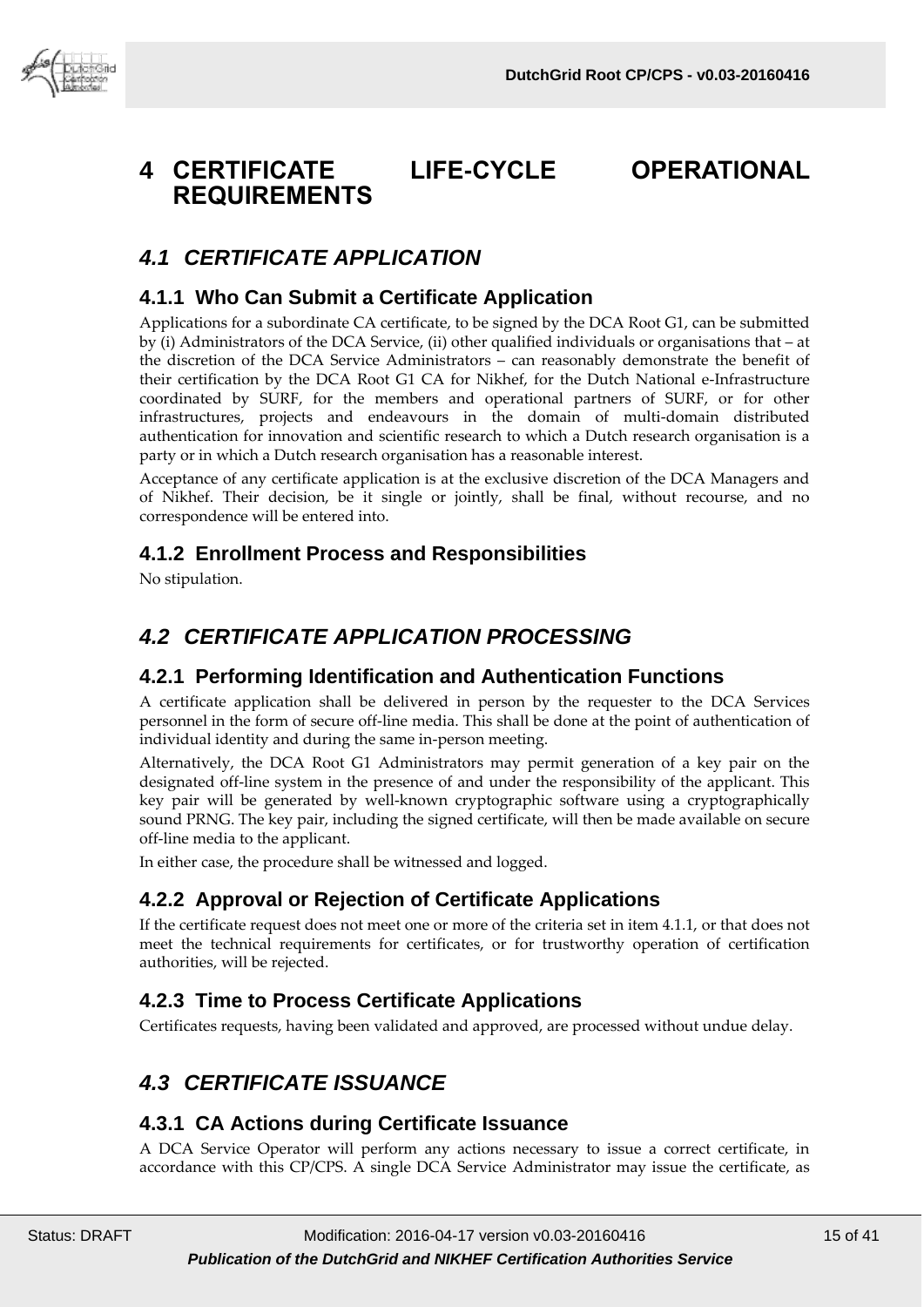

long as other witnesses are present and the action is duly logged. The list of those present will be logged and archived.

The DCA Service Administrator in charge will verify the issued certificate for correctness.

#### <span id="page-15-0"></span>**4.3.2 Notification to Subscriber by the CA of Issuance of Certificate**

When the issued subordinate CA certificate has been applied for by an organisation or individual not being the DCA Service itself, it shall inform the applicant of issuance by sending the issued certificate by email.

When the key material has been generated for the subordinate CA by the DCA Service itself on its own designated off-line system, any private key material will be stored only on secure off-line media, and will only be present during an in-person meeting with the authenticated entity, having validated the person by means of the valid government-issued photo identification document. The authenticated entity generates its own key material on specific media on the offline system made available by the DCA Service.

# <span id="page-15-1"></span>*4.4 CERTIFICATE ACCEPTANCE*

#### <span id="page-15-2"></span>**4.4.1 Conduct Constituting Certificate Acceptance**

No stipulation.

#### <span id="page-15-3"></span>**4.4.2 Publication of the Certificate by the CA**

Certificates issued by the DCA Root G1 CA will be published in the on-line repository at the discretion of the DCA Service and/or on request of the subscriber. This publication will usually be limited to only currently valid certificates.

#### <span id="page-15-4"></span>**4.4.3 Notification of Certificate Issuance by the CA to other Entities**

Apart from the publication of certificates in the on-line repository, the DCA Root G1 CA will not normally notify any other entity but the applicant about certificate issuance.

# <span id="page-15-5"></span>*4.5 KEY PAIR AND CERTIFICATE USAGE*

#### <span id="page-15-6"></span>**4.5.1 Subscriber Private Key and Certificate Usage**

The subscriber (subordinate CA) private key and certificate usage shall be guided by the respective CAs CP/CPS, which has been assessed for suitability by the DCA Root Managers.

Subscribers (subordinate CAs) may not use their certificate issued by the DCA Root G1 if they operate outside their stated policy and practices. They may also not use their certificate if they engage in activities incompatible with the scope, purpose and policy as described in this document, or if the use of their DCA Root G1 certificate would in any way harm, be defamatory, cause injury, or be detrimental to the reputation, safe operation or good standing of the DCA Root G1 CA or the DCA Service, or if the use would result in liability (financial or otherwise) of Nikhef, SURF, or any individual involved in the operation of the DCA Service.

#### <span id="page-15-7"></span>**4.5.2 Relying Party Public Key and Certificate Usage**

The usage of the subject CA public key and certificate by relying parties shall be specified by the respective CP/CPS.

Relying parties may not use a certificate of the DCA Root G1 CA if such use would in any way harm, be defamatory, cause injury, or be detrimental to the reputation, safe operation or good standing of the DCA Root G1 CA or the DCA Service, or if the use would result in liability (financial or otherwise) of Nikhef, SURF, or any individual involved in the operation of the DCA Service.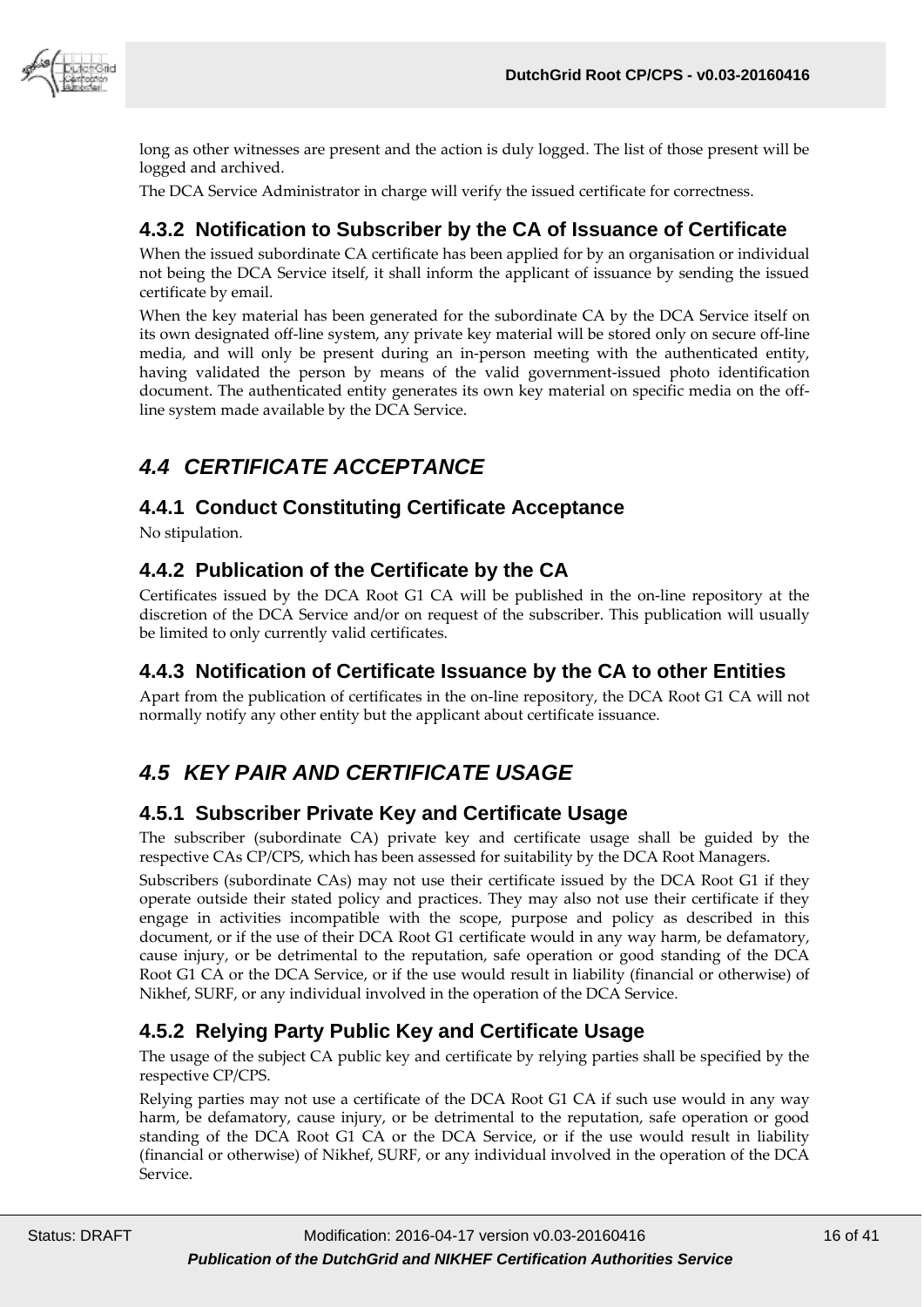

# <span id="page-16-0"></span>*4.6 CERTIFICATE RENEWAL*

#### <span id="page-16-1"></span>**4.6.1 Circumstances for Certificate Renewal**

A certificate, be it the certificate of the DCA Root G1 CA itself or any issued (subordinate CA) certificate may be renewed or extended, provided that

- The maximum permissible usage period of the private key, being 30 years for the DCA Root G1 CA and 20 years for any subscriber (subordinate CA), has not yet been reached
- The private cryptographic key material is intact, of sufficient cryptographic strength at the time of renewal, and has not been compromised
- The applicant requesting renewal is authenticated according to the requirements of section 3, and represents the same entity.

Renewed certificates may be pre-dated to start at the time of issuance of the original first certificate.

#### <span id="page-16-2"></span>**4.6.2 Who May Request Renewal**

Only authenticated representatives and individuals of the same entity to which the original certificate was issued may request renewal, as long as the conditions stated in section 4.1.1 are met. This may be the DCA Service itself.

#### <span id="page-16-3"></span>**4.6.3 Processing Certificate Renewal Requests**

Requests may be processed as per section 4.2, or the DCA Root G1 CA – having recorded and retained the original PKCS certificate signing request – may re-issue based on the data that was originally submitted.

#### <span id="page-16-4"></span>**4.6.4 Notification of New Certificate Issuance to Subscriber**

As per section 4.3.2.

# <span id="page-16-5"></span>**4.6.5 Conduct Constituting Acceptance of a Renewal Certificate**

No stipulation.

#### <span id="page-16-6"></span>**4.6.6 Publication of the Renewal Certificate by the CA**

<span id="page-16-7"></span>As per section 4.4.2

#### **4.6.7 Notification of Certificate Issuance by the CA to other Entities**

<span id="page-16-8"></span>As per section 4.4.3.

# *4.7 CERTIFICATE RE-KEY*

#### <span id="page-16-9"></span>**4.7.1 Circumstance for Certificate Re-key**

The DCA Root G1 CA shall re-key a subject CA certificate on request made by an authorized and authenticated representative of the certified entity or subordinate CA. This may be the DCA Service itself.

Re-key for subordinate CAs is discouraged. The DCA Root G1 CA recommends that a variant name is used and a new certificate issued.

#### <span id="page-16-10"></span>**4.7.2 Who May Request Certification of a New Public Key**

As per section 4.1.1.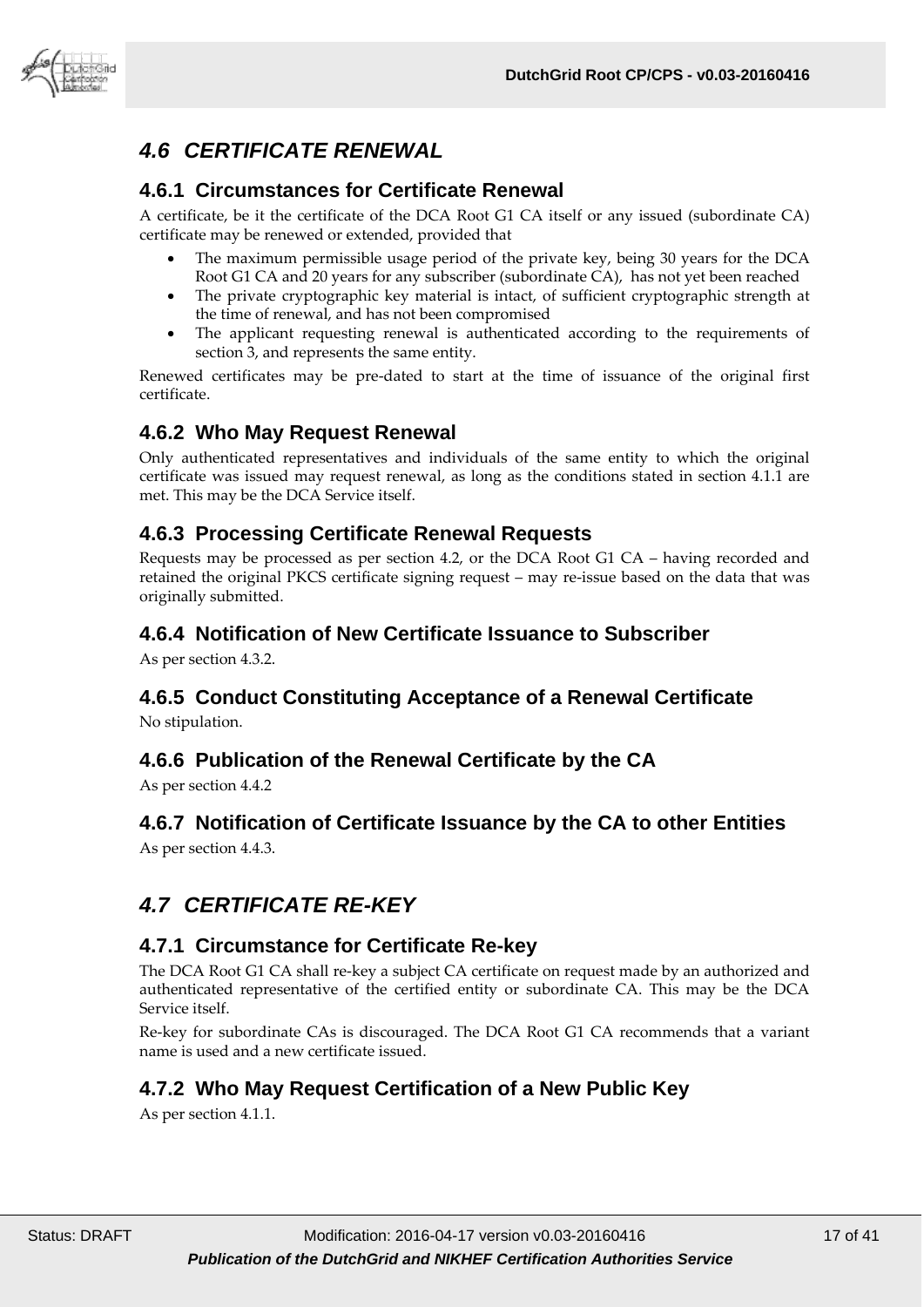

#### <span id="page-17-0"></span>**4.7.3 Processing Certificate Re-keying Requests**

Re-keying requests shall be processed following the same procedures as for a new certificate issuance.

#### <span id="page-17-1"></span>**4.7.4 Notification of new Certificate Issuance to Subscriber**

As per section 4.3.2.

# <span id="page-17-2"></span>**4.7.5 Conduct Constituting Acceptance of a Re-keyed Certificate**

<span id="page-17-3"></span>No stipulation.

#### **4.7.6 Publication of the Re-keyed Certificate by the CA**

As per section 4.4.2.

### <span id="page-17-4"></span>**4.7.7 Notification of Certificate Issuance by the CA to other Entities**

<span id="page-17-5"></span>As per section 4.4.3.

# *4.8 CERTIFICATE MODIFICATION*

#### <span id="page-17-6"></span>**4.8.1 Circumstances for Certificate Modification**

The DCA Root G1 CA treats modification requests as certificate renewal with modified extensions. The subjectName and issuerName cannot be modified. The validFrom and validUntil dates can be modified as defined in section 4.6. serialNumbers are assigned uniquely and at random by the DCA Root G1 CA and their modification on re-issuance is implicit.

All modification requests must also meet the criteria for certificate renewal.

#### <span id="page-17-7"></span>**4.8.2 Who May Request Certificate Modification**

As per section 4.6.2.

#### <span id="page-17-8"></span>**4.8.3 Processing Certificate Modification Requests**

As per section 4.6.3.

#### <span id="page-17-9"></span>**4.8.4 Notification of New Certificate Issuance to Subscriber**

As per section 4.6.4.

#### <span id="page-17-10"></span>**4.8.5 Conduct Constituting Acceptance of Modified Certificate**

As per section 4.6.5.

#### <span id="page-17-11"></span>**4.8.6 Publication of the Modified Certificate by the CA**

As per section 4.6.6.

#### <span id="page-17-12"></span>**4.8.7 Notification of Certificate Issuance by the CA to Other Entities** As per section 4.6.7.

# <span id="page-17-13"></span>*4.9 CERTIFICATE REVOCATION AND SUSPENSION*

#### <span id="page-17-14"></span>**4.9.1 Circumstances for Revocation**

A certificate will be revoked in the following circumstances:

1. The subscriber (subordinate CA) does not comply with this policy.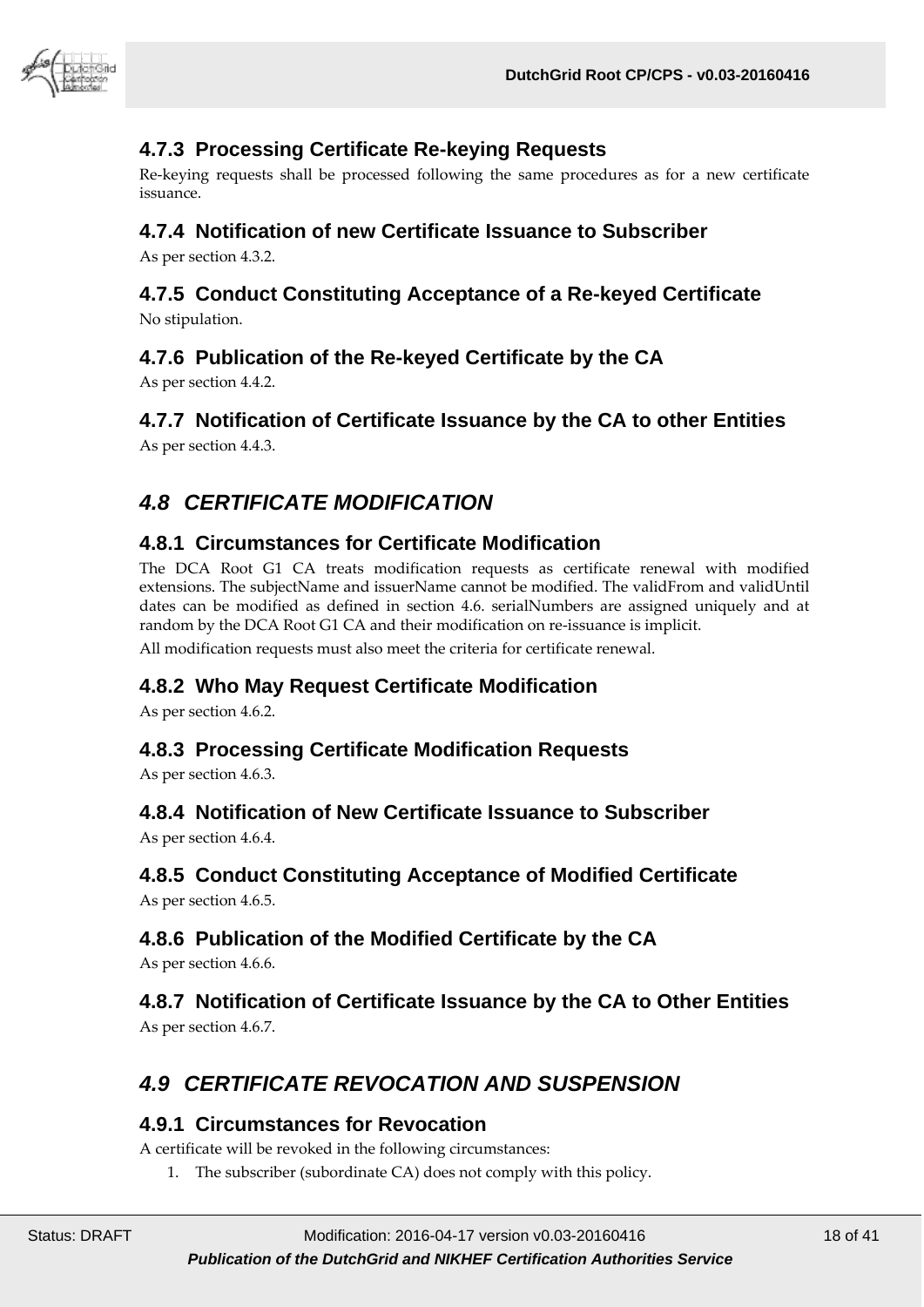

- 2. The certificate is not required any more by the subscriber (subordinate CA)
- 3. The subordinate CA ceases to function, ceases to function in accordance with its own policy, or violates its policy as approved at the time of certification.
- 4. The subordinate CA changes its policy without endorsement of the DCA Root Policy Management Authority.
- 5. The private key is lost or suspected to be compromised.
- 6. The information in the certificate is wrong or inaccurate.
- 7. The entity to which the certificate has been issued has been retired.

#### <span id="page-18-0"></span>**4.9.2 Who Can Request Revocation**

Any entity who can prove or gains knowledge of the occurrence of any of the circumstances for revocation listed in section 4.9.1 should request revocation of the pertinent certificate.

#### <span id="page-18-1"></span>**4.9.3 Procedure for Revocation Request**

The entity requesting revocation of a certificate shall submit their revocation request to the DCA Root G1 CA Administrators using the contacts in section 1.5.1.

Upon receipt of a revocation request, the DCA Root G1 CA shall:

- 1. Verify the circumstances for revocation
- 2. Verify the identity of the revocation requester in accordance with section 4.9.2

If all the conditions are met, DCA Root G1 CA shall then revoke the certificate.

#### <span id="page-18-2"></span>**4.9.4 Revocation Request Grace Period**

Any party that becomes aware of circumstances for revocation should request a revocation as soon as possible but not later than within one business day.

#### <span id="page-18-3"></span>**4.9.5 Time within which CA must Process the Revocation Request**

All reasonable requests for revocation shall be acted upon promptly, without undue delay, and with appropriate urgency. Once the request has been validated, the DCA Root G1 CA shall revoke the certificate forthwith, and publish updated revocation information.

#### <span id="page-18-4"></span>**4.9.6 Revocation Checking Requirement for Relying Parties**

Relying parties may rely on a certificate only as long as that certificate has not been included in a published certificate revocation list and/or only for as long as an available authoritative OCSP service gives a "valid" response.

Relying parties should check freshness of their revocation data as often as relevant, based on their own risk assessment. In absence of specific risks we recommend to download CRL data not more frequently than once every 60 minutes.

#### <span id="page-18-5"></span>**4.9.7 CRL Issuance Frequency**

The DCA Root G1 CA shall issue a CRL at least once every 390 days and immediately after a certificate revocation. The CRL shall have nextUpdate set to 400 days after the issuance date.

#### <span id="page-18-6"></span>**4.9.8 Maximum Latency for CRLs**

Following a revocation, a new CRL will be issued forthwith.

#### <span id="page-18-7"></span>**4.9.9 On-line Revocation/Status Checking Availability**

<span id="page-18-8"></span>The DCA Root G1 CA does not operate a production OCSP service.

#### **4.9.10 On-line Revocation Checking Requirements**

No stipulation.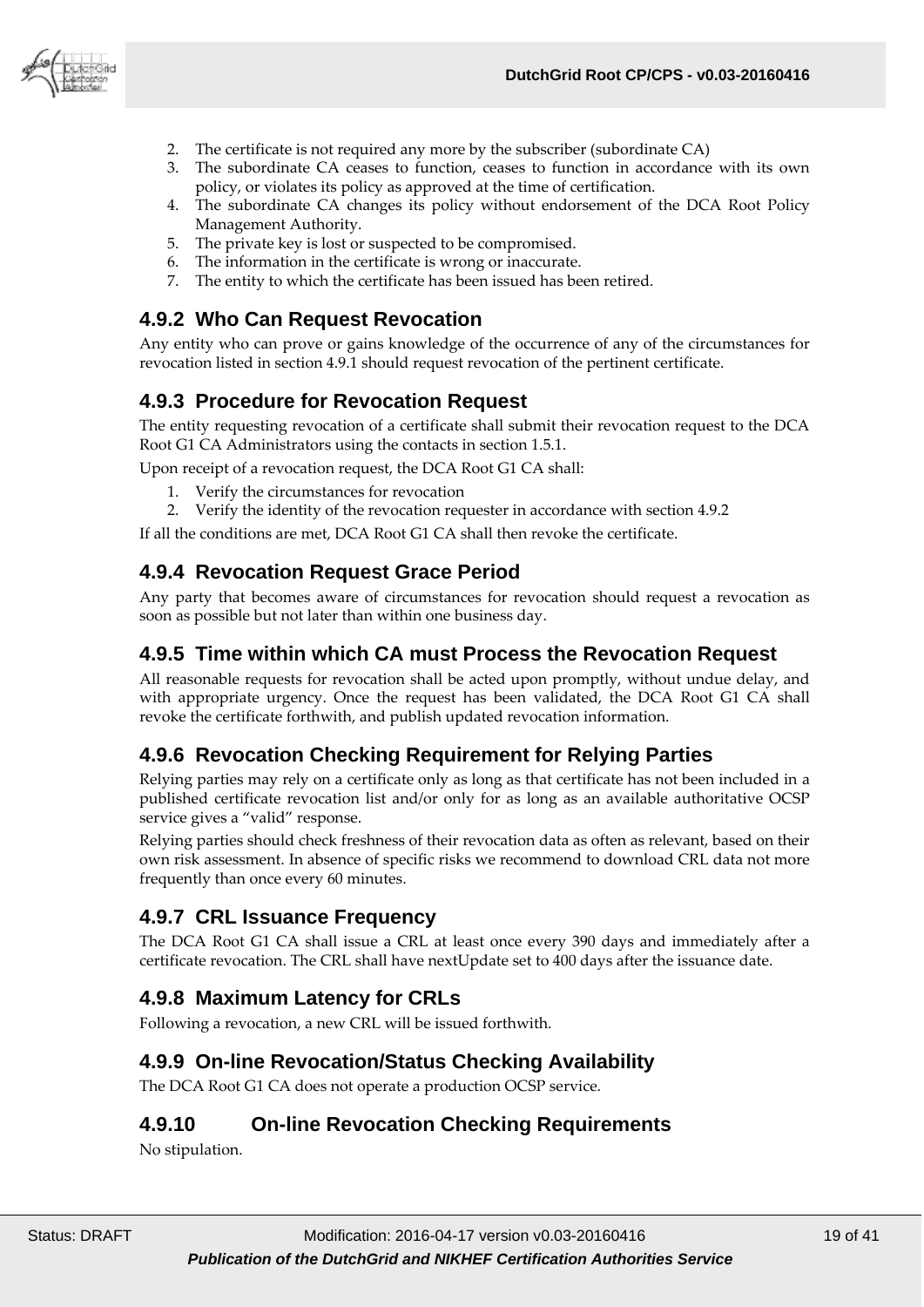

### <span id="page-19-0"></span>**4.9.11 Other Forms of Revocation Advertisements Available**

There are no other forms of revocation advertisement available.

#### <span id="page-19-1"></span>**4.9.12 Special Requirements Re-key Compromise**

No stipulation.

#### <span id="page-19-2"></span>**4.9.13 Circumstances for Suspension**

A certificate may be suspended by temporary, reversible revocation.

Certificates may be suspended if one of the circumstances for revocation as stated in section 4.9.1 is deemed likely to be fulfilled, but such cannot be ascertained beyond reasonable doubt within one business day.

In such cases the DCA Root G1 CA, at its sole discretion, may decide to revoke a certificate and include it in a certificate revocation list, retaining the option to resurrect the validity of such a certificate at a later date if the circumstances proved not to be fulfilled.

#### <span id="page-19-3"></span>**4.9.14 Who can Request Suspension**

As per section 4.9.2.

#### <span id="page-19-4"></span>**4.9.15 Procedure for Suspension Request**

As per section 4.9.3. Suspension will only follow if the criteria for suspension cannot be validated to an extent sufficient to fulfil the requirements of section 4.9.3.

#### <span id="page-19-5"></span>**4.9.16 Limits on Suspension Period**

<span id="page-19-6"></span>The DCA Root G1 CA will not resurrect suspended certificates after 30 days of suspension.

# *4.10CERTIFICATE STATUS SERVICES*

#### <span id="page-19-7"></span>**4.10.1 Operational Characteristics**

The DCA Root G1 CA shall publish a full CRL in the on-line repository.

#### <span id="page-19-8"></span>**4.10.2 Service Availability**

The on-line repository containing the CRL is provided with an intended continuous availability.

#### <span id="page-19-9"></span>**4.10.3 Optional Features**

<span id="page-19-10"></span>None.

#### *4.11END OF SUBSCRIPTION*

A subscription ends upon the expiry of the certificate if it is not re-keyed or re-newed before that date, or once the subordinate CA has been revoked.

# <span id="page-19-11"></span>*4.12KEY ESCROW AND RECOVERY*

#### <span id="page-19-12"></span>**4.12.1 Key Escrow and Recovery Policy and Practices**

The DCA Root G1 CA does not provide a key escrow service. In case the DCA Service permitted generation of a key pair on its own off-line system, the private key material of the subordinate CA shall be entirely, irrevocably and verifiably be transferred to the applicant, and shall not be present on persistent storage on the off-line system. The witnessing of the transfer by knowledgeable experts shall be deemed sufficient to confirm key transfer.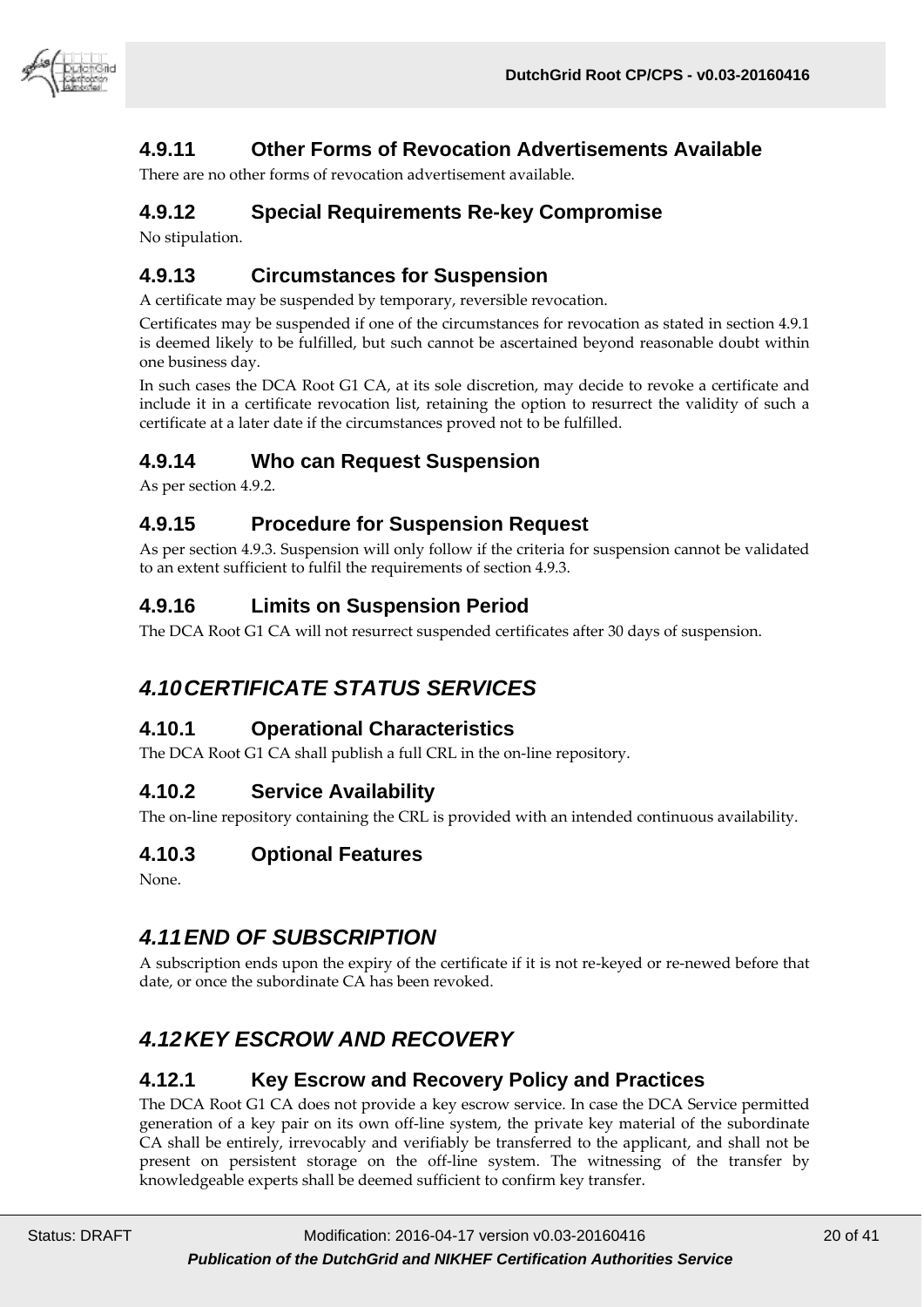

### <span id="page-20-0"></span>**4.12.2 Session Key Encapsulation and Recovery Policy and Practices**

Not applicable.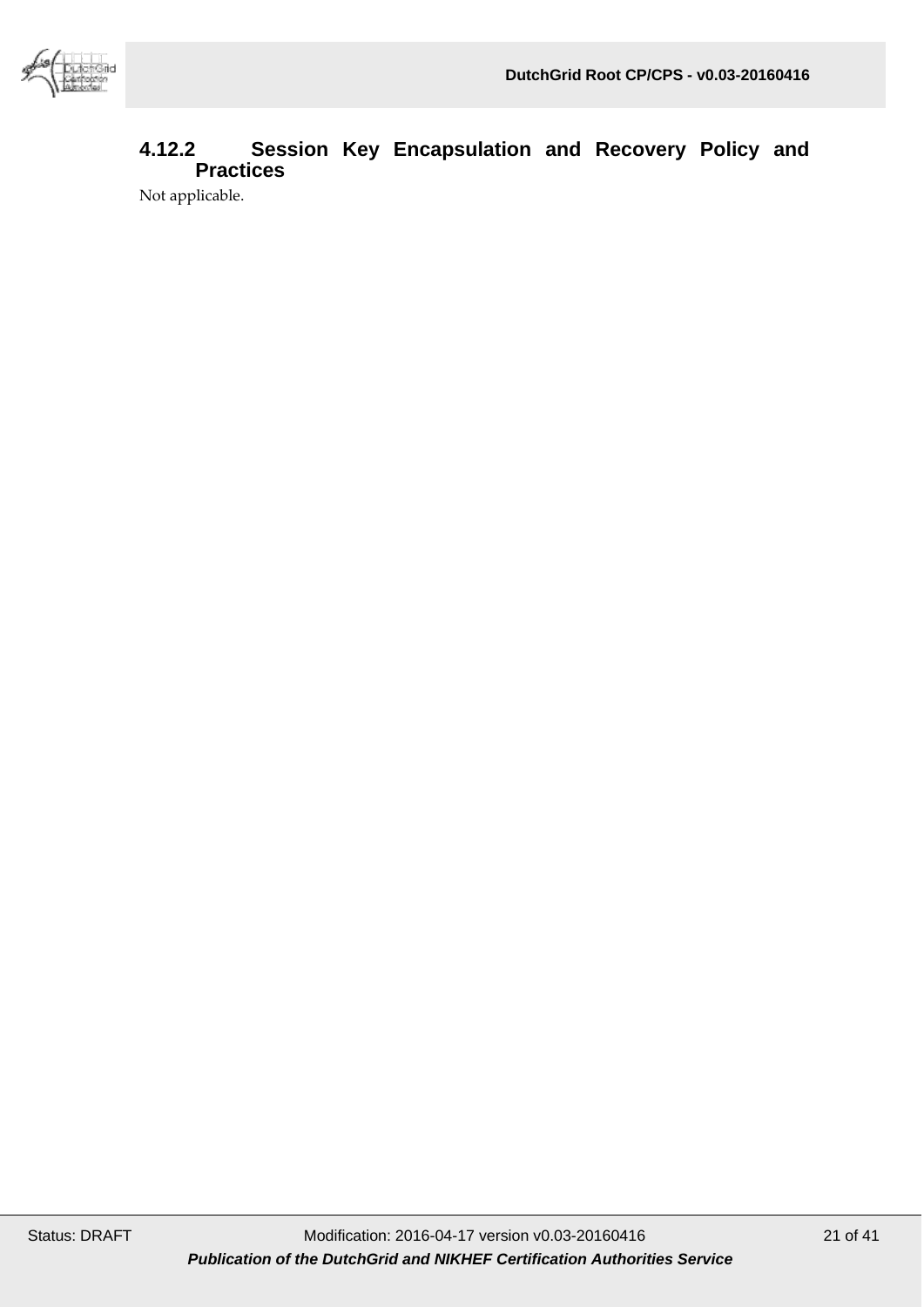



# <span id="page-21-0"></span>**5 FACILITY, MANAGEMENT AND OPERATIONAL CONTROLS**

# <span id="page-21-1"></span>*5.1 PHYSICAL CONTROLS*

#### <span id="page-21-2"></span>**5.1.1 Site Location and Construction**

The DCA Root G1 CA is located at Nikhef, Watergraafsmeer, Amsterdam.

The Nikhef building is constructed out of reinforced concrete with brick inner walling.

The off-line CA system is located in a locked room, that uses a key scheme with special-access requirements. Within this locked room, a dedicated locked cabinet contains the safe with the offline media. The cabinet has a padlock mechanism protecting the two doors, the safe has batteryoperated hinges controlled by an independent pin panel. The off-line system, devoid of private key material unless an operator is present, is off-line and permanently placed within the locked cabinet.

The on-line CA repository systems are located in a data centre at Nikhef to which access is controlled via secure RFID and a key scheme with special-access requirements. The on-line CA repository server is hosted on a virtualised environment exclusively dedicated to security sensitive services for certificate authority and trust operations. The host systems are located in a security cabinet within the data centre, with access to the cabinet controlled by number padlocks.

#### <span id="page-21-3"></span>**5.1.2 Physical Access**

Access to the locked room is limited to Nikhef Computer Technology department systems management (CT) personnel and CA personnel. Access to the cabinet containing the CA off-line system and the safe is restricted to Administrators and Operators of the DCA Service.

Access to the data centre containing the on-line CA system is limited to Nikhef CT personnel. Access to the secured cabinet containing the hosting systems is limited to DCA Service personnel.

#### <span id="page-21-4"></span>**5.1.3 Power and Air Conditioning**

The off-line CA system is connected to public electricity mains only.

The on-line CA system is located in the high-availability data centre, connected to two independent no-break feeds. Sufficient redundant cooling is available.

#### <span id="page-21-5"></span>**5.1.4 Water Exposures**

All CA systems are above sea level. Installations that contain water near the CA systems are periodically tested for pressure bearing capabilities. The data centre is equipped with moisture sensors and monitored continuously.

#### <span id="page-21-6"></span>**5.1.5 Fire Prevention and Protection**

The data centre is equipped with an inert-gas fire extinguishing system and has appropriate smoke-sensitive detectors.

#### <span id="page-21-7"></span>**5.1.6 Media Storage**

All media containing the private key material of the DCA Root G1 CA are kept in the locked safe near the off-line machine. Copies of private key material are also kept inclusively in locked safes under the control of the DCA Administrator, and to which DCA Operators are granted access.

All other media, except for transfer media, of the DCA Root G1 CA are kept inside the locked cabinets. Transfer media are kept in either the locked cabinet or kept under the control of the DCA Administrators or the applicant.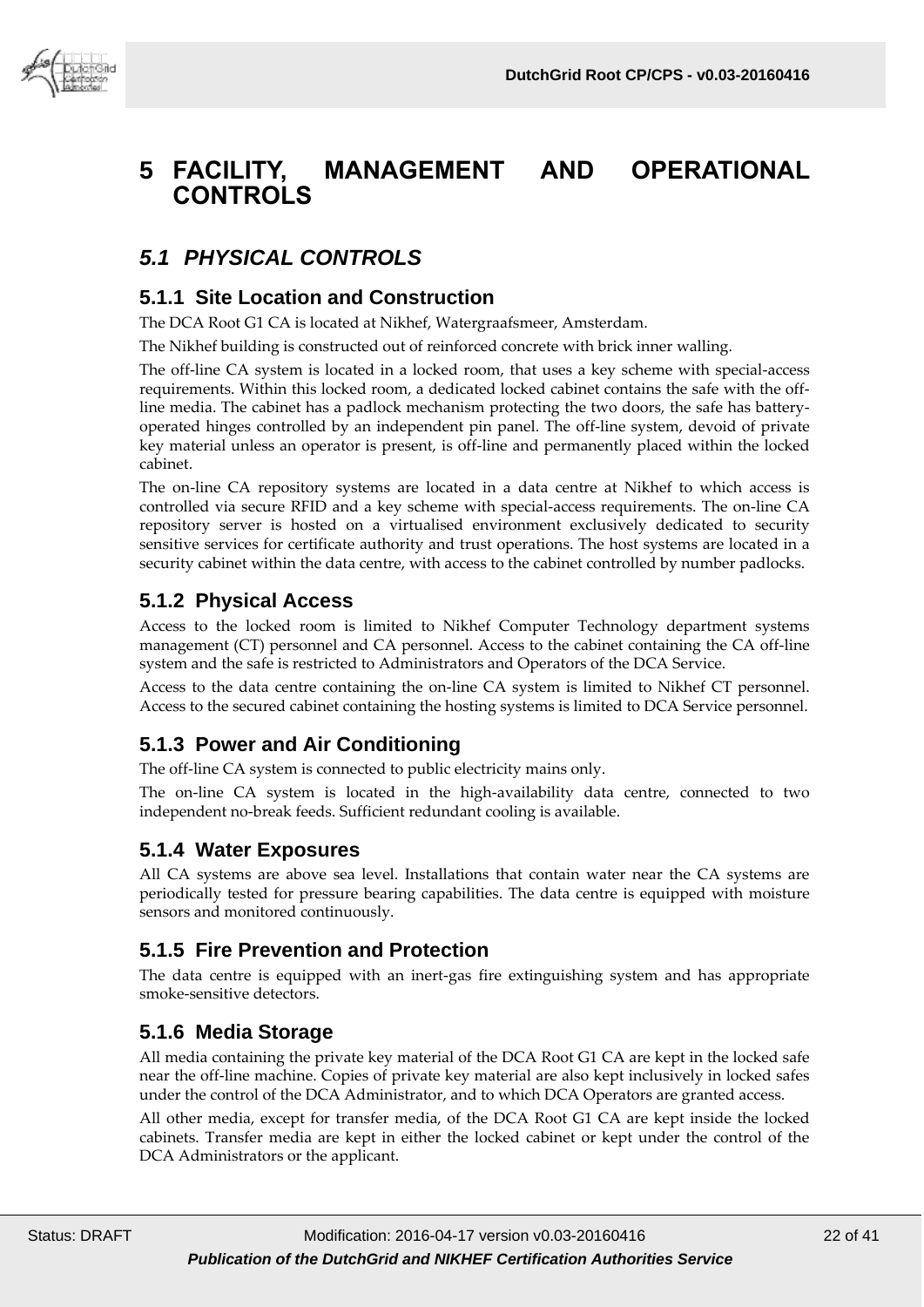

### <span id="page-22-0"></span>**5.1.7 Waste Disposal**

Waste carrying potential confidential information is physically destroyed before being trashed.

#### <span id="page-22-1"></span>**5.1.8 Off-site backup**

The back-up of the private key of the DCA Root G1 CA is kept off-site in a safe under the direct personal control of a DCA Service Manager.

Other, non-sensitive, material of the DCA Root G1 CA, including the state of the CA, index files, and related material of the off-line CA are regularly transferred to a distinct location within the building but physically distant from the originals.

The on-line repository system is backed-up to two off-site, geographically distinct, locations in the Netherlands.

# <span id="page-22-2"></span>*5.2 PROCEDURAL CONTROLS*

#### <span id="page-22-3"></span>**5.2.1 Trusted Roles**

All roles related to the operation of the DCA Root G1 CA shall be performed by the DCA Service Administrators only. They shall be permanent employees of Nikhef (as conventionally defined within the framework of the Nikhef collaboration).

#### <span id="page-22-4"></span>**5.2.2 Number of Persons Required per Task**

The Administrators are permitted to act singly, unless elsewhere in this Policy a specific action is required to be performed in the presence of witnesses or another Administrator or operator.

#### <span id="page-22-5"></span>**5.2.3 Identification and Authentication for Each Role**

Use of media containing the private key of the DCA Root shall be by DCA Administrators only, who will record their identity, full name, and any actions taken in a log book. They will exclusively use the off-line DCA system for connecting media containing the private key.

The DCA Manager will identify the DCA Administrators at least once based on official government photo-identification documents.

#### <span id="page-22-6"></span>**5.2.4 Roles Requiring Separation of Duties**

<span id="page-22-7"></span>No stipulation.

# *5.3 PERSONNEL CONTROLS*

#### <span id="page-22-8"></span>**5.3.1 Qualifications, Experience, and Clearance Requirements**

DCA Root G1 CA Administrators shall all be personnel with a sound understanding of PKI, its implementation, and its trust implications. They are experienced in operating CA infrastructures and are knowledgeable about this document and the requirements stipulated herein. The DCA Operators shall all be personnel with a proper understanding of PKI, and trained in following the operational procedures implementing this CP/CPS.

<span id="page-22-9"></span>Beyond being employees in good standing, there are no specific clearance requirements.

#### **5.3.2 Background Check Procedures**

The background of each additional DCA Administrator shall be assessed by his or her peers.

#### <span id="page-22-10"></span>**5.3.3 Training Requirements**

The DCA Administrators and Operators will ensure they are capable of fulfilling their tasks.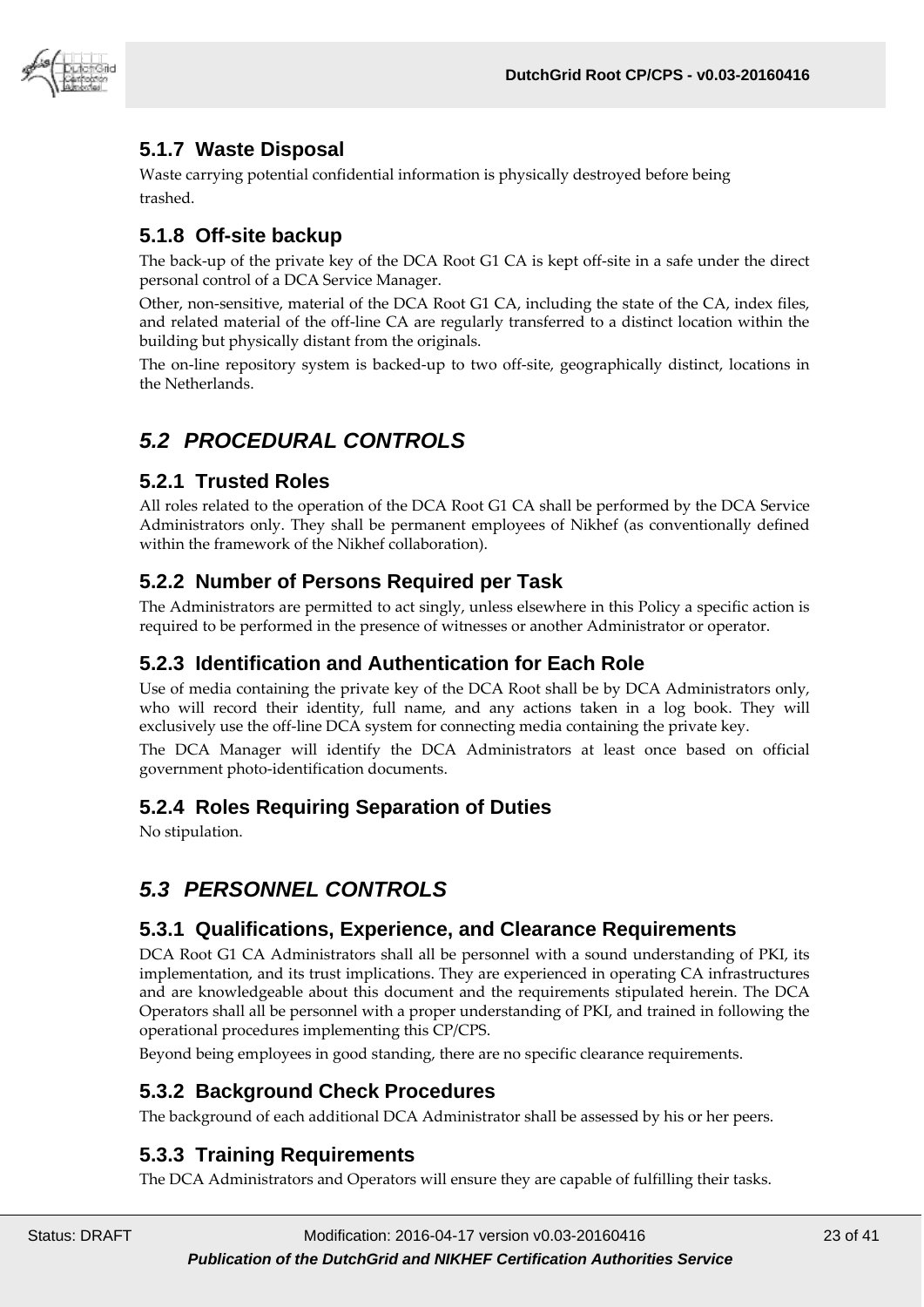

### <span id="page-23-0"></span>**5.3.4 Retraining Frequency and Requirements**

No stipulation.

#### <span id="page-23-1"></span>**5.3.5 Job Rotation Frequency and Sequence**

No stipulation.

#### <span id="page-23-2"></span>**5.3.6 Sanctions for Unauthorized Actions**

If an authorized action is observed, the DCA Service Administrators will take appropriate measures to prevent re-occurrence, may revoke any privileges, and will correct any inappropriate results. Other sanctions are possible as specified in the terms of employment.

#### <span id="page-23-3"></span>**5.3.7 Independent Contractor Requirements**

The DCA Root G1 CA shall not employ contractors for its operation. However, it does rely on vendors to supply hardware, software, and other (physical) infrastructure. It will obtain such supplies in a way that does not knowingly expose the DCA Root G1 CA to security compromises.

#### <span id="page-23-4"></span>**5.3.8 Documentation Supplied to Personnel**

The DCA Root G1 CA Administrators and any operators are given a copy of this document as well as any ancillary documentation.

# <span id="page-23-5"></span>*5.4 AUDIT LOGGING PROCEDURES*

#### <span id="page-23-6"></span>**5.4.1 Types of Events Recorded**

The following events will be recorded by the DCA Root G1:

- System boots and shutdowns of the off-line machine
- Certificate application, issuance and revocation
- Key pair generation
- Activation and deactivation of the CAs signing key

#### <span id="page-23-7"></span>**5.4.2 Frequency of Processing Log**

Audit logs will be analysed

- at the time of any certificate signing by inspecting the content of the DCA files and logsheets
- during annual audits
- whenever an incident occurs or is suspected

#### <span id="page-23-8"></span>**5.4.3 Retention Period for Audit Log**

Audit logs are retained for at least three years after the certificate pertaining to the log entry has expired or has been revoked.

#### <span id="page-23-9"></span>**5.4.4 Protection of Audit Log**

The audit logs are stored in the locked cabinet of the off-line CA system, to which only DCA Service personnel has access.

#### <span id="page-23-10"></span>**5.4.5 Audit Log Backup Procedures**

All audit logs as recorded on the off-line removable media are periodically copied to other offline media and stored in a safe. All audit logs of the on-line repository system pertaining to the import of CRLs and subscriber (subordinate CA) certificates are routinely backed-up as per section 5.1.8.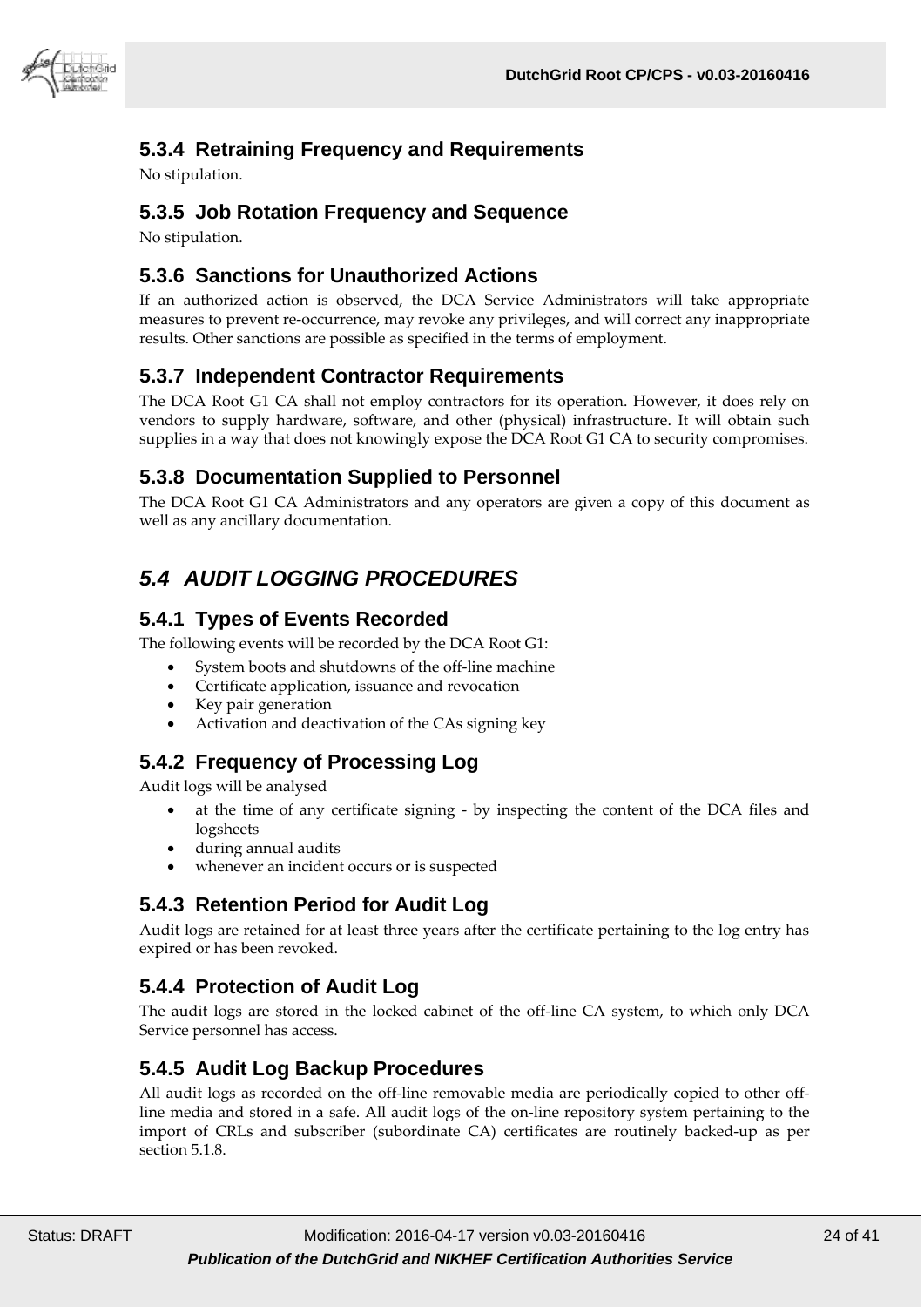

#### <span id="page-24-0"></span>**5.4.6 Audit Collection System (internal vs. external)**

All audit logs collected by the the DCA Root G1 CA are stored internally.

#### <span id="page-24-1"></span>**5.4.7 Notification to Event-causing Subject**

<span id="page-24-2"></span>The DCA Root G1 is neither required to nor prevented from notifying event-causing subjects.

#### **5.4.8 Vulnerability assessments**

Vulnerability of the audit logs are assessed during periodic self-audits and whenever a change to section 5.4 of this CP/CPS is considered.

# <span id="page-24-3"></span>*5.5 RECORDS ARCHIVAL*

#### <span id="page-24-4"></span>**5.5.1 Types of records archived**

The DCA Root G1 CA will archive the following data:

- All certificate application data, issued certificates, and CRLs
- Any CRLs on which on-line revocation status information is based
- User operations on the on-line and off-line CA systems, including startup, reboot, and login actions
- Any documentary evidence and witness reports of key generation ceremonies, key transfer and certificate acceptance
- Sufficient information to verify the validation of organisation and individual identities

#### <span id="page-24-5"></span>**5.5.2 Retention Period for Archive**

Records will be kept for at least three years following the expiration or revocation of the certificates to which they pertain.

#### <span id="page-24-6"></span>**5.5.3 Protection of Archive**

The archive is stored in the locked off-line CA cabinet and on the off-line secure media in a safe. Where not contrary to the off-line requirements, records will be backed up to other on-line and tape archives in geographically distinct locations.

The records are accessible by DCA Service personnel. Off-site backup copies of non-sensitive material from the on-line repository system are managed confidentially under contract by the backup service providers of Nikhef.

#### <span id="page-24-7"></span>**5.5.4 Archive Backup Procedures**

All off-line electronic records are backed up on removable media and stored in the safe. Archives may be bundled and stored on distinct media, after which the rolling archive on operational media is re-set.

#### <span id="page-24-8"></span>**5.5.5 Requirements for Time-stamping of Records**

Records are dated and timestamped by using reasonably accurate clocks, periodically synchronised by the DCA Service personnel. Clocks will be adjusted before issuance of CRLs and certificates. Its uncertainly will not be more than 5 minutes.

For on-line systems, these will be synchronised frequently using the ntp protocol from trusted time sources operated by Nikhef, SURFnet, and/or a distributed NTP pool.

#### <span id="page-24-9"></span>**5.5.6 Archive Collection System (internal or external)**

All archives are collected internally or stored on services under contract of Nikhef.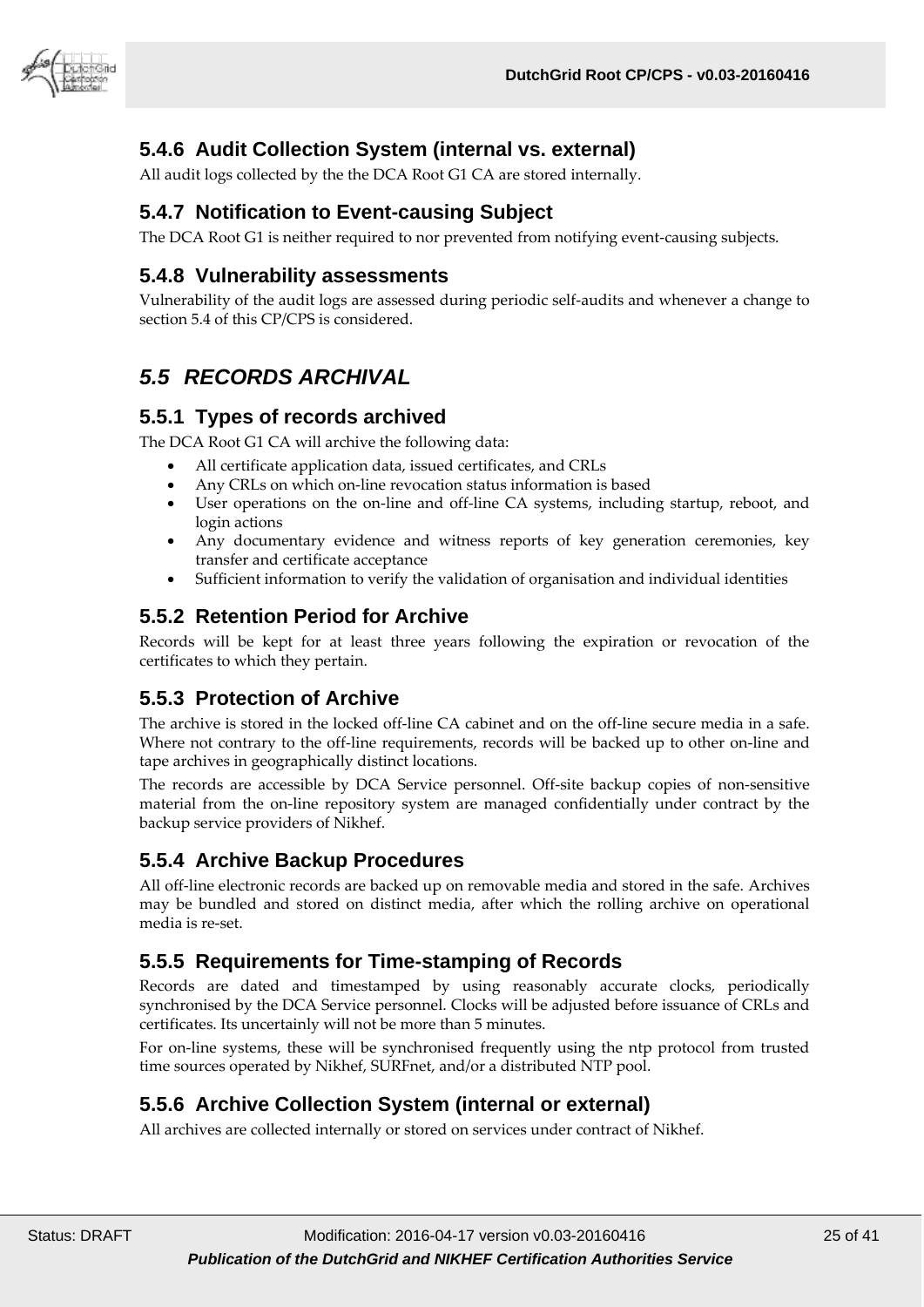

#### <span id="page-25-0"></span>**5.5.7 Procedures to Obtain and Verify Archive Information**

Information from the archive may be inspected by auditors. In addition, subscribers or third parties may request the DCA Root CA for permission to inspect or obtain information from the archives if such – at the discretion of the DCA Root CA – is pertinent to the proper operation and trust of the DCA Root CA. The DCA Service may require prior compensation for reasonable costs associated with such requests.

At all times, individuals shall have the right to inspect, and in case of omissions, errors or inconsistencies, have the right to amend and correct data regarding themselves.

# <span id="page-25-1"></span>*5.6 KEY CHANGEOVER*

The DCA Root G1 CA key pair shall be changed once the maximum validity period of 30 years expires or when the cryptographic data on which it is based is no longer considered appropriate to protect the certificates it issues. It may change key material at any time prior to these conditions.

If the DCA Root G1 CA key changes, the overlap between the old and the new key pair shall be at least 400 days. From the time of the key changeover, only the new key will be used to sign certificates.

# <span id="page-25-2"></span>*5.7 COMPROMISE AND DISASTER RECOVERY*

#### <span id="page-25-3"></span>**5.7.1 Incident and Compromise Handling Procedures**

In the event of an incident which compromises the integrity of the DCA Root G1 CA, the DCA personnel shall initiate an incident analysis immediately. Further steps to be undertaken will depend on the outcome of the analysis.

#### <span id="page-25-4"></span>**5.7.2 Computing Resources, Software, and/or Data are corrupted**

The DCA will take all reasonable precautions to enable recovery. In order to be able to resume operation, the following measures are implemented:

- All CA software shall be backed-up on removable media after a new release of any of its components is installed.
- All data files of the CA signing server shall be backed-up on a removable medium after each change, before the session is closed.

If any part of the running system is corrupted, a functioning hardware shall be loaded with the latest state of the software and data backed-up on a read-only medium and estimated to be uncorrupted. Unless in the exceptional case that all copies of the DCA Root G1 private key have been destroyed or lost, and as long as these are not compromised, the operation shall be reestablished as soon as possible. This will not constitute a need to revoke any issued certificates.

#### <span id="page-25-5"></span>**5.7.3 Entity Private Key Compromise Procedures**

In the event of private key compromise of its own key, the DCA Root G1 shall immediately cease issuing certificates and request revocation of any cross-signed certificates. It shall also forthwith inform all its subscribers, and all bodies to which it has been accredited. Circumstances that led to the compromise will then be fixed and eliminated, and these remedial actions documented. A new key and certificate for the CA may then be re-created and operations restarted with a certificate based on a new key pair, and with a new subjectName.

In case a key of a subscriber (subordinate CA) certificate has been compromised, the DCA Root G1 CA will revoke the corresponding certificate and will not accept new certificate applications from this entity until the incident has been satisfactorily closed. Subscribers will also be informed of this incident.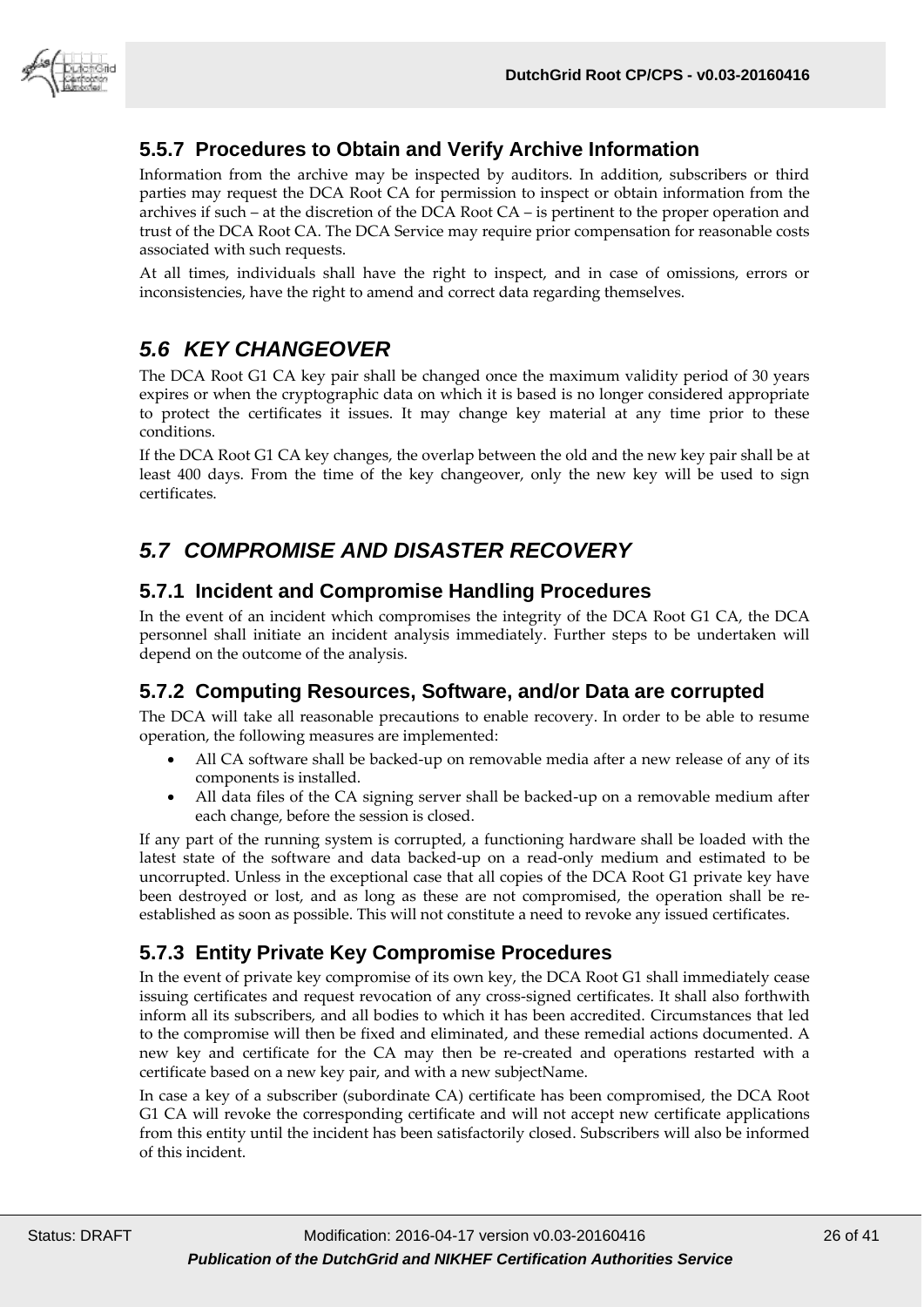

# <span id="page-26-0"></span>**5.7.4 Business Continuity Capabilities after a Disaster**

Following a disaster, the DCA Administrators and/or Manager will – as soon as reasonably practical – assess the extent of the disaster and its impact on the operational of the DCA Service. Having established that no compromise has occurred and that sufficient elements are available to recover from the disaster, it shall proceed to re-establish operations, if so needed from back-up media.

When it is deemed likely that the disaster will result in long-term outage for a period over 30 days, the DCA may opt to suspend operations by informing its subscribers and any bodies to which it has been accredited.

# <span id="page-26-1"></span>*5.8 CA or RA TERMINATION*

Upon termination of service of the DCA Root CA, the DCA Managers will

- 1. Inform all bodies to which it has been accredited at least three months before the actual termination
- 2. Inform all subscribers at least three months before the actual termination
- 3. Announce termination on DCA repository website.
- 4. Terminate the issuance and distribution of certificates and CRLs following a reasonable grace period.
- 5. Archive all relevant information in accordance with section 5.5
- 6. Revoke all certificates.<br>
7. Notify relevant security
- Notify relevant security contacts.
- 8. Destroy all copies of private keys.<br>9. Notify as widely as possible the eq
- Notify as widely as possible the end of the service.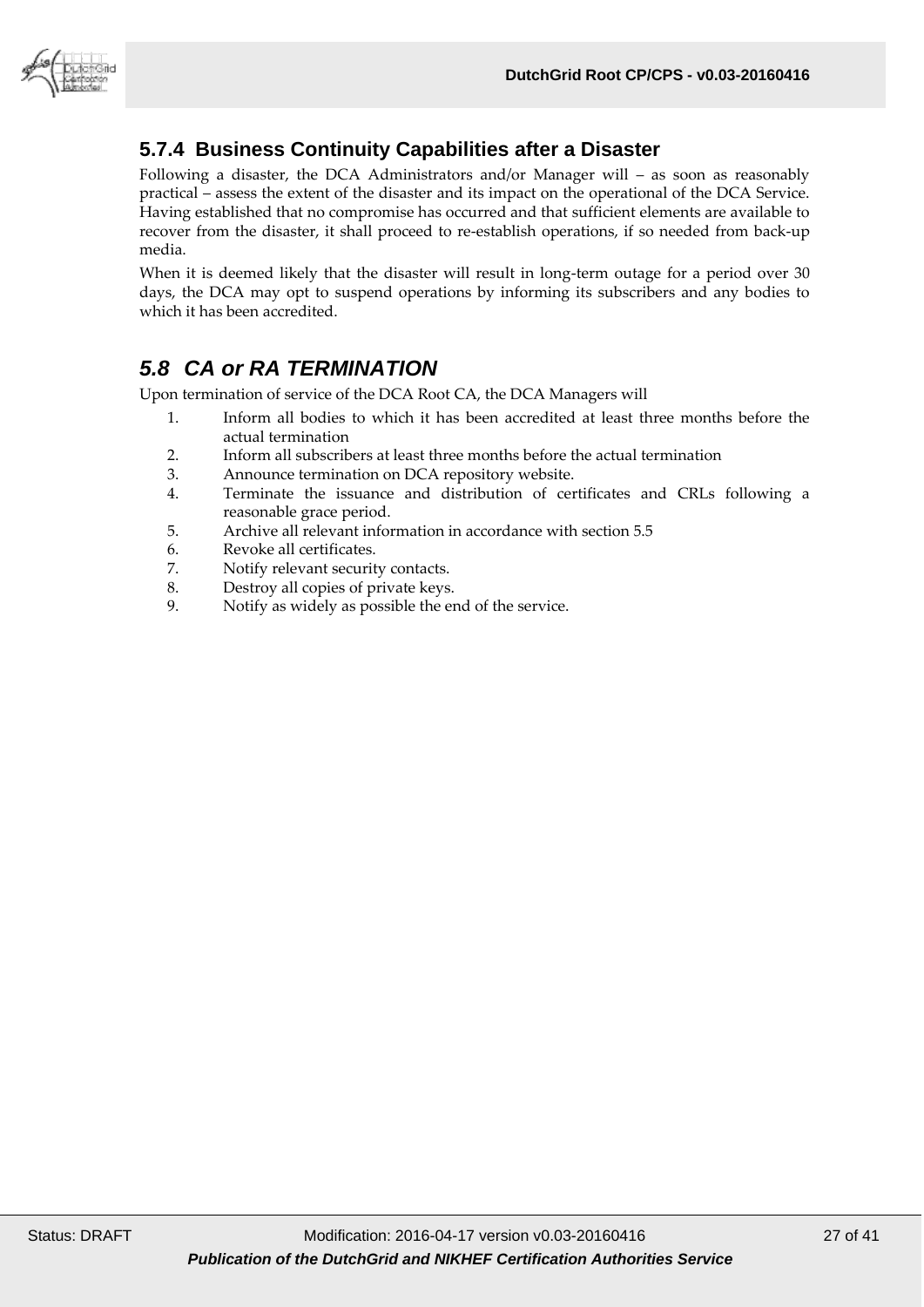

# <span id="page-27-0"></span>**6 TECHNICAL SECURITY CONTROLS**

# <span id="page-27-1"></span>*6.1 KEY PAIR GENERATION AND INSTALLATION*

#### <span id="page-27-2"></span>**6.1.1 Key Pair Generation**

The DCA Root CA shall generate and store its private keys in an off-line system which is stored in a locked cabinet in accordance with section 5.1.

The DCA Root CA key pair generation shall be performed with a recent trustworthy version of the OpenSSL software which has been verified for integrity with its source. The generation will be witnessed by experts knowledgeable about PKI, and they shall witness that the private key pair material is stored on removable media and not further distributed beyond the reach of the DCA Administrators and Manager. The DCA Manager may transport the generated private key and any other DCA Root materials without further supervision to a safe at a geographically separate location under the direct personal control of the CA Manager. The DCA Root CA shall not proceed to include its self-signed certificate in external trust anchor distributions until the DCA Manager confirms that the private key material has been deposited in said safe.

#### <span id="page-27-3"></span>**6.1.2 Private Key Delivery to Subscriber**

The DCA Root CA does not generate key pairs for its subscribers (subordinate CAs). It will permit at its discretion the generation of key material by the subscriber by use of the DCA off-line system, but only on applicant-provided media.

Where the subscriber is a subordinate CA operated by the DCA Service, the off-line media of the DCA Root CA and such subordinate CAs may be stored in the same safe.

#### <span id="page-27-4"></span>**6.1.3 Public Key Delivery to Certificate Issuer**

The subscriber's public key is delivered to the CA in the form of a PKCS#10 request.

#### <span id="page-27-5"></span>**6.1.4 CA Public Key Delivery to Relying Parties**

The public keys of the DCA Root CA can be downloaded in the form of an X.509 certificate from the on-line repository.

#### <span id="page-27-6"></span>**6.1.5 Key sizes**

The signing key of the DCA Root CA shall be an RSA key and shall be 4096 bits long.

#### <span id="page-27-7"></span>**6.1.6 Public Key Parameters Generation and Quality Checking**

The DCA Root CA will refuse to certify public keys not matching its quality requirements.

# <span id="page-27-8"></span>**6.1.7 Key Usage Purposes (as per X.509 v3 Key Usage Field)**

DCA Root CA keys may be used for certificate signing and for CRL signing. Subscriber (subordinate CA) keys may be used for certificate signing and for CRL signing.

# <span id="page-27-9"></span>*6.2 PRIVATE KEY PROTECTIONS AND CRYPTOGRAPHIC MODULE ENGINEERING CONTROLS*

#### <span id="page-27-10"></span>**6.2.1 Cryptographic Module Standards and Controls**

The DCA Root G1 CA is an off-line CA that does not use a separate cryptographic module. Key material is stored in files on removable media in encrypted form, under conditions described in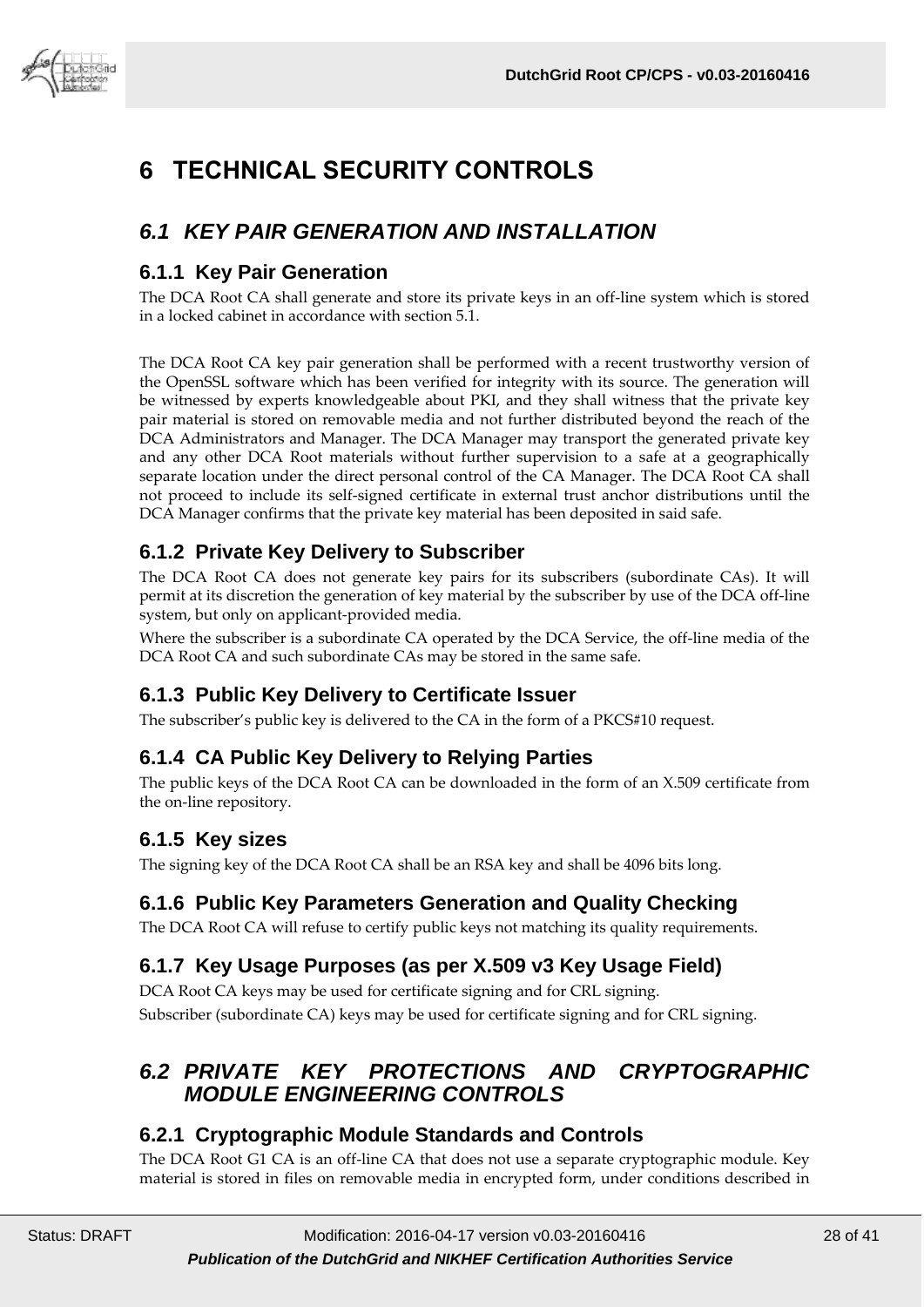

sections 5.1.6 and 5.1.8. The key shall never be stored in an unencrypted form. The removable media shall never be connected to a machine that is or has been connected to a network.

#### <span id="page-28-0"></span>**6.2.2 Private Key (n out of m) Multi-person Control**

There is no requirement for any role to be performed in the presence of more than one person.

#### <span id="page-28-1"></span>**6.2.3 Private Key Escrow**

The DCA Root CA does not escrow any keys.

#### <span id="page-28-2"></span>**6.2.4 Private Key Backup**

The DCA Root CA private key is backed up on multiple removable media, stored in geographically separated locations.

#### <span id="page-28-3"></span>**6.2.5 Private Key Archival**

The private key is not archived beyond its active use or post the termination of the CA.

#### <span id="page-28-4"></span>**6.2.6 Private Key Transfer into or from a Cryptographic Module**

The DCA Root CA does not employ a separate cryptographic module. Key material is stored as described in section 6.2.1.

#### <span id="page-28-5"></span>**6.2.7 Private Key Storage on Cryptographic Module**

The DCA Root G1 CA does not employ a separate cryptographic module. Key material is stored as described in section 6.2.1.

#### <span id="page-28-6"></span>**6.2.8 Method of Activating Private Key**

The private key of the DCA Root G1 CA is activated by a pass phrase of at least 15 characters, which meets the best practices for choosing good pass phrases.

#### <span id="page-28-7"></span>**6.2.9 Method of Deactivating Private Key**

The private key is de-activated by removing the pass phrase from memory in the off-line machine and powering down of the off-line system memory for at least 10 seconds.

#### <span id="page-28-8"></span>**6.2.10 Method of Destroying Private Key**

Following termination of CA operations, all copies of the private key will be securely destroyed according to then-current best practice for the destruction of sensitive materials.

#### <span id="page-28-9"></span>**6.2.11 Cryptographic Module Rating**

<span id="page-28-10"></span>Not applicable: the DCA Root G1 CA does not employ a separate cryptographic module.

# *6.3 OTHER ASPECTS OF KEY PAIR MANAGEMENT*

#### <span id="page-28-11"></span>**6.3.1 Public Key Archival**

The DCA Root CA archives all issued certificates including the DCA Root self-signed certificate on the off-line system as well as on removable storage media kept in a secure place. The DCA Root public key and the public keys of subscribers are also published in the on-line repository, and periodically backed-up to off-site locations as per section 5.1.8.

#### <span id="page-28-12"></span>**6.3.2 Certificate Operational Periods and Key Pair Usage Periods**

The DCA Root CA's certificate shall have a validity period of no longer than 20 years.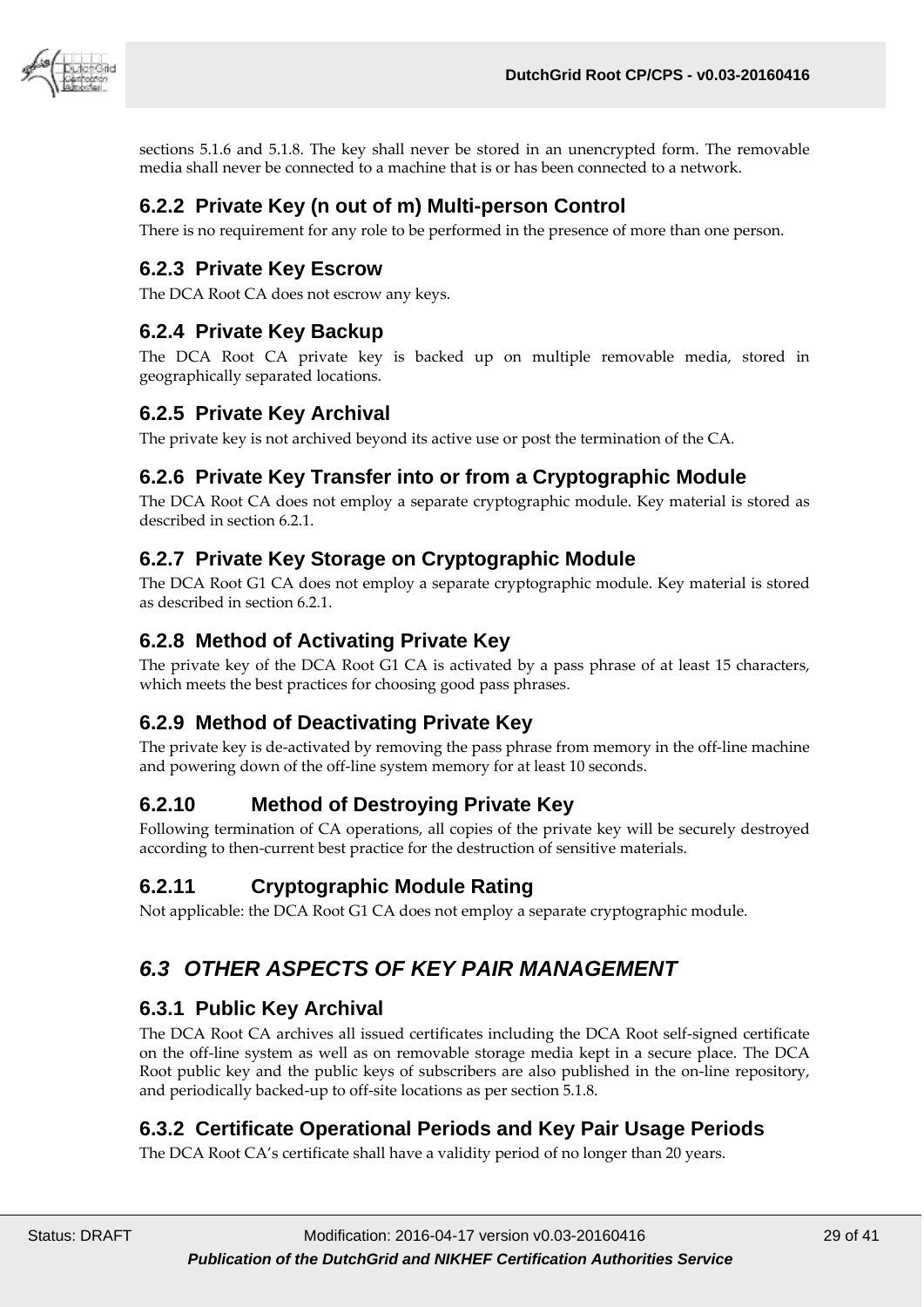

The certificates issued by the DCA Root CA shall have a validity period of no longer than 20 years, and for no longer than the issuing DCA Root CA certificate itself is valid. The usage period of the associated key pairs shall be no longer than 30 years for the DCA Root CA and 20 years for any key pairs of subscribers (subordinate CAs).

# <span id="page-29-0"></span>*6.4 ACTIVATION DATA*

#### <span id="page-29-1"></span>**6.4.1 Activation Data Generation and Installation**

The DCA Root G1 CA does not generate activation data for its subscribers (subordinate CAs).

Subscriber to the DCA Root CA must generate their key pair:

- On a software device or media, with a secure pass phrase acting as activation data of at least 20 characters;
- On a FIPS-140 level 3 hardware device, protected with a pin of at least 15 elements
- On both of these, e.g. in case of an external key generation ceremony, where the activation pass phrase for the key stored on a software device is at least 20 characters, and where it is protected with a pin of at least 15 elements when imported in a FIPS-140 level 3 device or a FIPS-140 level 2 device with additional security controls protecting against physical removal of the hardware device.

The pass phrase used to activate the DCA Root CA private key is generated on the off-line machine and will have a minimum length of 32 characters.

#### <span id="page-29-2"></span>**6.4.2 Activation Data Protection**

Each subscriber is responsible to protect the activation data for the its own private key.

The DCA Root CA uses a pass phrase to activate its private key which is

- only ever entered on the off-line machine,
- known exclusively to DCA Managers and DCA Administrators, who for the DCA Root CA are the only Operators,
- is never stored in the same cabinet or safe as the private key itself,
- may be distributed on paper as long as these are kept in sealed, tamper-evident containers (envelopes), away from the key material, at distinct, widely separated geographical locations (at least 10 km), and in locked cabinets.

<span id="page-29-3"></span>Old activation data is destroyed according to current best practices.

#### **6.4.3 Other Aspects of Activation Data**

<span id="page-29-4"></span>No stipulation.

# *6.5 COMPUTER SECURITY CONTROLS*

#### <span id="page-29-5"></span>**6.5.1 Specific Computer Security Technical Requirements**

The off-line system is maintained at a high level of security by applying all patches relevant to an off-line system. It is kept within a controlled area and never connected to any network, either during installations, configuration, or operation. Patches are transferred using external media.

The on-line repository system environment, as well as any hosting platform on which the on-line repository system is running, is maintained at a high-level of security by timely application of all relevant patches. The on-line system is a virtual system, hosted in a redundant virtualisation environment that itself exclusively contains security-sensitive services at the same or higher level than the DCA Service on-line repository. The virtualisation environment is controlled and managed by DCA Service Administrators.

Furthermore:

1. Any software change is monitored and dealt with by the DCA Administrators.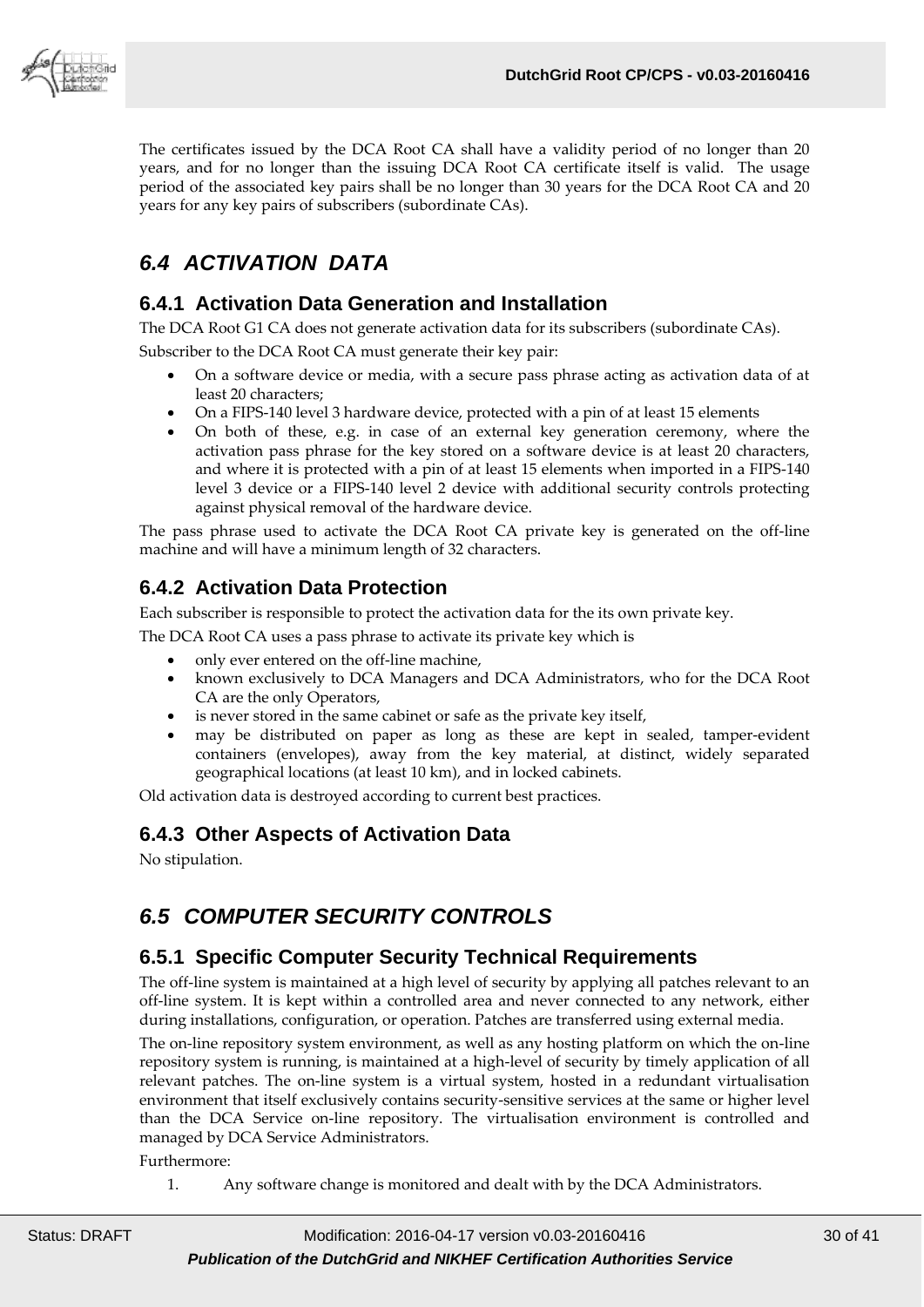

2. System and service configuration is reduced to the bare minimum needed to provide the service in the necessary quality and availability.

#### <span id="page-30-0"></span>**6.5.2 Computer Security Rating**

<span id="page-30-1"></span>The systems and environment do not have a security rating.

# *6.6 LIFE CYCLE TECHNICAL CONTROLS*

#### <span id="page-30-2"></span>**6.6.1 System Development Controls**

Necessary systems development will be performed on separate systems. Beyond the certificate manipulation software<sup>1</sup> no specific software is employed.

#### <span id="page-30-3"></span>**6.6.2 Security Management Controls**

No stipulation.

#### <span id="page-30-4"></span>**6.6.3 Life Cycle Security Controls**

<span id="page-30-5"></span>No stipulation.

# *6.7 NETWORK SECURITY CONTROLS*

The DCA Root CA off-line system does not have a network.

The DCA Service on-line repository is on a dedicated network segment containing only managed services dedicated to security and trust operations. The systems are protected by network-switch level and host-level packet filters permitting traffic to only intended ports. Management access to these systems shall be limited to such network endpoints that are the minimal necessary for DCA Administrators to access the system, and will not be possible from outside Nikhef without further network authentication steps.

# <span id="page-30-6"></span>*6.8 TIME-STAMPING*

Time stamping of certificates will be done based on the internal system clock, which is synchronised with external clocks borne by DCA Administrators before performing CRL and certificate signing operations.

-

<sup>1</sup> OpenSSL [\(www.openssl.org\)](http://www.openssl.org/) is employed – interaction to this is via explicit commands and scripted command sequences.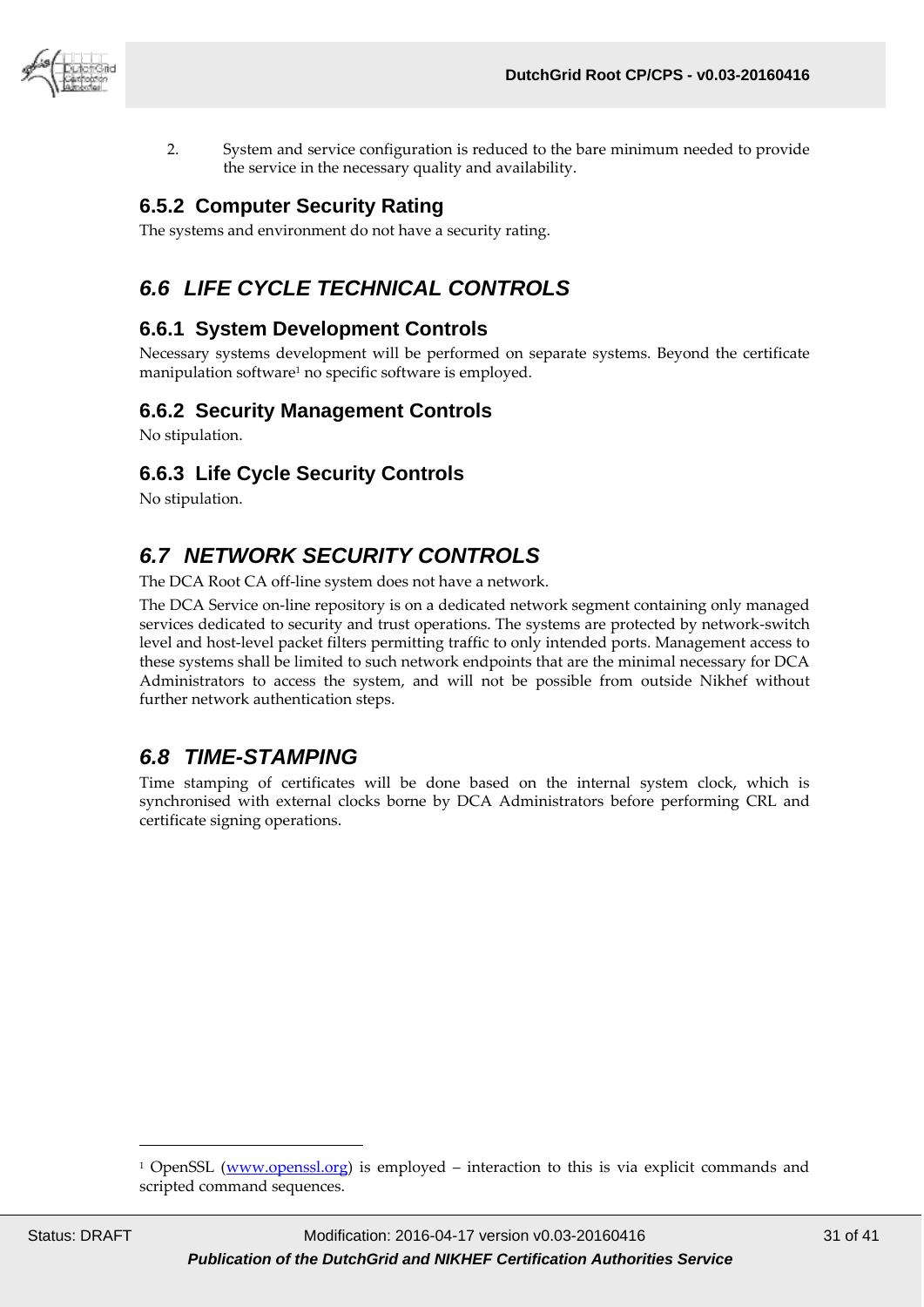

# <span id="page-31-0"></span>**7 CERTIFICATE, CRL AND OCSP PROFILES**

# <span id="page-31-1"></span>*7.1 CERTIFICATE PROFILE*

#### <span id="page-31-2"></span>**7.1.1 Version Number(s)**

All certificates shall be formatted as X.509 version 3 certificates.

#### <span id="page-31-3"></span>**7.1.2 Certificate Extensions**

The CA certificate of the DCA Root CA shall have the following extensions:

| <b>Basic Constraints</b>      | Critical, CA:True                    |
|-------------------------------|--------------------------------------|
| <b>Key Usage</b>              | Critical, Certificate Sign, CRL Sign |
| <b>Subject Key Identifier</b> | keyid:identifier                     |
| <b>Certificate Policies</b>   | Policy: 1.3.6.1.3.1.10434.4.2.7.1.1  |

The certificates issued to subscribers (subordinate CAs) shall have the following extensions:

| <b>Basic Constraints</b>        | Critical, CA:True                                             |
|---------------------------------|---------------------------------------------------------------|
| <b>Key Usage</b>                | Critical, Certificate Sign, CRL Sign                          |
| Subject Key Identifier          | The keyID identifier of the subscribers public key            |
| <b>Authority Key Identifier</b> | keyid:identifier                                              |
| <b>CRL Distribution Points</b>  | Full Name: URI:http://crl.dutchgrid.nl/dcaroot/g1/crl/crl.crl |
| <b>Certificate Policies</b>     | Policy: 1.3.6.1.3.1.10434.4.2.7.1.1                           |

where the *identifier* shall be composed of the 160-bit SHA-1 hash of the value of the BIT STRING containing the pertinent public key (excluding the tag, length, and number of unused bits) as per option 1 of section 4.2.1.2 of RFC 5280.

#### <span id="page-31-4"></span>**7.1.3 Algorithm Object Identifiers**

The appropriate object identifiers shall be included in the certificates.

For the DCA Root CA, these shall be id-sha256 (1.3.14.3.2.26), rsaEncryption (1.2.840.113549.1.1.1), and sha256WithRSAEncryption (1.2.840.113549.1.1.5).

#### <span id="page-31-5"></span>**7.1.4 Name Forms**

The subject and issuer names of the DCA Root CA certificate shall be the ordered sequence of sets of size one, comprising

| <b>domainComponent (DC)</b> IA5String |                 | nl                        |
|---------------------------------------|-----------------|---------------------------|
| domainComponent (DC)                  | 1A5String       | dutchgrid                 |
| organisationName (O)                  | PrintableString | Certification Authorities |
| commonName (CN)                       | PrintableString | DCA Root G1 CA            |

Subsequent generations of the DCS Root CA shall carry an G2, G3, etc instead of G1. The subject name of subscribers shall be one of the following sequences of sets of size one:

| domainComponent (DC)   IA5String | ∣nl       |
|----------------------------------|-----------|
| domainComponent (DC)   IA5String | dutchgrid |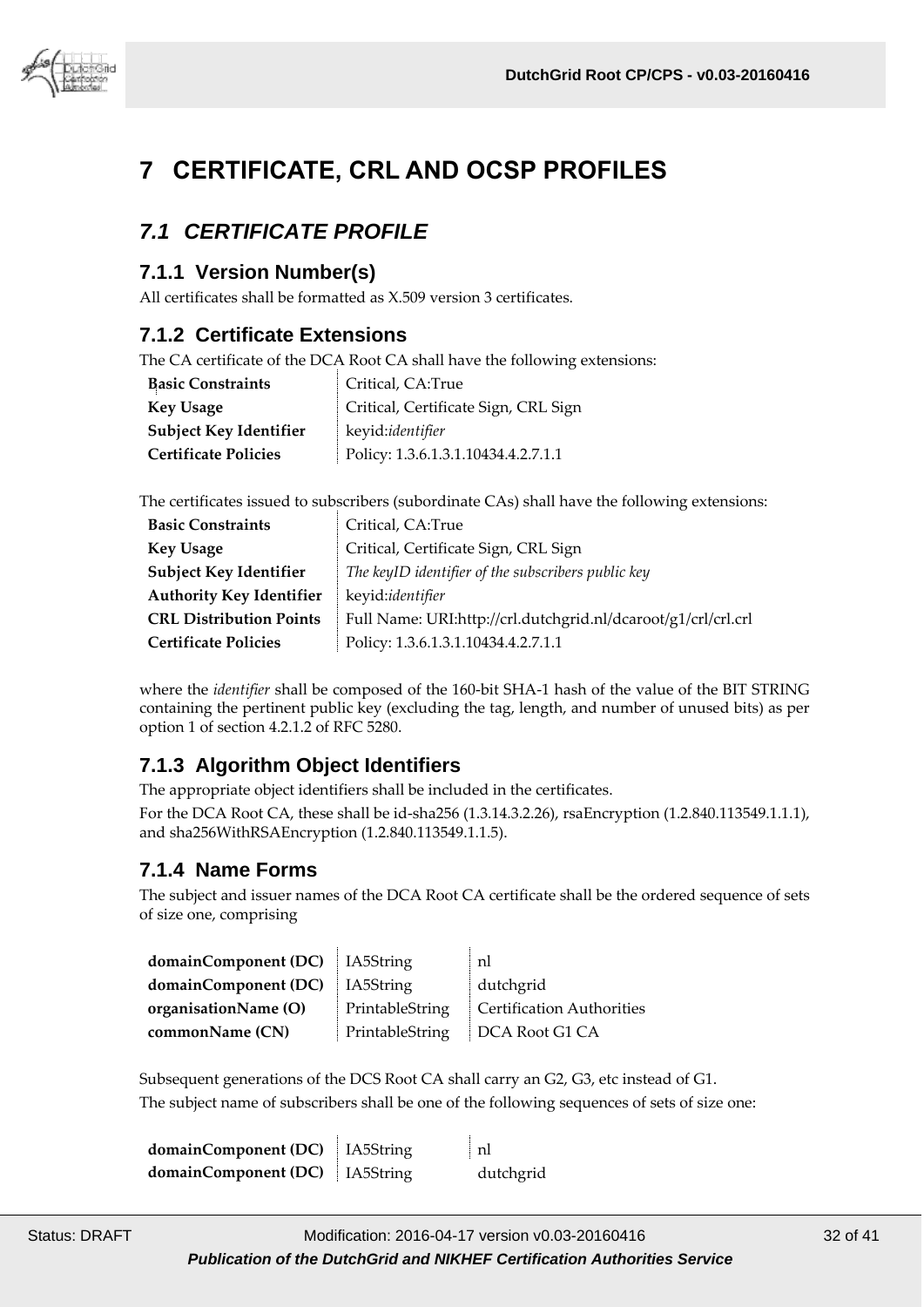

| organisationName (O) | PrintableString   Certification Authorities                                |
|----------------------|----------------------------------------------------------------------------|
| commonName (CN)      | Printable String $\parallel$ name of the subordinate CA as per section 3.1 |

or

| <b>domainComponent (DC)</b> IA5String |                 | eu                                            |
|---------------------------------------|-----------------|-----------------------------------------------|
| <b>domainComponent (DC)</b> IA5String |                 | rcauth                                        |
| organisationName (O)                  | PrintableString | Certification Authorities                     |
| commonName (CN)                       | PrintableString | name of the subordinate CA as per section 3.1 |

or

| country $(C)$        | PrintableString NL     |                                                             |
|----------------------|------------------------|-------------------------------------------------------------|
| organisationName (O) | PrintableString NIKHEF |                                                             |
| commonName (CN)      |                        | PrintableString   NIKHEF medium-security certification auth |

and where the list of permissible subscriber subjectNames may in the future be extended by amending this CP/CPS according to the provisions of section 1.5.

### <span id="page-32-0"></span>**7.1.5 Name Constraints**

The DCA Root CA does not include name constraints in its issued certificates.

#### <span id="page-32-1"></span>**7.1.6 Certificate Policy Object Identifier**

Issued certificates may contain the object identifier of the DCA Root CA policy under which they are issued.

#### <span id="page-32-2"></span>**7.1.7 Usage of Policy Constraints extension**

The DCA Root CA does not include a policy constraints extension in its issued certificates.

#### <span id="page-32-3"></span>**7.1.8 Policy Qualifiers Syntax and Semantics**

<span id="page-32-4"></span>The DCA Root CA does not include a policy qualifier in its issued certificates.

#### **7.1.9 Processing Semantics for the Critical Certificate Policies Extension**

<span id="page-32-5"></span>The DCA Root CA does not include a critical policy extension in its issued certificates.

# *7.2 CRL PROFILE*

#### <span id="page-32-6"></span>**7.2.1 Version Number(s)**

The DCA Root CA issues X.509 version 2 CRLs compliant with RFC5280.

#### <span id="page-32-7"></span>**7.2.2 CRL and CRL Entry Extensions**

The DCA Root CA issues CRLs using the SHA-256-with-RSA-encryption signature algorithm. It includes the CRL number extension, which will be monotonically increasing.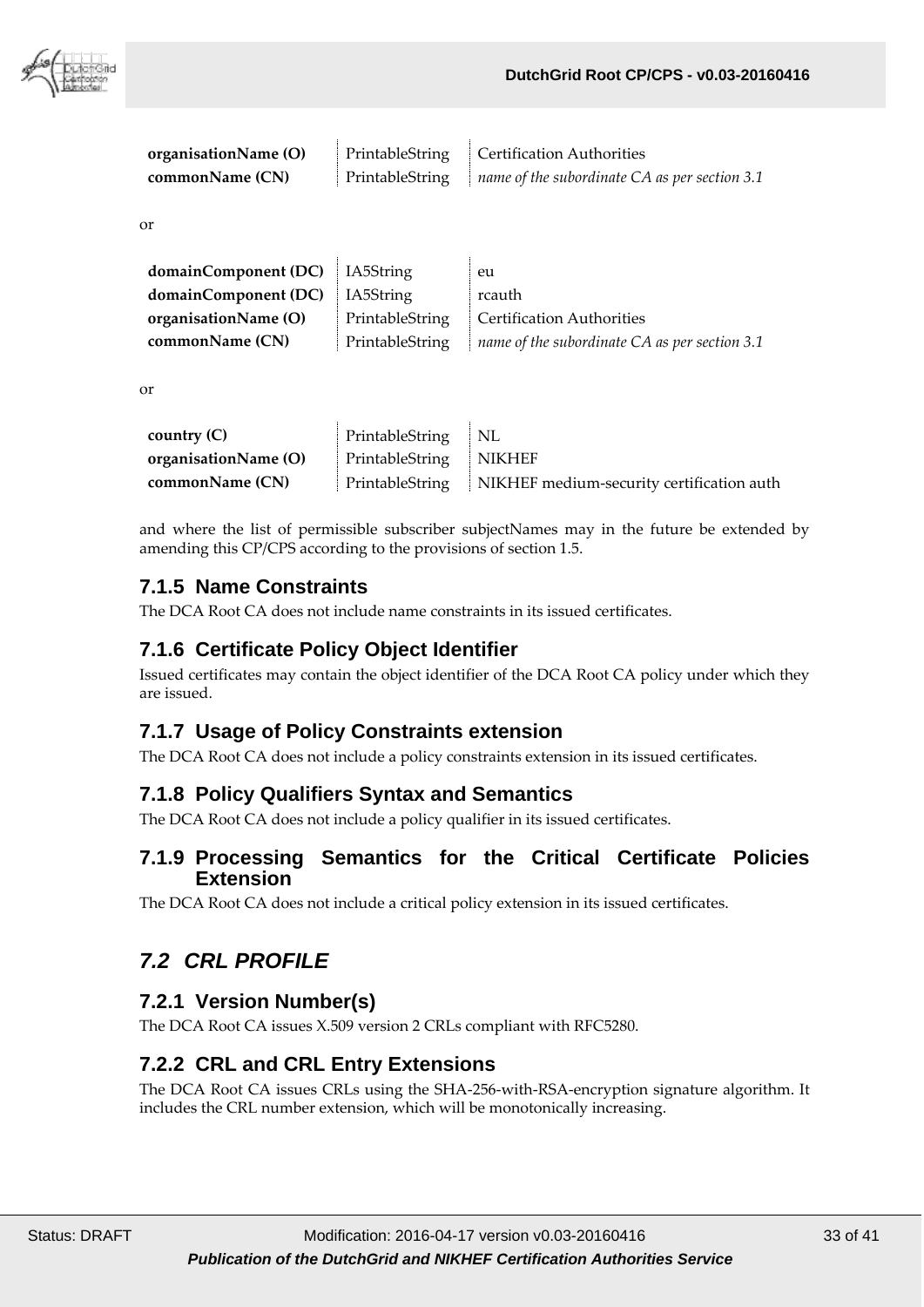

# <span id="page-33-0"></span>*7.3 OCSP PROFILE*

The DCA Root CA does not operate an authoritative OCSP service.

#### <span id="page-33-1"></span>**7.3.1 Version Number(s)**

Not applicable.

#### <span id="page-33-2"></span>**7.3.2 OCSP Extensions**

Not applicable.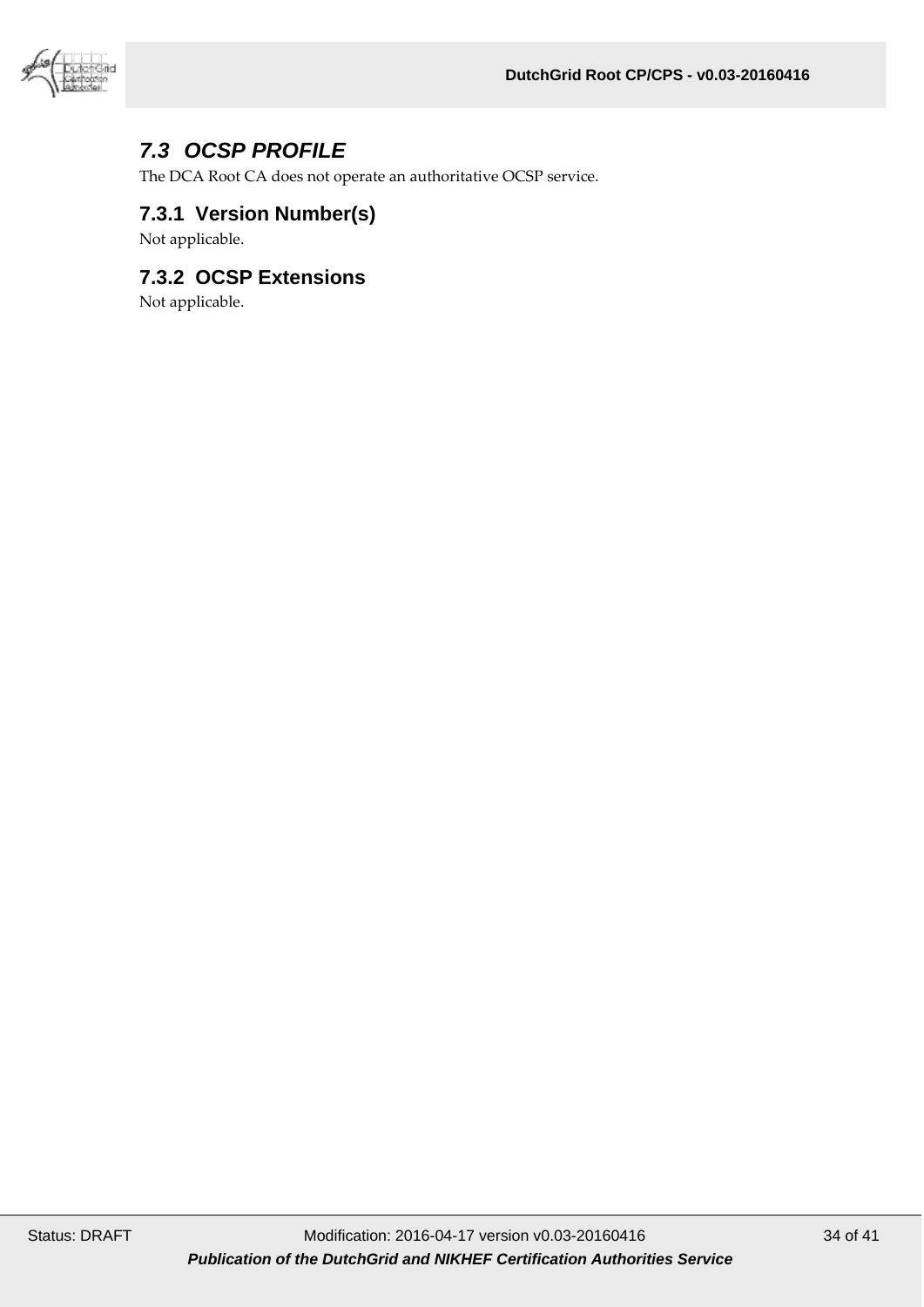

# <span id="page-34-0"></span>**8 COMPLIANCE, AUDIT AND OTHER ASSESSMENTS**

# <span id="page-34-1"></span>*8.1 FREQUENCY OR CIRCUMSTANCES OF ASSESSMENT*

The DCA Root CA will ensure that all its procedures and processes are carried out in compliance with the provisions of this CP/CPS. To this end, it shall at least once a year perform a selfassessment to check the compliance of the operation with the CP/CPS document in effect, and effectuate a review of staff.

The DCA Root CA accepts to be audited by qualified external peers, by bodies to which is has been accredited, and by qualified relying parties in order to verify its compliance with the rules and procedures prescribed herein. Any costs associated with such audit must be covered by the requesting party.

# <span id="page-34-2"></span>*8.2 IDENTITY/QUALIFICATIONS OF ASSESSOR*

The assessor must be a knowledge expert in the domain of assessing public key infrastructures for research and scholarly purposes.

# <span id="page-34-3"></span>*8.3 ASSESSOR'S RELATIONSHIP TO ASSESSED ENTITY*

<span id="page-34-4"></span>No stipulations.

# *8.4 TOPICS COVERED BY ASSESSMENT*

An audit may verify that the services provided by the CA comply with the version of the CP/CPS currently in force.

# <span id="page-34-5"></span>*8.5 ACTIONS TAKEN AS A RESULT OF DEFICIENCY*

In the event of a deficiency, the DCA Service will communicate the steps that will be taken to remedy the deficiency, including relevant time lines. If a discovered deficiency has direct consequences on the reliability of the certification process, or if certificates are likely to have been affected by the deficiency they will be revoked with immediate effect.

# <span id="page-34-6"></span>*8.6 COMMUNICATION OF RESULTS*

Results on any assessment are maintained in confidence between the assessor, the audit requesting party or parties, and the DCA Service. Results will be disclosed to any bodies to which the DCA Root CA has been accredited. Results may be disclosed to other parties when so agreed to by the DCA Service Manager.

Revocation of certificates that is an effect of an identified deficiency are communicated via the CRL.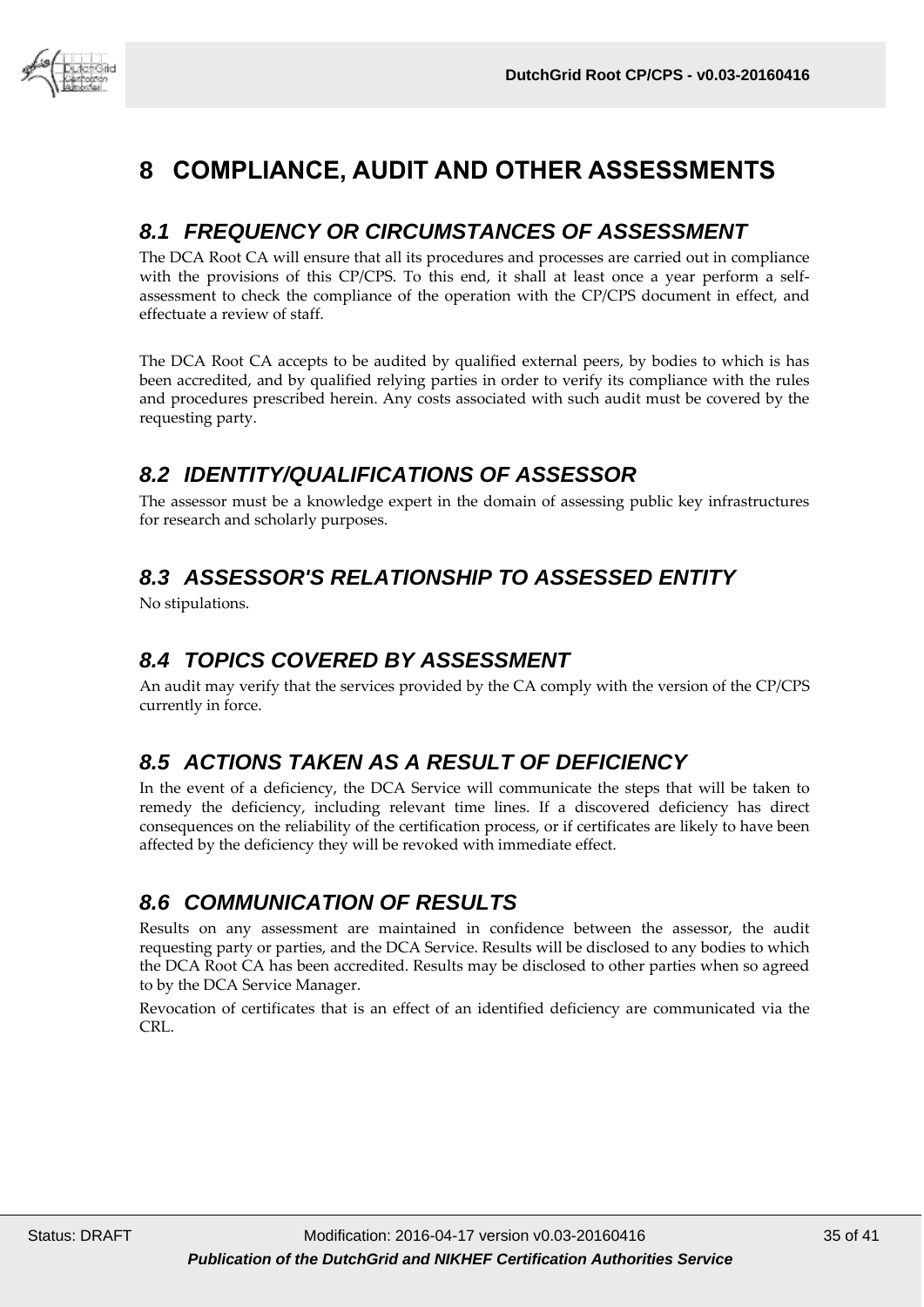

# <span id="page-35-0"></span>**9 OTHER BUSINESS AND LEGAL MATTERS**

# <span id="page-35-1"></span>*9.1 FEES*

#### <span id="page-35-2"></span>**9.1.1 Certificate Issuance or Renewal Fees**

No fees are charged for certificate issuance or renewal.

#### <span id="page-35-3"></span>**9.1.2 Certificate Access Fees**

No fees are charged for access to certificates.

#### <span id="page-35-4"></span>**9.1.3 Revocation or Status Information Access Fees**

No fees are charged for access to certificate status information or CRLs.

#### <span id="page-35-5"></span>**9.1.4 Fees for Other Services**

A reasonable reimbursement of costs may be charged for other services.

### <span id="page-35-6"></span>**9.1.5 Refund Policy**

<span id="page-35-7"></span>There shall be no refunds.

# *9.2 FINANCIAL RESPONSIBILITY*

#### <span id="page-35-8"></span>**9.2.1 Insurance Coverage**

Nikhef does not accept any financial responsibility for the use or failure to use any of the certification services, or of any information provided by, on behalf of, or by way of the DCA Service.

#### <span id="page-35-9"></span>**9.2.2 Other Assets**

<span id="page-35-10"></span>No stipulation.

#### **9.2.3 Insurance or Warranty Coverage for End-entities**

Neither Nikhef nor the DCA Service as such provides any insurance or warranty for end-entities and subscribers, of whatever type. Reliance on DCA Service material and services is at your own sole risk.

# <span id="page-35-11"></span>*9.3 CONFIDENTIALITY OF BUSINESS INFORMATION*

#### <span id="page-35-12"></span>**9.3.1 Scope of Confidential Information**

The DCA Root CA, in its validation of individual and organisational identity, will collect personal data about subscribers. This data collection is subject to the Dutch Personal Data Protection Act (Wet bescherming persoonsgegevens). The subscriber acknowledges that the stated data is being collected by the CA and permits storage of any such data in the secure repository intended in section 5 according to the stipulations made therein.

Apart from the published certificates, certificate revocation lists, and the information on the online repository, the DCA Root CA considers all data confidential.

#### <span id="page-35-13"></span>**9.3.2 Information not within the Scope of Confidential Information**

Information included in certificates and CRLs shall not be considered confidential.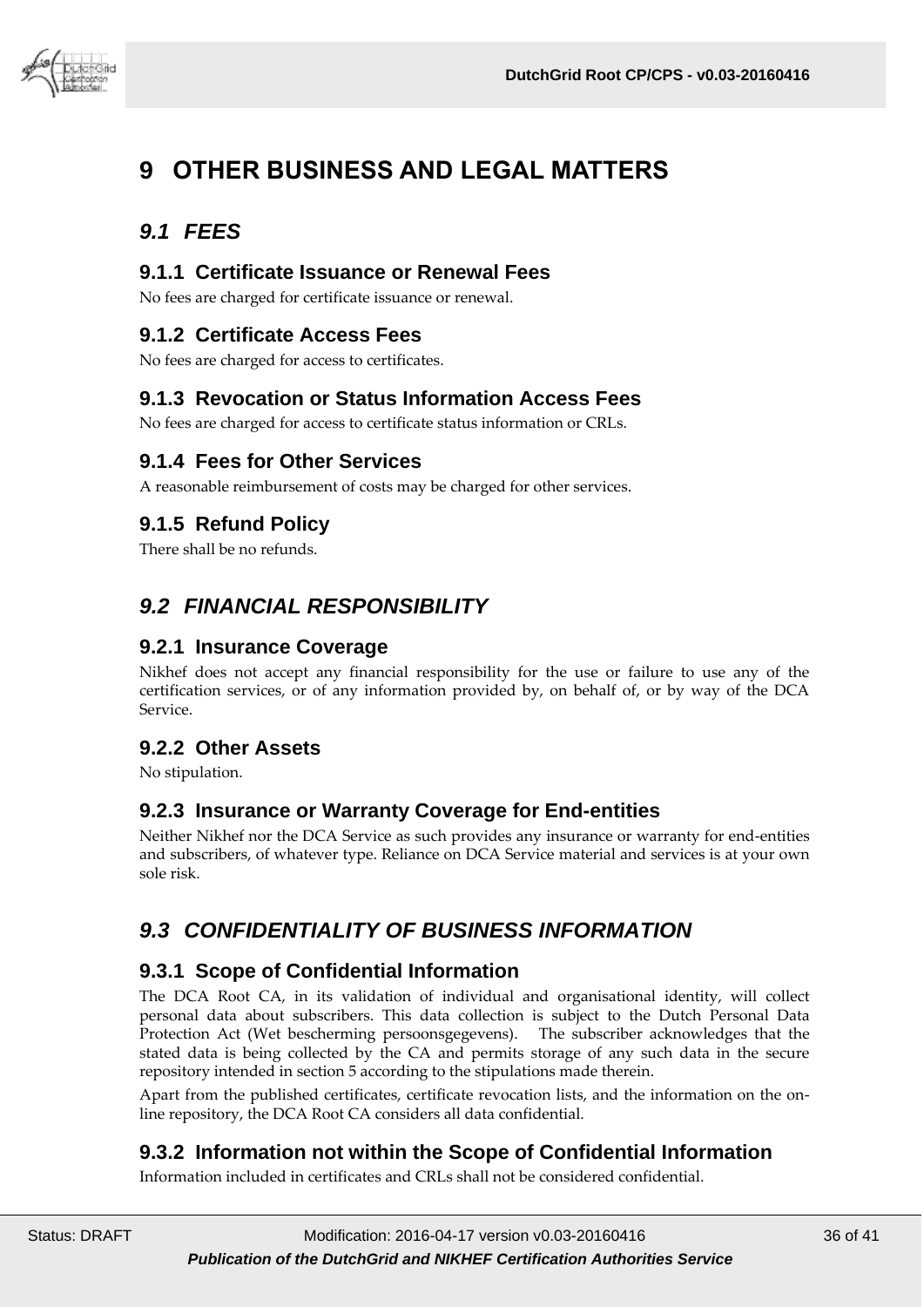

### <span id="page-36-0"></span>**9.3.3 Responsibility to Protect Confidential Information**

The DCA Service shall not disclose confidential information unless so specified in this policy (to auditors and assessors), unless to its DCA Managers, Administrators and Operators, and unless required by law or regulation.

# <span id="page-36-1"></span>*9.4 PRIVACY OF PERSONAL INFORMATION*

#### <span id="page-36-2"></span>**9.4.1 Privacy Plan**

The DCA Service will keep a minimal amount of personal information, solely sufficient to ensure that the same identifier is not re-assigned to a different entity. It will process personal data in accordance with Dutch Law.

The DCA Root CA issues certificates to subordinate CAs, so that its subscribers are solely organisations and organisational entities. It collect information about the representatives of its subscriber and applicant organisations in order to establish their relationship with the organisation, and to ensure that there is a chain of documentary evidence as to the issuance of any certificates. It will not collect more personal information than:

- the information recorded as per section 3.2.3;
- the communications identifiers (email addresses, telephone numbers, internet protocol addresses, and any user agent information if so supplied by the applicant) that have been used to complete the validation as per section 3.2.3.

Data owners can request access to information regarding all their data at any time, and all reasonable requests to correct and/or amend the data will be processed promptly. Due to the nature of the service, it has a legitimate interest in recording the information recorded as per section 3.2.3 for as long as the certificate is valid plus the audit log retention period.

#### <span id="page-36-3"></span>**9.4.2 Information Treated as Private**

Any information not explicitly made public is treated as private information. The DCA Service protects private information using appropriate safeguards and an appropriate degree of care.

# <span id="page-36-4"></span>**9.4.3 Information not Deemed Private**

The following information collected by the DCA Root CA is deemed not to be private:

- 1. subscriber's organisation email address
- 2. subscriber's organisation name
- 3. subscriber's certificate

#### <span id="page-36-5"></span>**9.4.4 Responsibility to Protect Private Information**

The DCA Service is responsible for protecting private information as stipulated in this policy.

#### <span id="page-36-6"></span>**9.4.5 Notice and Consent to Use Private Information**

Whenever private information is leaked or destroyed in a way that significantly impacts a person, it will be so communicated to the person involved.

Unless prohibited by Law, the novel use of private information will be communicated to the impacted person without undue delay.

#### <span id="page-36-7"></span>**9.4.6 Disclosure Pursuant to Judicial or Administrative Process**

The DCA Service and/or Nikhef may be forced to disclose confidential information to law enforcement agencies in the Netherlands.

#### <span id="page-36-8"></span>**9.4.7 Other Information Disclosure Circumstances**

No stipulation.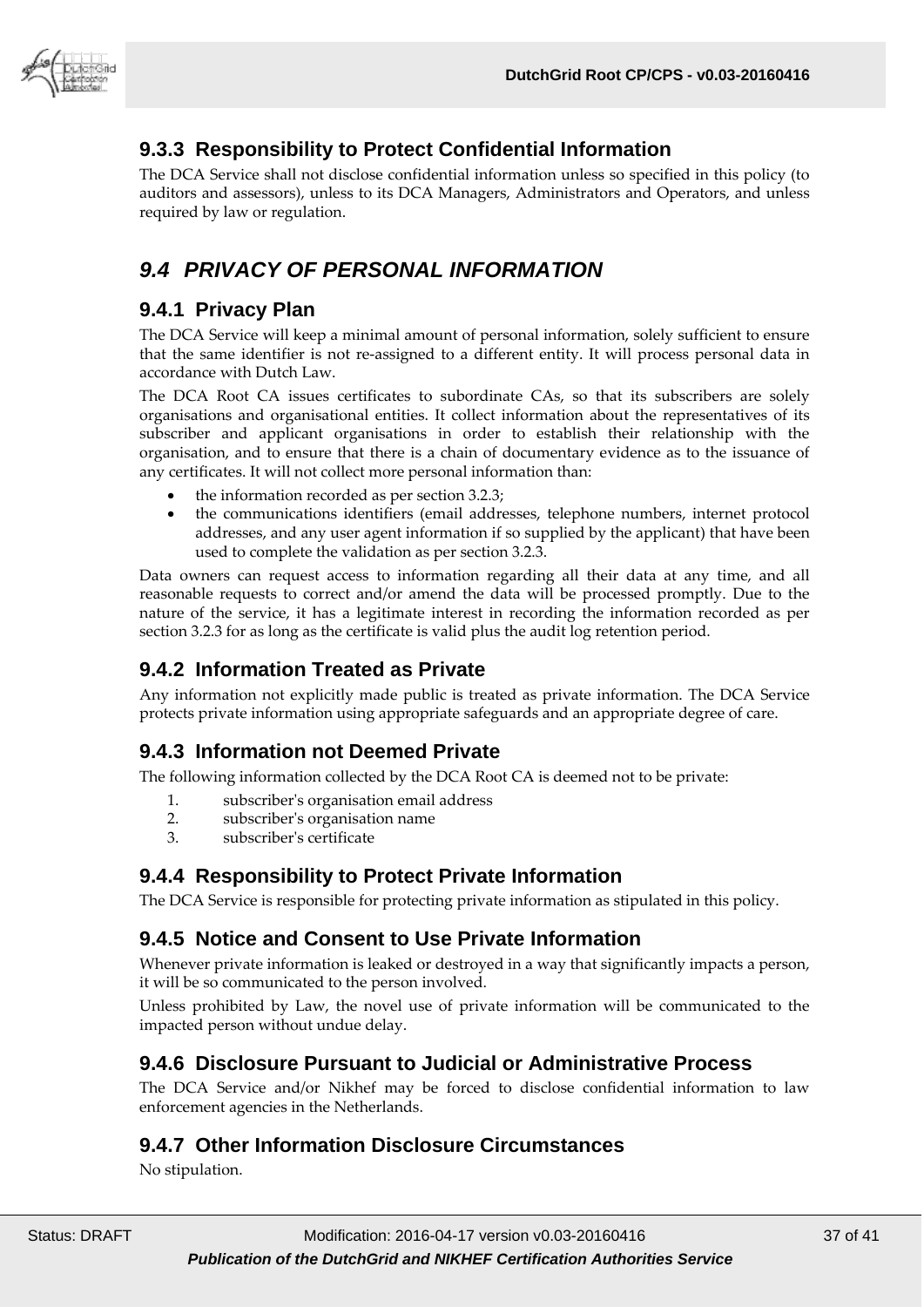

# <span id="page-37-0"></span>*9.5 INTELLECTUAL PROPERTY RIGHTS*

The DCA Service does not claim Intellectual Property Rights on issued certificates or CRLs. This document itself is made available under the Creative Commons CC-BY 4.0 license.

# <span id="page-37-1"></span>*9.6 REPRESENTATIONS AND WARRANTIES*

#### <span id="page-37-2"></span>**9.6.1 CA Representations and Warranties**

Except as stated in this CP/CPS or in a separate agreement with Nikhef and the DCA Service, neither Nikhef, nor any of the Nikhef parties, nor the DCA Service, nor any DCA Service Managers, Administrators or Operators make any representations regarding its services.

The DCA Service represents to the extent specified in this CP/CPS that it

- complies with this CP/CPS;
- the certificates issued by the DCA Root CA will be issued solely in compliance with this CP/CPS;
- it will maintain an on-line accessible repository containing the published information with an intended continuous availability.

#### <span id="page-37-3"></span>**9.6.2 RA Representations and Warranties**

The DCA Root G1 CA Managers and Administrators, being the RAs, represent that the RA will act in accordance with the provisions in this CP/CPS.

#### <span id="page-37-4"></span>**9.6.3 Subscriber Representations and Warranties**

Subscribers are responsible for any representations and warranties made by them to the DCA Service, their relying parties, and any other third parties, and for any actions that use the private key of the subscriber, regardless whether such use was authorized, for as long as the certificate is valid and for as long as a CRL including revocation information for this certificate has not been published.

The subscriber represents to the DCA Service and third parties that it will act in accordance with all the provisions in this CP/CPS document; inform without undue delay the DCA Root CA of any material changes that pertain to the certificate or the information contained therein; use the certificate only for lawful purposes; and that it will cease using the certificate if so instructed by the DCA Root CA. The subscriber will inform the DCA Root CA Managers of any material changes of its CP/CPS, and agrees such changes will only take effect following endorsement by the DCA Root CA Managers.

Subscribers represent and warrant that certificates are only used for purposes compatible with section 1.4.

#### <span id="page-37-5"></span>**9.6.4 Relying Party Representations and Warranties**

Each relying party represents that, before relying on any certificate of the DCA Root CA, it shall have read, understood, and act in compliance with this CP/CPS, that it has appropriate knowledge of PKI and appropriate technical implementations to validate certificates issued by the DCA Root CA, and that it shall have obtained the up-to-date certificate status information as published by the DCA Root CA and act in accordance therewith.

Each relying party shall represent that it bear the sole responsibility for reliance on any certificate issued by the DCA Root CA, any such reliance it at its own risk, and that it has thereto executed an appropriate risk assessment.

#### <span id="page-37-6"></span>**9.6.5 Representations and Warranties of Other Participants**

No stipulation.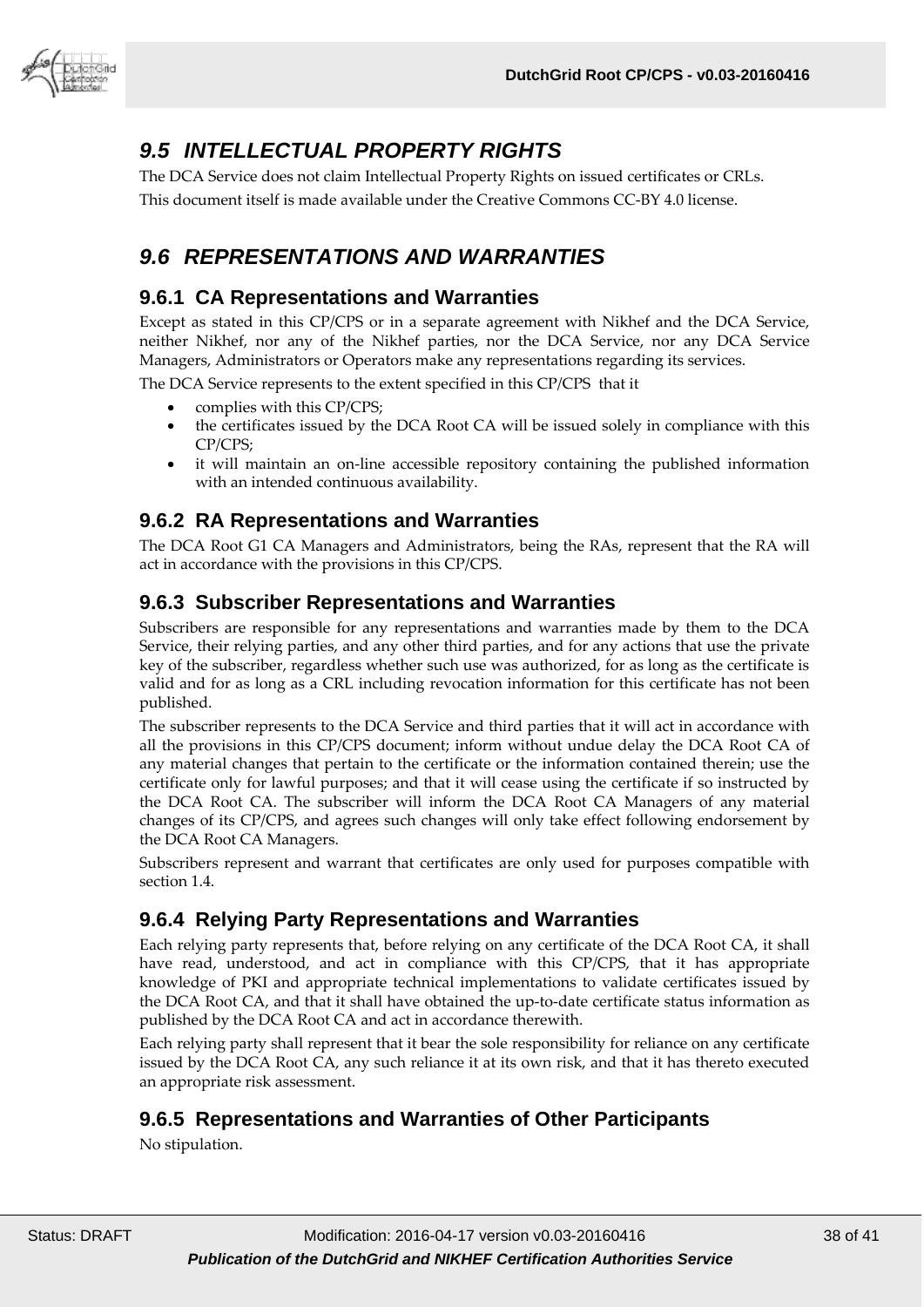

# <span id="page-38-0"></span>*9.7 DISCLAIMERS OF WARRANTIES*

All certificates and any related materials, software, publications, and service are provided 'as-is' and 'as available', without any warranties. To the maximum extent permitted by law, the DCA Service, Nikhef, Nikhef partners, Nikhef personnel, SURF, and all others involved in the DCA Service disclaim all express and implies warranties and liabilities, including all warranties of merchantability, fitness for a particular purpose, and non-infringement. Neither the DCA Service, Nikhef, Nikhef partners, Nikhef personnel, SURF, not any others involved in the DCA Service warrant that any service, product, certificate or other artefact will meet any expectations or that access to certificates will be timely or error-free, or that it is available at any time. The DCA Root G1 CA and the DCA Service may discontinue any service at any time following the provisions of section 5.8.

# <span id="page-38-1"></span>*9.8 LIMITATIONS OF LIABILITY*

The DCA Service, Nikhef, Nikhef partners, Nikhef personnel, SURF, and all others involved in the DCA Service decline any liability for damages incurred by any subscriber, relying party, or third party relying on the certificates or information issued or published by the DCA Root CA or DCA Service. It also declines any liability for damages arising from the non-issuance of a requested certificate, or for the revocation of a certificate initiated by the DCA Root CA.

# <span id="page-38-2"></span>*9.9 INDEMNITIES*

To the extent permitted by law, each subscriber and relying party shall indemnify the DCA Service, Nikhef, Nikhef partners, SURF, and all others involved in the DCA Service, its partners, and any cross-signed entities, and their respective directors, officers, employees, agents, and contractors against any loss, damage, or expense, including reasonable attorney's fees, related to the subscriber's or relying party's (i) breach of this CP/CPS, or applicable law; (ii) unreasonable reliance on a certificate; or (iii) failure to check the certificate's status prior to use.

# <span id="page-38-3"></span>*9.10TERM AND TERMINATION*

#### <span id="page-38-4"></span>**9.10.1 Term**

This CP/CPS and any amendments are effective when published in the on-line repository as per the date there stated, and will remain in effect until replaced with a newer version or withdrawn.

# <span id="page-38-5"></span>**9.10.2 Termination**

This CP/CPS will remain in effect until replaced with a newer version or withdrawn.

#### <span id="page-38-6"></span>**9.10.3 Effect of Termination and Survival**

Its text shall remain available for at least 5 years after the last certificate issued under this CP/CPS expires or is revoked.

All conditions related to retention of data and audit logs, and all conditions related to the protection of personal information will survive the termination of the DCA Root CA.

# <span id="page-38-7"></span>*9.11INDIVIDUAL NOTICES AND COMMUNICATIONS WITH PARTICIPANTS*

Individuals can communicate with the DCA Root CA using the information provided in section 2.2.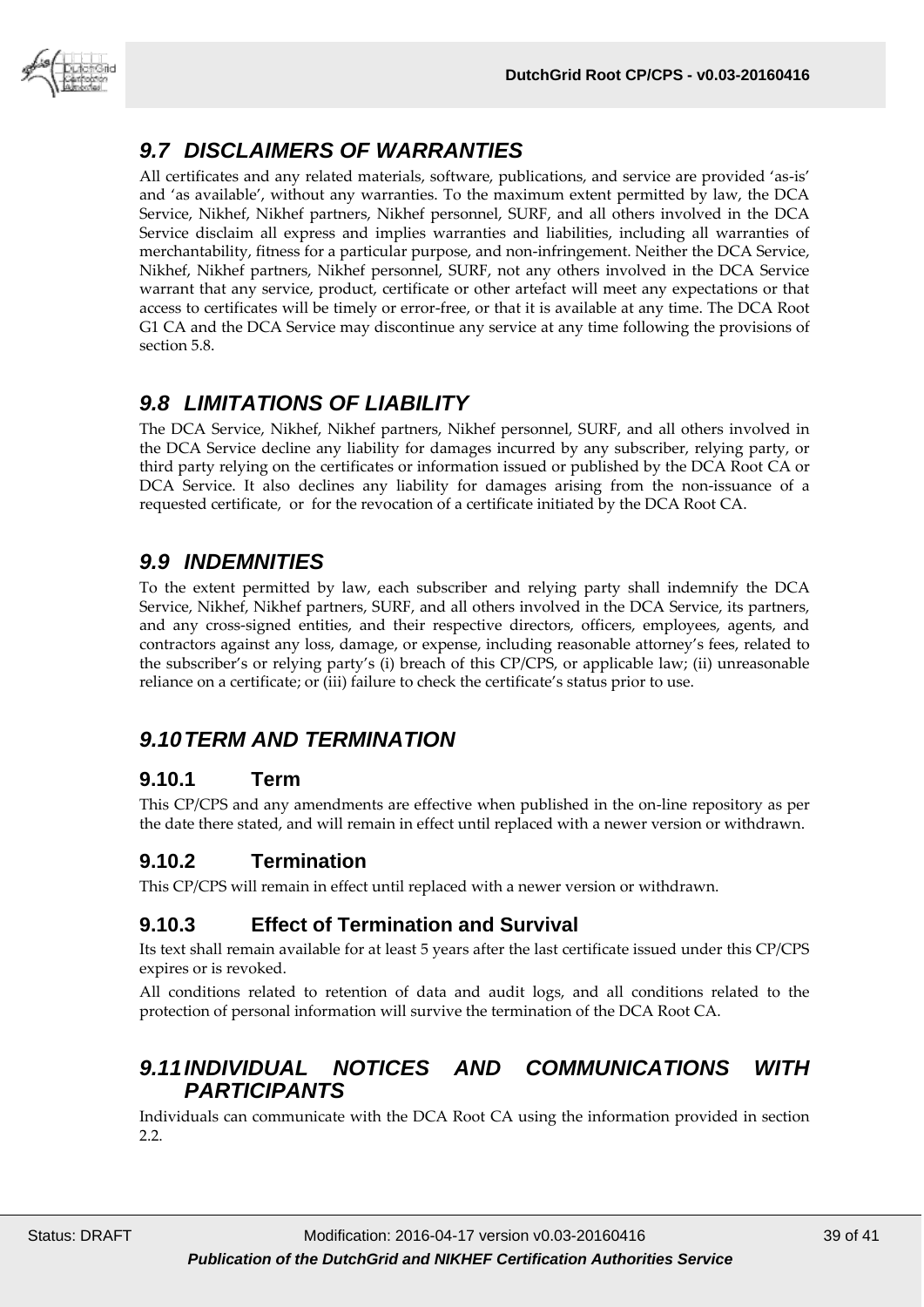

# <span id="page-39-0"></span>*9.12AMENDMENTS*

#### <span id="page-39-1"></span>**9.12.1 Procedure for Amendment**

This CP/CPS is reviewed annually at the time of the self-audit. Amendments are made by posting an updated version of the CP/CPS to the on-line repository.

#### <span id="page-39-2"></span>**9.12.2 Notification Mechanism and Period**

The DCA Service will post changes to this CP/CPS in its on-line repository. It will inform any bodies to which it has been accredited and that request prior notification for changes to the CP/CPS in a timely fashion in accordance with the provisions of section 1.1.5 before the new CP/CPS becomes effective.

#### <span id="page-39-3"></span>**9.12.3 Circumstances Under which OID Must be Changed**

Material changes to the CP/CPS, such as to be determined by the DCA Service Manager, will cause the OID as listed in section 1.2 and asserted as described in section 7.1.6 to change.

### <span id="page-39-4"></span>*9.13DISPUTE RESOLUTION PROVISIONS*

Parties are required to notify and communicate with the DCA Service Manager and/or Administrators, and attempt to resolve disputes directly before resorting to any dispute resolution mechanism.

# <span id="page-39-5"></span>*9.14GOVERNING LAW*

The interpretation, construction, and validity of this policy shall be governed by the laws of the Kingdom of the Netherlands.

# <span id="page-39-6"></span>*9.15COMPLIANCE WITH APPLICABLE LAW*

<span id="page-39-7"></span>This CP/CPS is subject to all applicable laws and regulations.

# *9.16MISCELLANEOUS PROVISIONS*

#### <span id="page-39-8"></span>**9.16.1 Entire agreement**

This CP/CPS constitutes the entire agreement between the DCA Service and the DCA Root CA and any other party, unless a more specific agreement is in place. If such an agreement has provisions that differ from this CPS, the more specific agreement takes precedence, but only with respect to that party. No others may rely on such a more specific agreement, or bring action to enforce such agreement.

#### <span id="page-39-9"></span>**9.16.2 Assignment**

Any entities operating under this CP/CPS may not re-assign their rights or obligations without consent of the DCA Service Managers.

#### <span id="page-39-10"></span>**9.16.3 Severability**

If any provision of this CP/CPS is held invalid or unenforceable by a competent court or tribunal, the remainder of this CP/CPS will remain valid and enforceable. Each provision of this CP/CPS that provides for a limitation of liability, disclaimer of a warranty, or an exclusion of damages is severable and independent of any other provision.